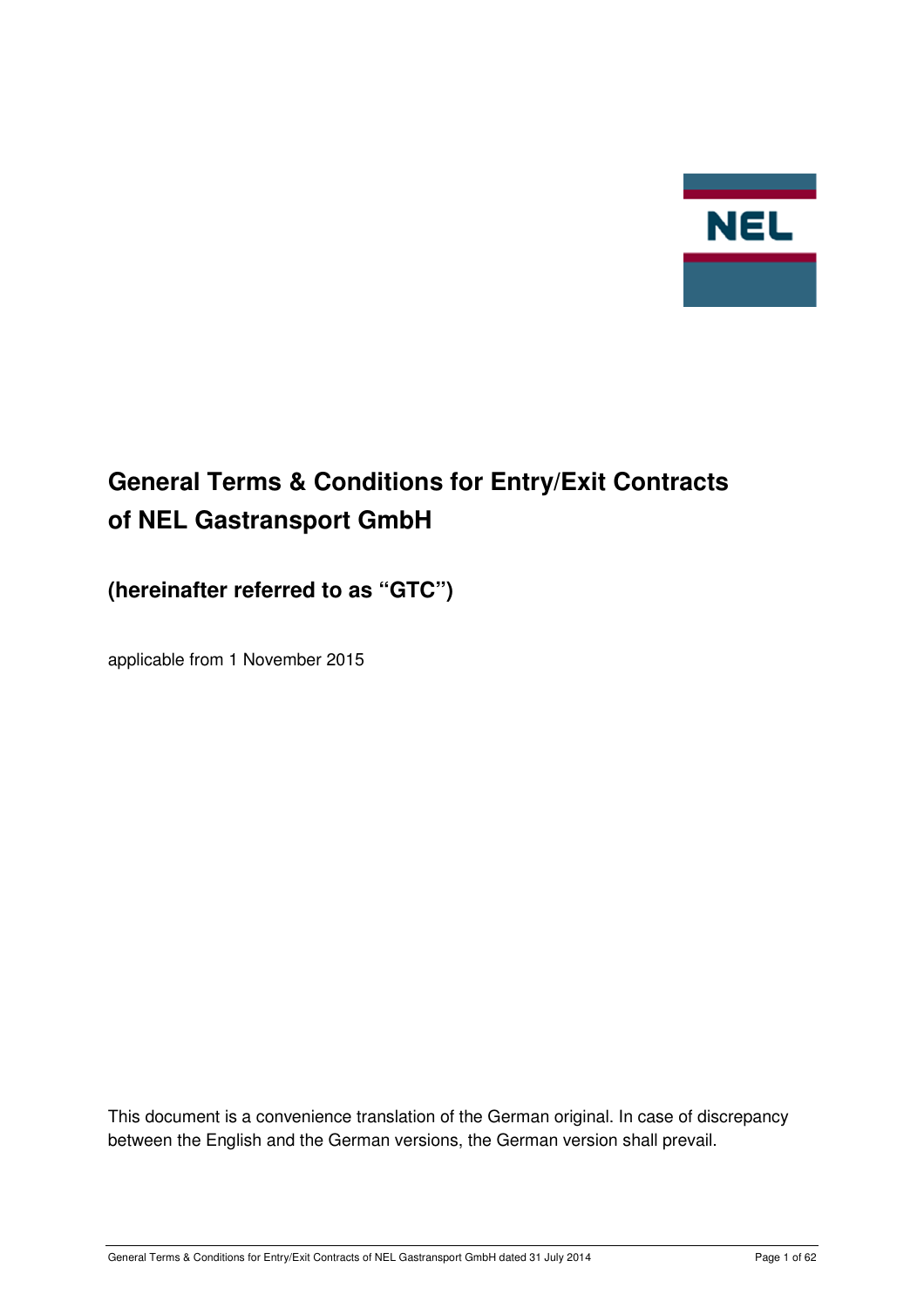

## **Table of contents**

| Section 1 Conclusion of contract                                                                                                             | $\overline{4}$ |
|----------------------------------------------------------------------------------------------------------------------------------------------|----------------|
| Section 2 Definitions of terms                                                                                                               | 5              |
| Section 2a Admission to the primary capacity platform and to systems of the transmission<br>system operator for processing network access    | 7              |
| Section 2b Availability of the systems of the transmission system operator for processing<br>network access                                  | 9              |
| Section 3 Scope of the entry contract                                                                                                        | 9              |
| Section 4 Purpose of the exit contract                                                                                                       | 10             |
| Section 5 General entry and exit requirements                                                                                                | 10             |
| Section 6 Preconditions for use of booked capacity at market area interconnection and cross-<br>border interconnection points                | 11             |
| Section 7 Inclusion of entry and exit points in balancing groups                                                                             | 12             |
| Section 8 Bundled booking points                                                                                                             | 13             |
| Section 9 Capacity products                                                                                                                  | 14             |
| Section 10 Conversion of interruptible capacity                                                                                              | 15             |
| Section 11 Registration and deregistration of network use for supply to end-consumers                                                        | 16             |
| Section 12 Nomination and renomination at market area interconnection points and cross-<br>border interconnection points                     | 17             |
| Section 13 Nomination and renomination                                                                                                       | 19             |
| Section 13a Operational processing of nominations                                                                                            | 21             |
| Section 13b Communication test                                                                                                               | 22             |
| Section 13c Alignment of nominations ("Matching")                                                                                            | 22             |
| Section 13d Over-nomination at market area interconnection and cross-border<br>interconnection points                                        | 23             |
| Section 14 Nomination replacement procedure                                                                                                  | 23             |
| Section 15 Technical feed in and offtake notices                                                                                             | 24             |
| Section 16 Surrender of capacity                                                                                                             | 25             |
| Section 17 Offering by transmission system operator of firm capacity left unused at short<br>notice in accordance with Section 16 (2) GasNZV | 26             |
| Section 18 Withdrawal of capacity left unused for a significant time in accordance with<br>Section 16 (3) and (4) GasNZV                     | 26             |
| Section 18a Withdrawal of capacities insufficiently used in the long term at market area and<br>cross border interconnection points          | 27             |
| Section 19 Secondary trading                                                                                                                 | 28             |
| Section 20 Technical requirements                                                                                                            | 29             |
| Section 21 Non-compliance with gas quality or pressure specification                                                                         | 31             |
| Section 22 Allocation of quantities                                                                                                          | 31             |
| Section 23 Meter operation and metering                                                                                                      | 32             |
| Section 24 SLP surplus and shortfall quantities [applicable up to 31 March 2016]                                                             | 35             |
| Section 24 SLP surplus and shortfall quantities [applicable from 1 April 2016]                                                               | 36             |
| Section 25 Tariffs                                                                                                                           | 37             |
| Section 26 Invoicing and payment                                                                                                             | 39             |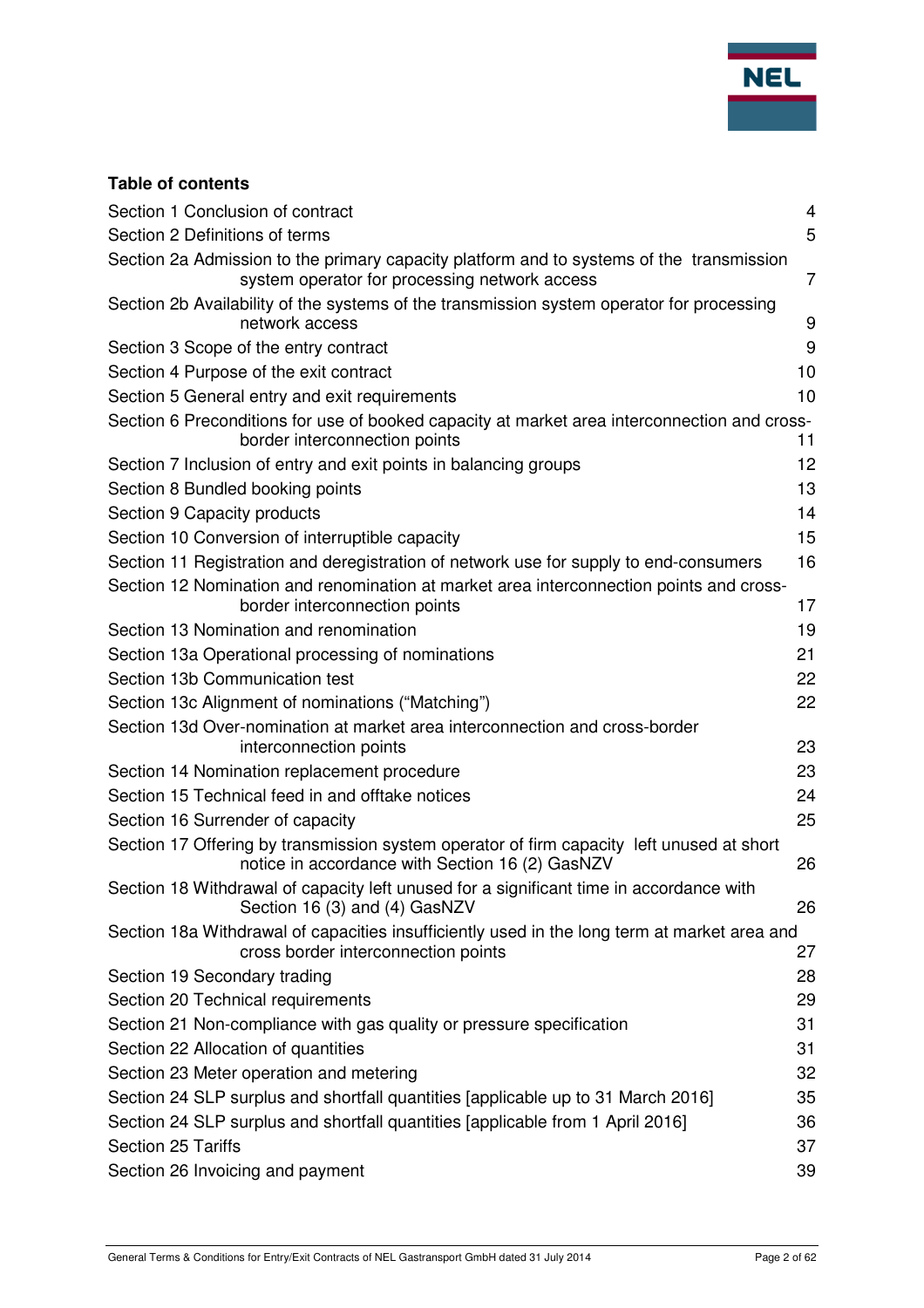|                                                                            |                                                                                                   |                                    | 40 |
|----------------------------------------------------------------------------|---------------------------------------------------------------------------------------------------|------------------------------------|----|
| Section 27 Taxes                                                           |                                                                                                   |                                    |    |
| Section 28 Maintenance                                                     |                                                                                                   |                                    | 41 |
| Section 29 Interruption of interruptible capacity                          |                                                                                                   |                                    | 42 |
|                                                                            | Section 29a Reduction procedure for firm capacity nomination                                      |                                    | 43 |
| Section 30 Capacity overrun                                                |                                                                                                   |                                    | 44 |
| Section 31 Suspension or amendment of contractual obligations              |                                                                                                   | 44                                 |    |
| Section 32 Transmission System Operator's contact persons and availability |                                                                                                   | 46                                 |    |
| Section 33 Data transmission and data processing                           |                                                                                                   |                                    | 46 |
| Section 34 Force majeure                                                   |                                                                                                   |                                    | 47 |
| Section 35 Liability                                                       |                                                                                                   |                                    | 47 |
| Section 36 Deposit                                                         |                                                                                                   |                                    | 49 |
| Section 36a Advance payment                                                |                                                                                                   |                                    | 52 |
| Section 37 Termination of contract                                         |                                                                                                   |                                    | 53 |
| Section 38 Good faith clause                                               |                                                                                                   |                                    | 54 |
| Section 39 Confidentiality                                                 |                                                                                                   |                                    | 54 |
| Section 40 Legal succession                                                |                                                                                                   |                                    | 55 |
| Section 41 Contract amendments                                             |                                                                                                   |                                    | 55 |
| Section 42 Severability                                                    |                                                                                                   |                                    | 56 |
| Section 43 Text form                                                       |                                                                                                   | Fehler! Textmarke nicht definiert. |    |
|                                                                            | Section 44 Venue for disputes and applicable law                                                  | Fehler! Textmarke nicht definiert. |    |
| Section 45 List of appendices                                              |                                                                                                   |                                    | 57 |
|                                                                            |                                                                                                   |                                    |    |
|                                                                            | Appendix GTC 1: Surplus and shortfall quantity method applied [up to 31 March 2016]               |                                    | 58 |
|                                                                            | Appendix GTC 2: § 18 Low Pressure Connection Ordinance<br>(Niederdruckanschlussverordnung / NDAV) |                                    | 59 |
|                                                                            | Appendix GTC 3: Supplementary Terms & Conditions of NEL Gastransport GmbH                         |                                    | 61 |
| Section 1                                                                  | <b>Dynamically Allocable Capacity</b>                                                             |                                    | 61 |
| Section 2                                                                  | <b>Allocation Procedure</b>                                                                       |                                    | 61 |
| Section 3                                                                  | Usage of IT-portals                                                                               |                                    | 61 |
| Section 4                                                                  | <b>Invoicing and Payment</b>                                                                      |                                    | 61 |
|                                                                            |                                                                                                   |                                    |    |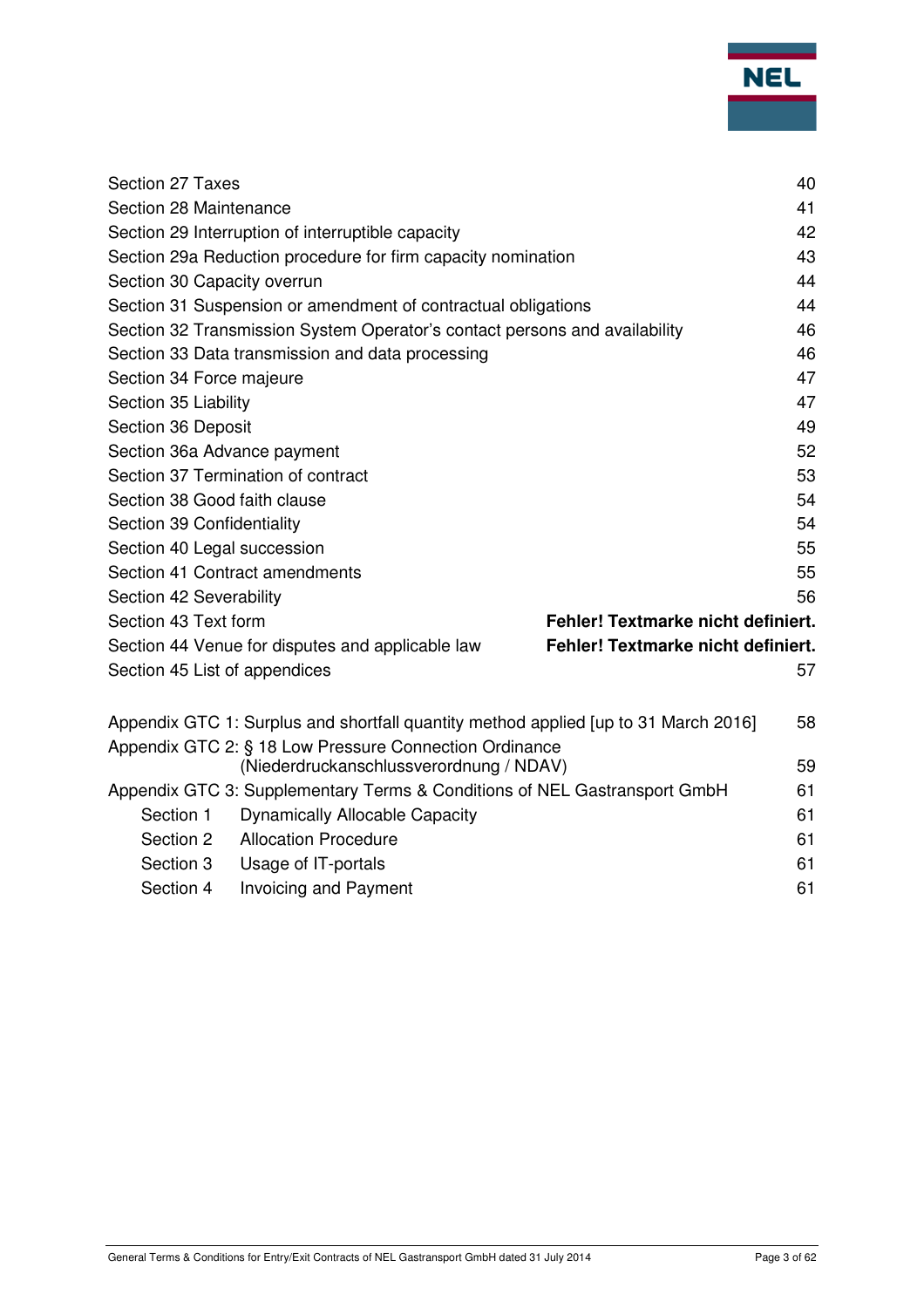

#### **Section 1 Conclusion of contract**

- 1. The shipper concludes this entry/exit contract via the primary capacity platform jointly operated by the transmission system operators. The preconditions for contract conclusion are registration as shipper on the primary capacity platform and acceptance by the transmission system operator as a shipper pursuant to Section 2a. Registration on the primary capacity platform jointly operated by the transmission system operators in accordance with Section 6 of the Gas Grid Access Ordinance (GasNZV) shall be governed by the terms and conditions for the primary capacity platform published on the primary capacity platform operator's website. In the event of a failure of the primary capacity platform or the connected systems of the transmission system operators, booking requests for day-ahead capacity may be forwarded in text form direct to the transmission system operator. For this, the transmission system operator may offer alternative automated facilities. In this case, capacities shall be allocated at the regulated daily capacity tariff to the best of the transmission system operator's ability and without any guarantee on the basis of the chronological order in which binding requests are received.
- 2. The entry/exit contract for entry or exit capacity at market area interconnection points as well as at cross-border interconnection points shall be concluded upon the allocation of capacity at the end of the auction. Without prejudice to the foregoing clause, the entry or exit contract for interruptible within-day entry or exit capacities shall be concluded in the over-nomination procedure according to Section 13d hereinafter.
- 3. The following capacity types shall be allocated in the chronological order in which binding requests are received:
	- a) Exit capacity to end-consumers and storage facilities,
	- b) Entry capacity from storage, production and LNG facilities, and
	- c) Entry capacity from facilities within the meaning of Section 6 of GasNZV for biogas injection.

In these cases the contract shall be concluded upon receipt by the shipper of an electronic booking confirmation. Day-ahead capacity may only be booked until 18:00 hours.

- 4. Entry/exit contracts in accordance with Paragraph 3 may be concluded as follows: with a term of
	- one year or longer at any time,
	- one quarter starting on 1 October, 1 January, 1 April or 1 July in accordance with the marketing of capacities according to Paragraph 2 no earlier than on the day of the start of the auction of quarterly products, which is published on the primary capacity platform,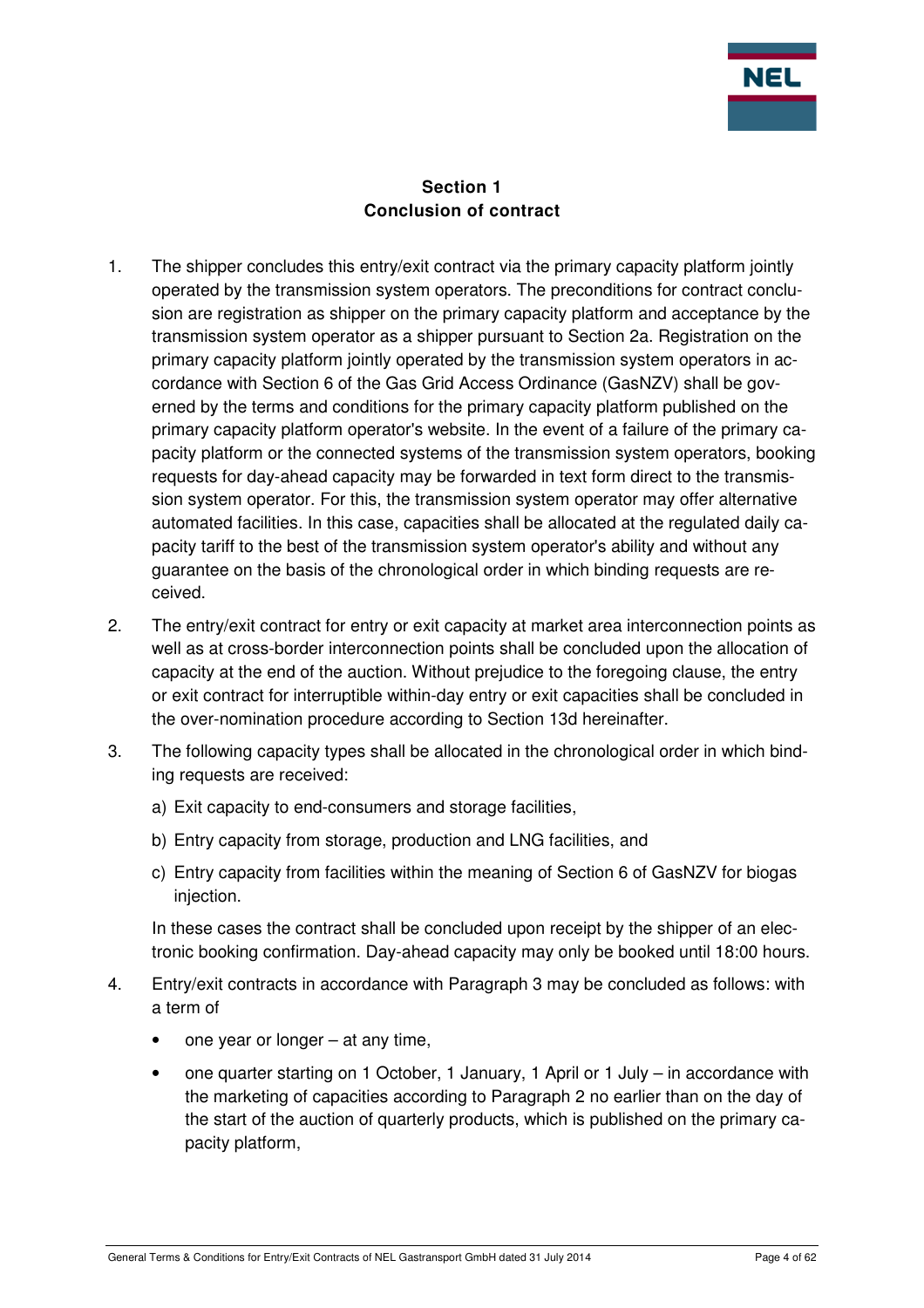

- $\epsilon$  less than one year but not equal to one quarter a minimum of 3 months prior to commencement of the contract term,
- less than one month a minimum of one month prior to commencement of the contract term.
- 5. The supplementary terms and conditions of the respective transmission system operator in the version applicable at the time of entry/exit contract conclusion shall be an integral part of this contract. In the event of conflict between the provisions of the entry/exit contract and the respective transmission system operator's supplementary terms and conditions, the terms of this entry/exit contract shall have precedence over said supplementary terms and conditions. The transmission system operator's supplementary terms and conditions may implement exceptions for cross-border interconnection points in accordance with Sections 2 a), 3 and 6 of the rules outlined in the Federal Network Agency's 'Determination in the matter of capacity management and auction proceedings in the gas sector' (file no. BK7-10-001) dated 24 February 2011 (KARLA Gas). Further deviations from this entry/exit contract are possible to provide bundling at cross-border interconnection points. The transmission system operator and the shipper may agree on provisions deviating from this contract to realise projects pursuant to Section 39 GasNZV.
- 6. The inclusion of any general terms and conditions of the shipper is contradicted.

## **Section 2 Definitions of terms**

The definitions of terms set forth in the following shall apply. Terms used in the singular also imply the plural.

- 1. Bundled capacity: exit capacity and the corresponding entry capacity that a shipper can book together in a single procedure.
- 2. Bundled booking point: consolidation of a bookable exit point and a bookable entry point between two domestic or one domestic and one foreign market area into a single point at which shippers can book bundled capacity.
- 3. Bundled nomination: a single nomination for a bundled booking point.
- 4. Day-ahead capacity: capacity bookable on the day before delivery as daily capacity.
- 5. Within-day capacity: capacity which after the end of the day-ahead auction can be booked by auction or over-nomination for the respective delivery day from the first hour of booking to the end of said day.
- 6. Primary capacity platform: booking platform jointly operated by transmission system operators.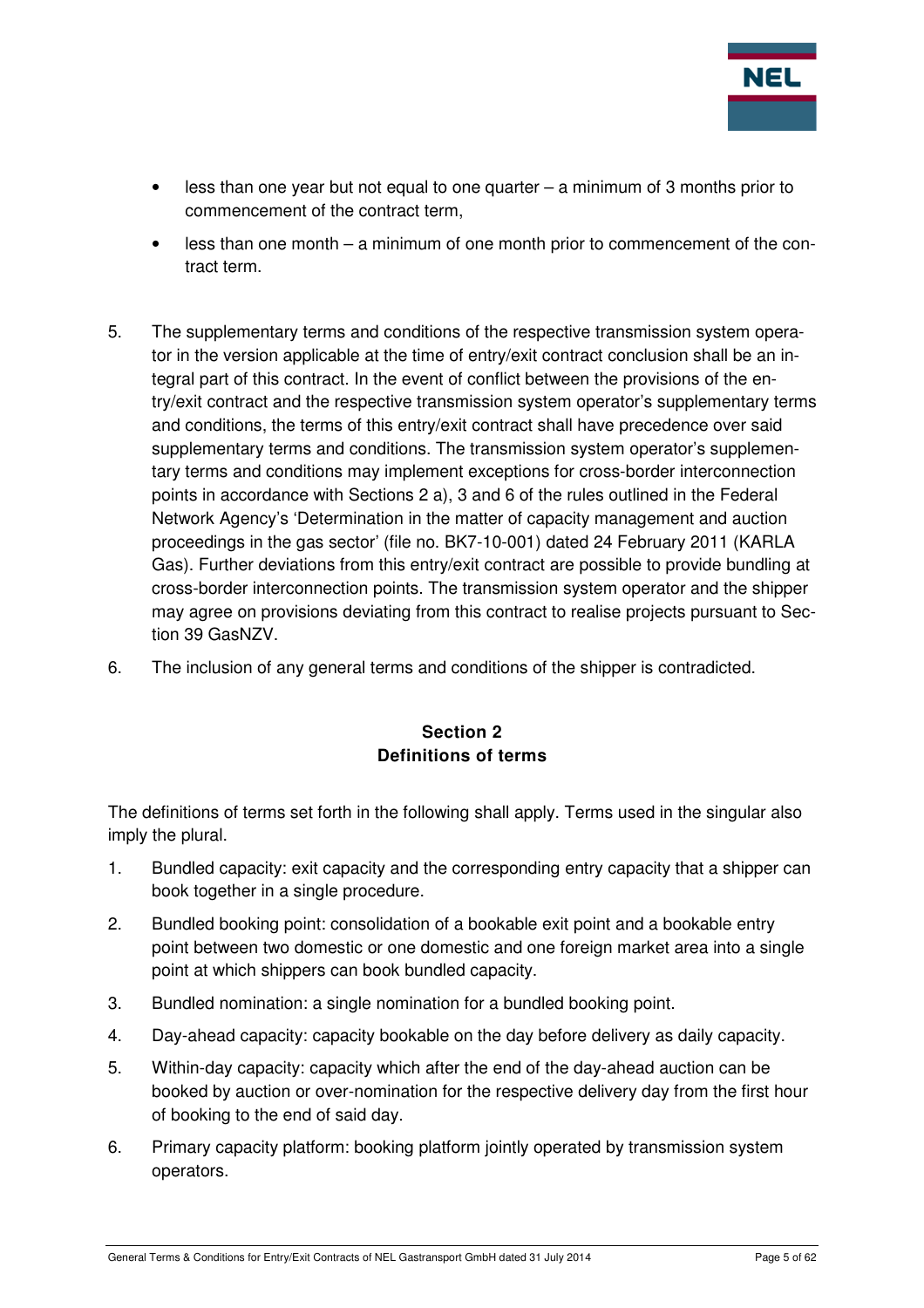

7. Connection user

In accordance with Section 1 (3) NDAV (Ordinance Concerning General Conditions for Network Connection), shall also apply to medium and high-pressure networks.

8. Exit network operator Network operator with whom the shipper concludes an exit/withdrawal contract in accordance with Section 3 (1) sentence 1 GasNZV, also in the form of a supplier framework agreement.

#### 9. Exit point

A point within a market area where gas can be withdrawn by a shipper from a network operator's network to supply end-consumers or for injection into storage, or for transfer at market area boundaries and national borders. Several exit points grouped together within a zone in accordance with Section 11 (2) GasNZV shall also be deemed to be an exit point.

10. Balancing calorific value

Balancing calorific value is an advance estimate of an invoicing gross calorific value in a given calorific value area. It is subject to monthly review if necessary. A calorific value area is a network area in which a single invoicing gross calorific value is applied.

#### 11. Balancing group number

A unique number assigned by the market area coordinator for a balancing group that principally serves the identification of gas quantity nominations/renominations.

- 12. Entry network operator Network operator with whom the shipper concludes an entry/injection contract in accordance with Section 3 (1) sentence 1 GasNZV.
- 13. Entry point

A point within a market area where a shipper can transfer gas into the network operator's network from national borders, market area boundaries, domestic sources and production plants, LNG plants, biogas plants and storage facilities. Several entry points grouped together within a zone in accordance with Section 11 (2) GasNZV shall also be deemed to constitute an entry point.

14. Gas business year

The period from 1 October, 06:00 a.m. of a given calendar year until 1 October, 06:00 a.m. of the following calendar year.

15. GeLi Gas (supplier business processes)

Uniform business processes and data formats determined by the Federal Network Agency (doc. no. BK7-06-067) dated 20 August 2007, or any directive replacing or amending this determination of the Federal Network Agency.

#### 16. Capacity

Maximum hourly flow rate at an entry or exit point, expressed in kWh/h.

#### 17. KARLA Gas

Determination in the matter of Capacity Management and Auction Proceedings in the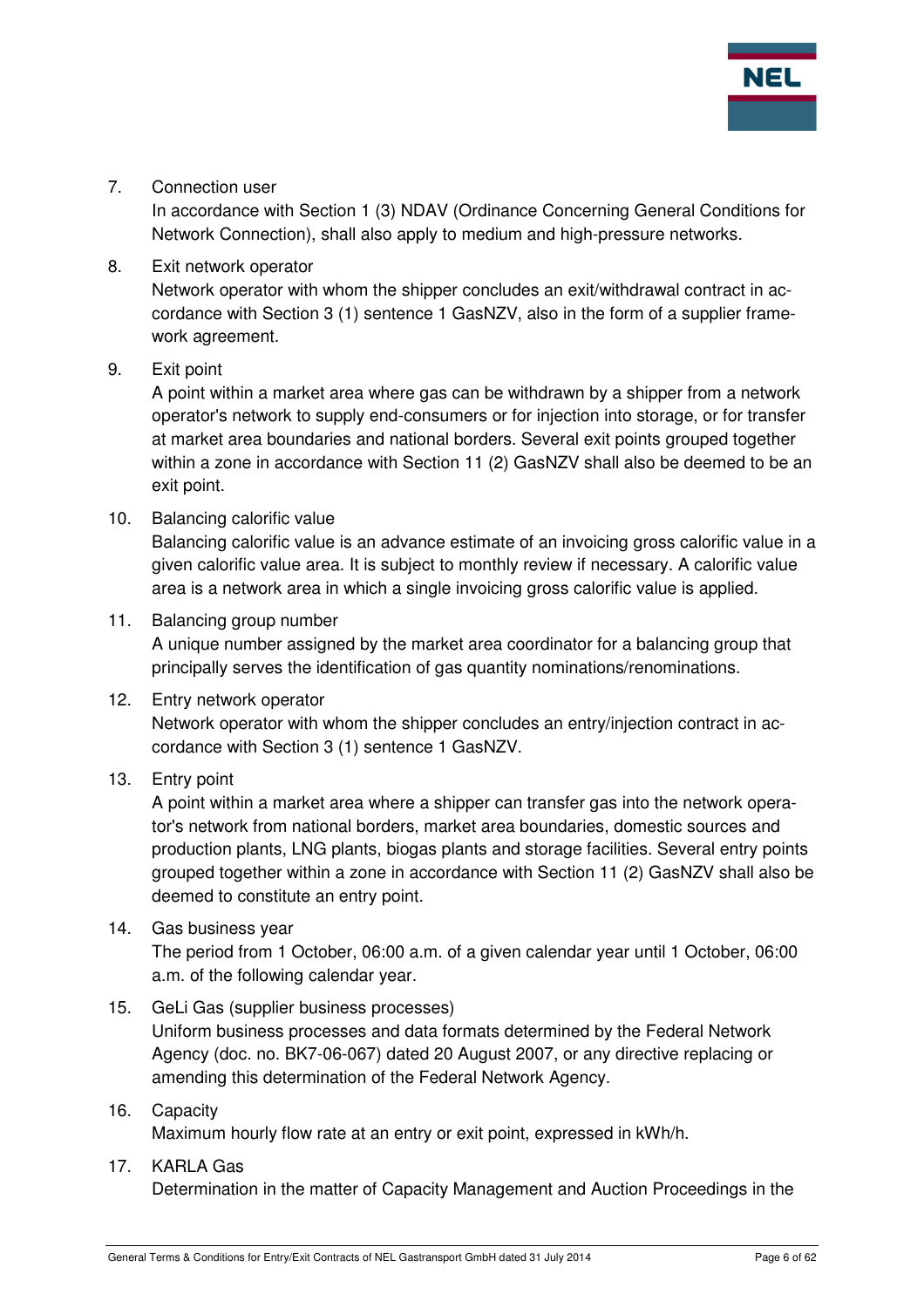

Gas Sector issued by the Federal Network Agency (BNetzA) (Reference BK7-10-001) dated 24 February 2011 or a BNetzA determination which supplements or supersedes that determination.

18. Flow commitment

The contractual agreements outlined under Section 9 (3) sentence 2 no. 1 GasNZV.

#### 19. Month M

Month M is the delivery month. The delivery month corresponds to the period from day 1, 06:00 hours of the delivery month until day 1, 06:00 hours of the following month.

- 20. Sub-balancing account Sub-balancing accounts are accounts assigned to a balancing group that allow entry and exit quantities to be assigned to shippers and/or partial quantities to be clearly tracked.
- 21. Day D

Day D is the delivery day, which commences at 06:00 hours and ends on the following day at 06:00 hours

22. Interruptible capacity

Capacity offered by the transmission system operator on an interruptible basis. The transmission system operator may interrupt the use of interruptible capacity.

23. Business days

In deviation from the definition of business days given in Section 2 no. 16 GasNZV, 'business days', with reference to deadlines, shall include every day except Saturdays, Sundays and public holidays. Any day recognised as a public holiday in any German Federal State shall be deemed to be a public holiday. 24 and 31 December shall always be deemed to be public holidays.

24. For all time indications, the official German time (Central European Time or Central European Summer Time (CET/CEST), as the case may be) shall apply.

#### **Section 2a**

## **Admission to the primary capacity platform and to systems of the transmission system operator for processing network access**

1. The transmission system operator may request from the shipper a copy of its entry in the register of companies or, in the case of foreign shippers, equivalent documents to provide substantiation of authority to act on behalf of the company. The form provided via the primary capacity platform shall be completed and signed by a person or persons authorised to act on behalf of the shipper, in accordance with sentence 1 of this Paragraph 1. The name of at least one person authorised to represent the shipper as a user of the primary capacity platform shall be stated in the form. Sentence 2 of this Paragraph shall also apply to any user who may be added after the completion of admission.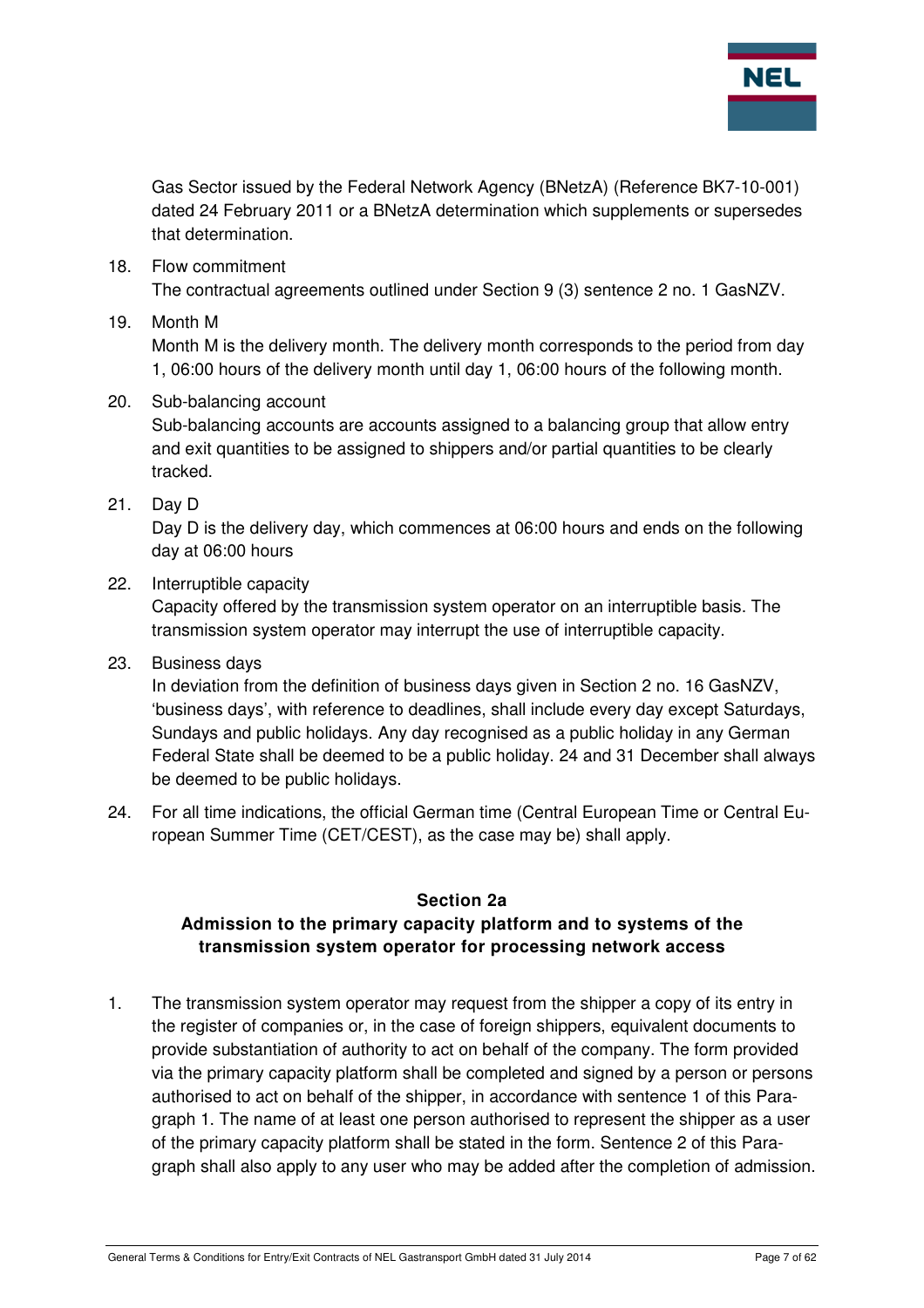

- 2. The transmission system operator shall be entitled not to admit the shipper to use the primary capacity platform if there are justified grounds for requesting a deposit in accordance with Section 36 or an advance payment in accordance with Section 36a and the shipper does not provide security or make an advance payment in due time.
- 3. The transmission system operator shall admit the shipper to the use of the primary capacity platform immediately, but no later than 10 business days after receipt of the complete admission request in accordance with Paragraph 1 of this Section 2a, provided that the conditions for admission stated in Paragraphs 1 and 2 of this Section 2a have been met.
- 4. The shipper shall be obligated to notify the transmission system operator promptly of any changes relevant for admission, including the loss of a user. If the transmission system operator finds that the conditions for admission stated in Paragraphs 1 and 2 of this Section 2a are no longer met or are only met in part, the transmission system operator shall promptly notify the shipper thereof. The shipper shall be obligated to meet the missing conditions for admission stated in Paragraphs 1 and 2 of this Section 2a within 10 business days.
- 5. The shipper shall be obligated to use the access data provided to him with due care. Without limitation this includes protecting the access data from unauthorised use by third parties. The shipper shall promptly notify the transmission system operator if the access data have gone astray or if there is reasonable suspicion that they are in the possession of unauthorised third parties. All actions by the user confer rights and impose obligations upon the shipper.
- 6. The transmission system operator shall be entitled to withdraw any admission granted in the cases provided for in Sections 36 (9) and 37 and in the event of missing conditions for admission. The transmission system operator shall guarantee the performance of existing contracts, in particular with respect to the surrender of capacities under Section 16. In addition, the transmission system operator shall be entitled to deactivate the use of the primary capacity platform by individual users of the shipper for reasonable cause The transmission system operator shall inform the shipper thereof promptly. The deactivation of the shipper or of individual users pursuant to the present paragraph shall entail the deactivation of the shipper and/or users for all systems of the transmission system operator. The shipper may apply for re-admission under the conditions stated above at any time.
- 7. When admitting the shipper to the primary capacity platform the transmission system operator shall also admit the shipper to the systems of the transmission system operator which are necessary for network access, and provide the shipper with the necessary access data. The provisions in Paragraphs 1-6 of this Section 2a apply mutatis mutandis to the use of said systems.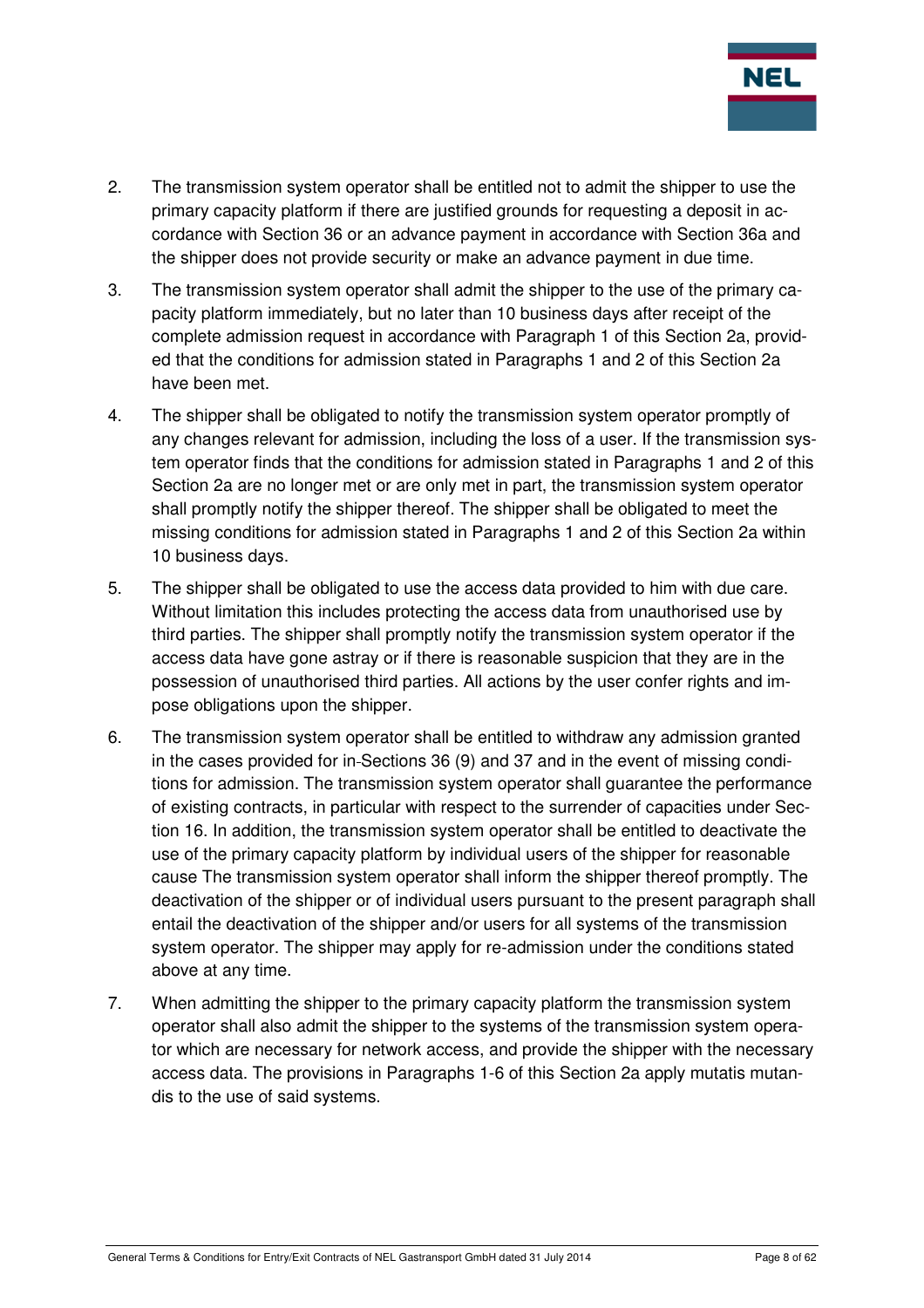

#### **Section 2b Availability of the systems of the transmission system operator for processing network access**

- 1. The right to use the systems of the transmission system operator for processing network access exists solely to the extent that the state of the art and the technical availability of said systems will allow. The transmission system operator may temporarily limit the service scope of the systems of the transmission system operator for processing network access if and to the extent that this is necessary to guarantee the security and integrity of said systems or to implement technical measures required to provide the services. The same applies in case of faults which are unforeseen or which, without limitation, are due to a power supply failure or to hardware and/or software faults and which result in a total or partial outage of the systems of the transmission system operator for processing network access. In such cases, there shall be no right to use the systems of the transmission system operator for processing network access. The transmission system operator shall in such cases promptly notify the shippers affected in an appropriate manner, minimise the impact on the shippers so far as possible and without undue delay restore the availability of the systems of the transmission system operator for processing network access so far as it is commercially reasonable.
- 2. The use of the systems of the transmission system operator for processing network access is accordingly restricted or not possible for the duration of the restricted availability or non-availability as described in Paragraph 1 of this Section 2b. Ongoing processes will be aborted. The transmission system operator shall notify the shippers if said processes can be recovered at a later time.
- 3. In case of a restriction or failure of the system(s) the transmission system operator shall offer an alternative communication path – as a minimum by data portal, email or fax – for nominations and renominations.

## **Section 3 Scope of the entry contract**

- 1. Upon the conclusion of an entry contract, the entry transmission system operator shall be obligated to make available the booked capacity at the respective entry points of the transmission system operator's network for the shipper in accordance with the entry contract.
- 2. The entry contract entitles the shipper to use the network from the entry point up to the virtual trading point of the respective market area.
- 3. The shipper shall be obligated to provide the gas quantities to be transported in accordance with Sections 12, 13 and 14 at the booked entry point and deliver them to the entry transmission system operator. The entry transmission system operator shall be obli-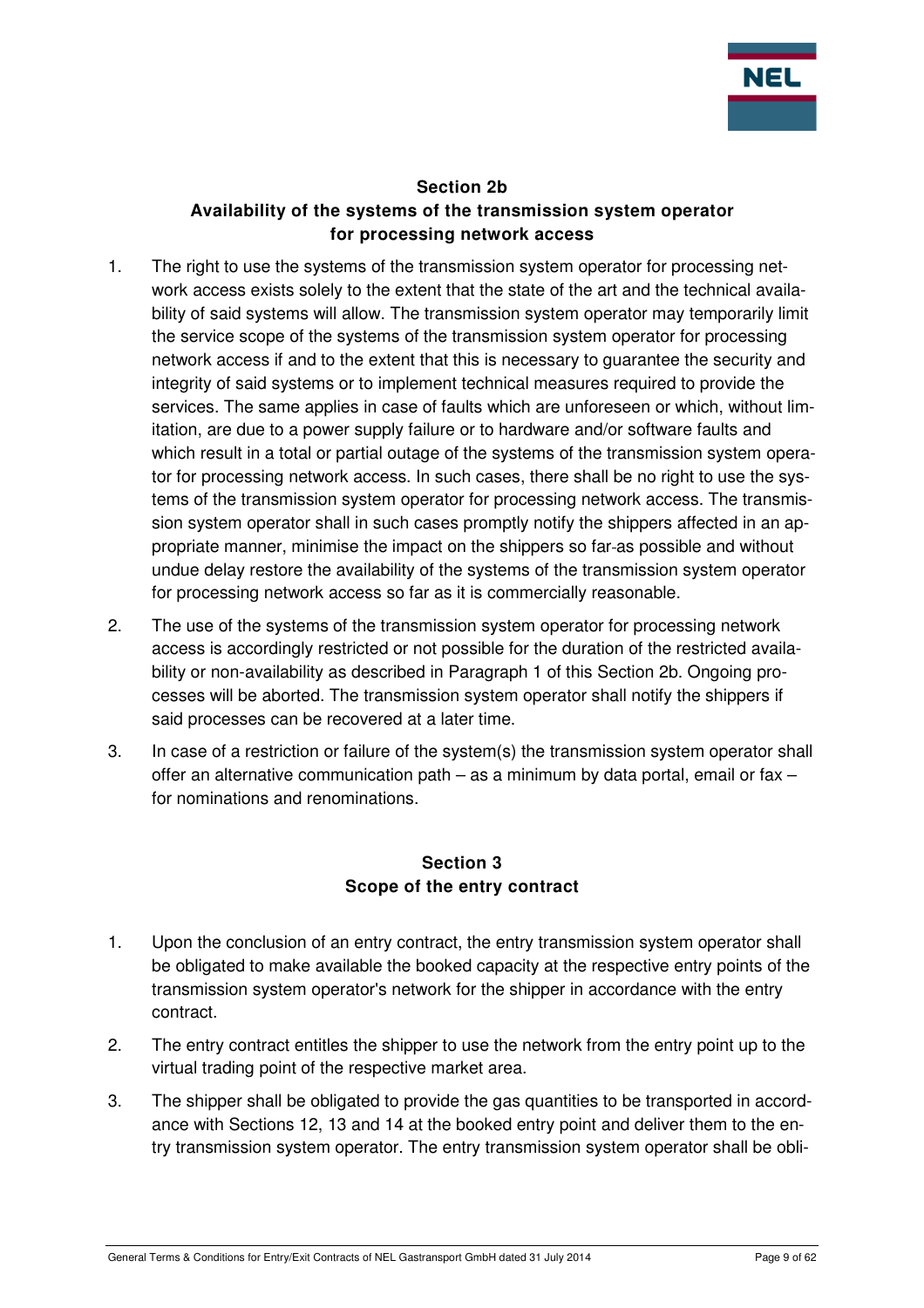

gated to take delivery from the shipper of the gas quantity in accordance with sentence 1.

4. It is not necessary to ensure the physical identity of the gas. Gas quantities may be provided and offtaken together with other gas quantities in a commingled stream.

## **Section 4 Purpose of the exit contract**

- 1. Upon the conclusion of an exit contract, the exit transmission system operator shall be obligated to make available the booked capacity at the respective exit points of the transmission system operator's network for the shipper in accordance with the exit contract.
- 2. The exit contract entitles the shipper to use the network from the virtual trading point up to the exit point of the respective market area.
- 3. The exit transmission system operator shall be obligated to deliver to the shipper the gas quantities to be transported in accordance with Sections 12, 13 and 14 at the booked exit point. The shipper shall be obliged to take delivery from the exit network operator of the gas quantity in accordance with sentence 1 at the booked exit point.
- 4. It is not necessary to ensure the physical identity of the gas. Gas quantities may be received or provided together with other gas quantities in a commingled stream.

## **Section 5 General entry and exit requirements**

- 1. The shipper may feed gas to or offtake gas from the system if a balancing group contract is in place, the booked entry or exit point is included in a balancing group or subbalancing account and the entry or exit gas quantity has been nominated if nomination requirements apply under Section 12 or 13.
- 2. Biogas quantities may be included in a separate biogas balancing group in accordance with Section 35 GasNZV. The priority transport of biogas can be ensured only if the biogas quantities concerned have been included in a separate biogas balancing group.
- 3. Booked capacity may only be used subject to any applicable capacity allocation restrictions and capacity usage restrictions.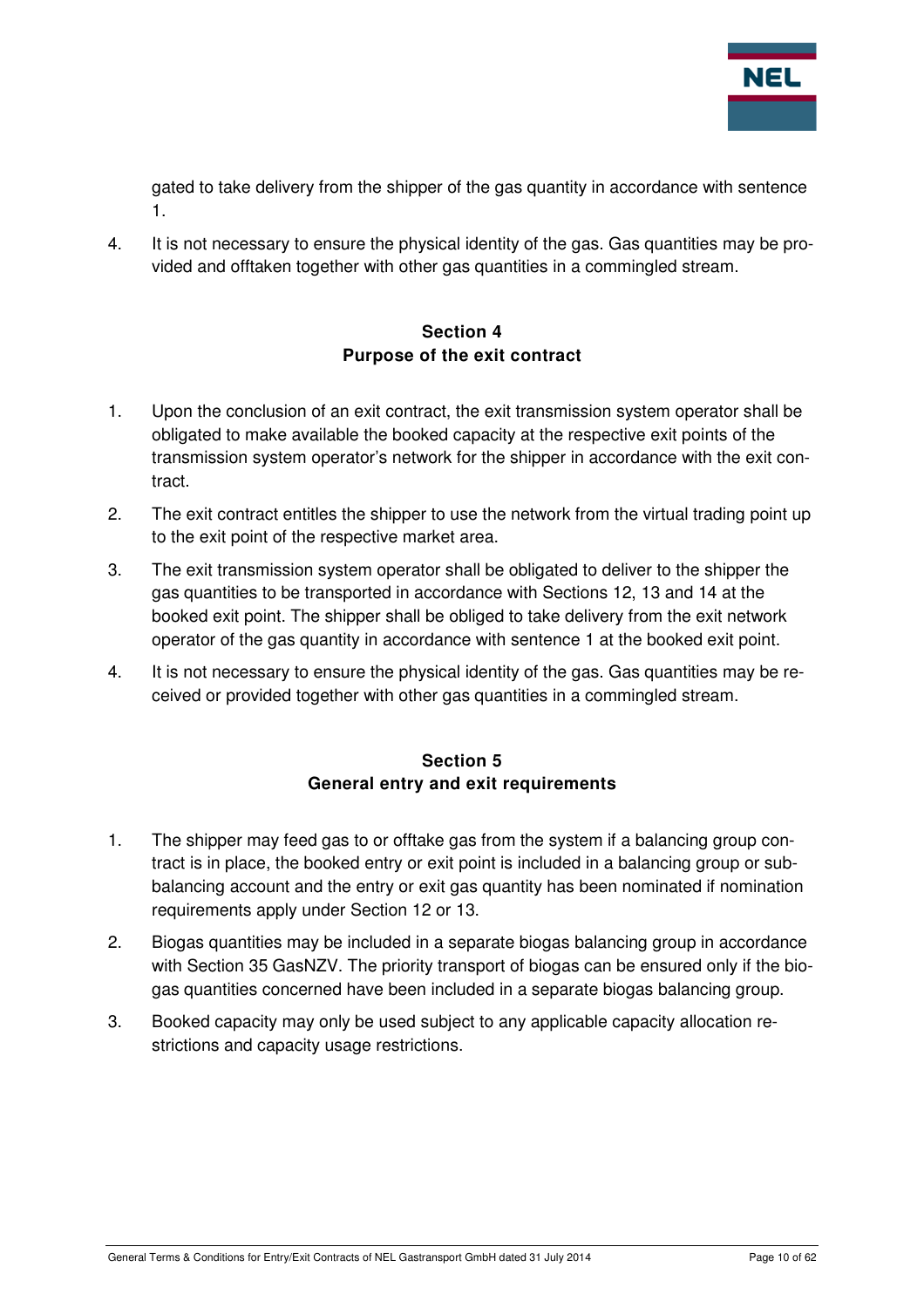

#### **Section 6**

## **Preconditions for use of booked capacity at market area interconnection and cross-border interconnection points**

- 1. Bundled capacity may be used only if the bundled booking point in the sense of Article 19 (3) of Regulation (EU) No. 984/2013 is included as an exit point in the delivering market area, and as an entry point in the receiving market area within the respective balancing groups formed.
- 2. The shipper shall appoint a balancing group manager in whose balancing group the bundled capacity shall be included and who shall be responsible for bundled nomination at a bundled booking point, and shall advise the transmission system operators of this appointment.
- 3. Capacity may be used only subject to the prior conclusion of a balancing group contract or, in the case of bundled capacity, the prior conclusion of balancing group contracts and prior compliance with technical requirements (especially communications testing) for the use of the capacity.
- 4. The shipper shall, promptly, but no later than 18:00 hours on the day before delivery day, include in the balancing groups the bundled or non-bundled booking point at which it has acquired bundled or non-bundled day-ahead capacity. For firm within-day capacity, this inclusion shall be effected promptly after the end of the respective auction. For this purpose, the shipper shall notify the respective transmission system operators of the balancing group and/or sub-balancing account number during day-ahead and/or within-day booking. To make this inclusion possible, the shipper shall provide the transmission system operator with the selectable balancing group or sub-balancing account numbers once before their first-time use no later than 12:00 hours on the last business day prior to the booking. Inclusion in good time will only be possible if a communication test has been successfully completed in advance between the transmission system operator and the designated balancing group manager in accordance with Section 13b, and the confirmation required by Section 12 (2) has been submitted on one occasion.
- 5. A bundled booking point may be included in several balancing groups. Should the shipper wish to divide the bundled capacity booked by him at this point between several balancing groups/sub-balancing accounts, the shipper shall notify the respective transmission system operators of such division per bundled booking point. Paragraphs 2 and 3 of this Section 6 shall apply mutatis mutandis. Sentences 1 and 2 shall not apply to bundled day-ahead or bundled within-day capacity.
- 6. Booked capacity may only be used subject to any applicable capacity allocation restrictions and capacity usage restrictions.
- 7. If several shippers include their bundled capacity in the same balancing group, or a single shipper or several shippers include bundled capacity in a balancing group in which non-bundled capacity has already been included, they are required to agree on the ap-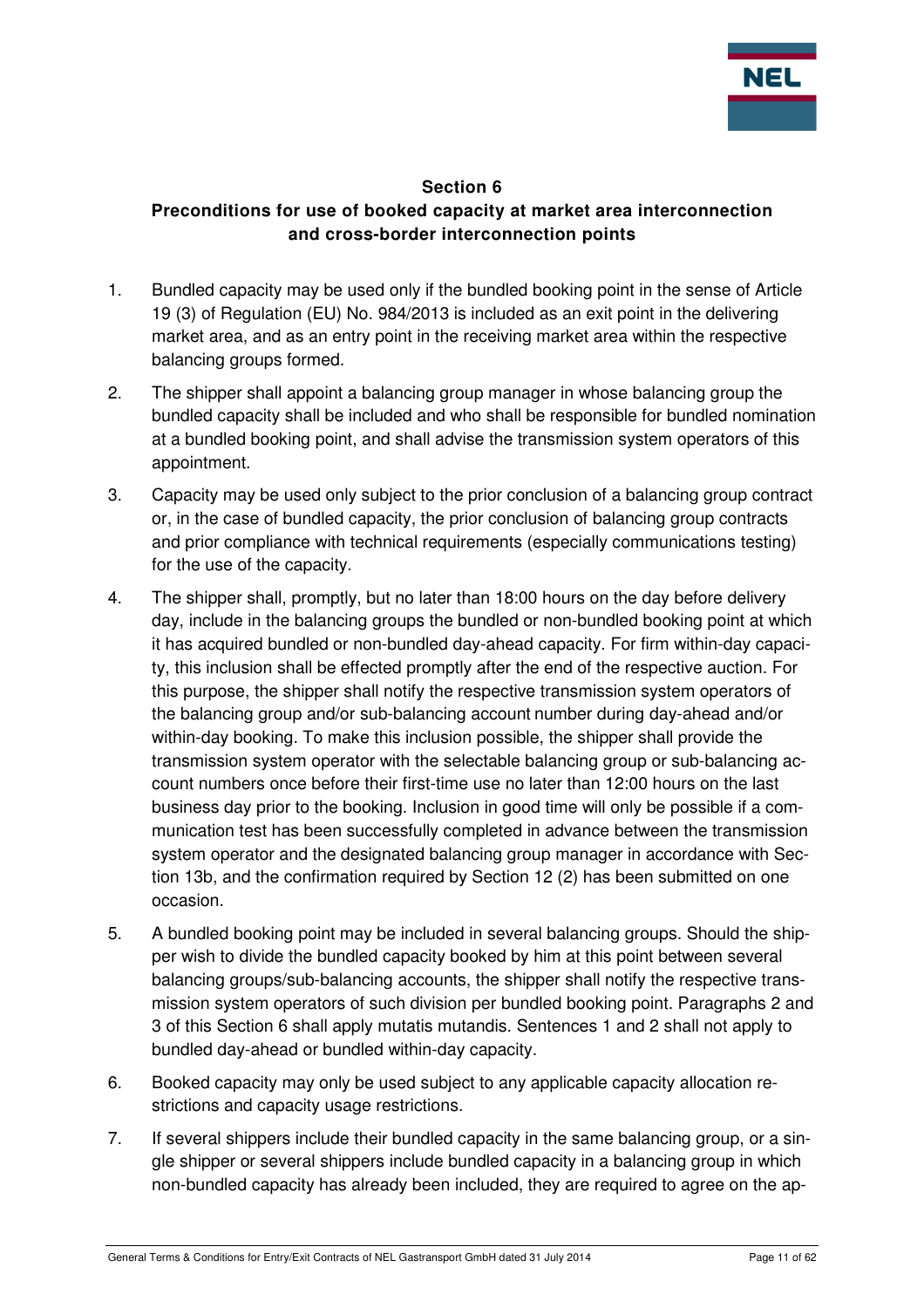

pointment of one balancing group manager who shall submit a consistent nomination for all capacity included in accordance with Paragraph 2 of this Section 6.

## **Section 7 Inclusion of entry and exit points in balancing groups**

- 1. The shipper may include an entry or exit point in several balancing groups/subbalancing accounts. In such case the shipper shall notify the transmission system operators of the capacity quantities include in the respective balancing group/sub-balancing account at that point. Exit points to end consumers and entry points at biogas plants may only be booked by one shipper, and only included in one balancing group.
- 2. Entry and exit points may only be included in balancing groups or sub-balancing accounts with identical gas quality (H or L-gas).
- 3. The shipper shall include the entry or exit point where it has acquired non-bundled dayahead capacity in accordance with Section 6 (4).

Any bundled or non-bundled capacity products with the exception of day-ahead and within-day capacity products shall be included no later than 12:00 hours on the business day preceding the delivery day. These capacity products can be included over the primary capacity platform or over the corresponding system of the transmission system operator for processing network access as part of the booking process. If the transmission system operator does not offer such a system the capacity products can be included by email or by fax.

- 4. To make this inclusion possible over the primary capacity platform or the system of the transmission system operator, the shipper shall provide the transmission system operator with the selectable balancing group or sub-balancing account numbers once before their first-time use no later than 12:00 hours on the last business day prior to the booking. The transmission system operator may waive the requirements of sentence 1 for his system.
- 5. The shipper shall warrant that it has been authorised by the balancing group manager to include on behalf of the balancing group manager entry or exit points in a balancing group or a sub-balancing account. If the shipper itself is not the balancing group manager, the transmission system operator reserves the right to require the shipper to submit a power of attorney documenting such authorisation in justified individual instances. The shipper shall indemnify the transmission system operator against claims by third parties as a result of the shipper not holding the legally valid authorisation by the balancing group manager warranted by the shipper.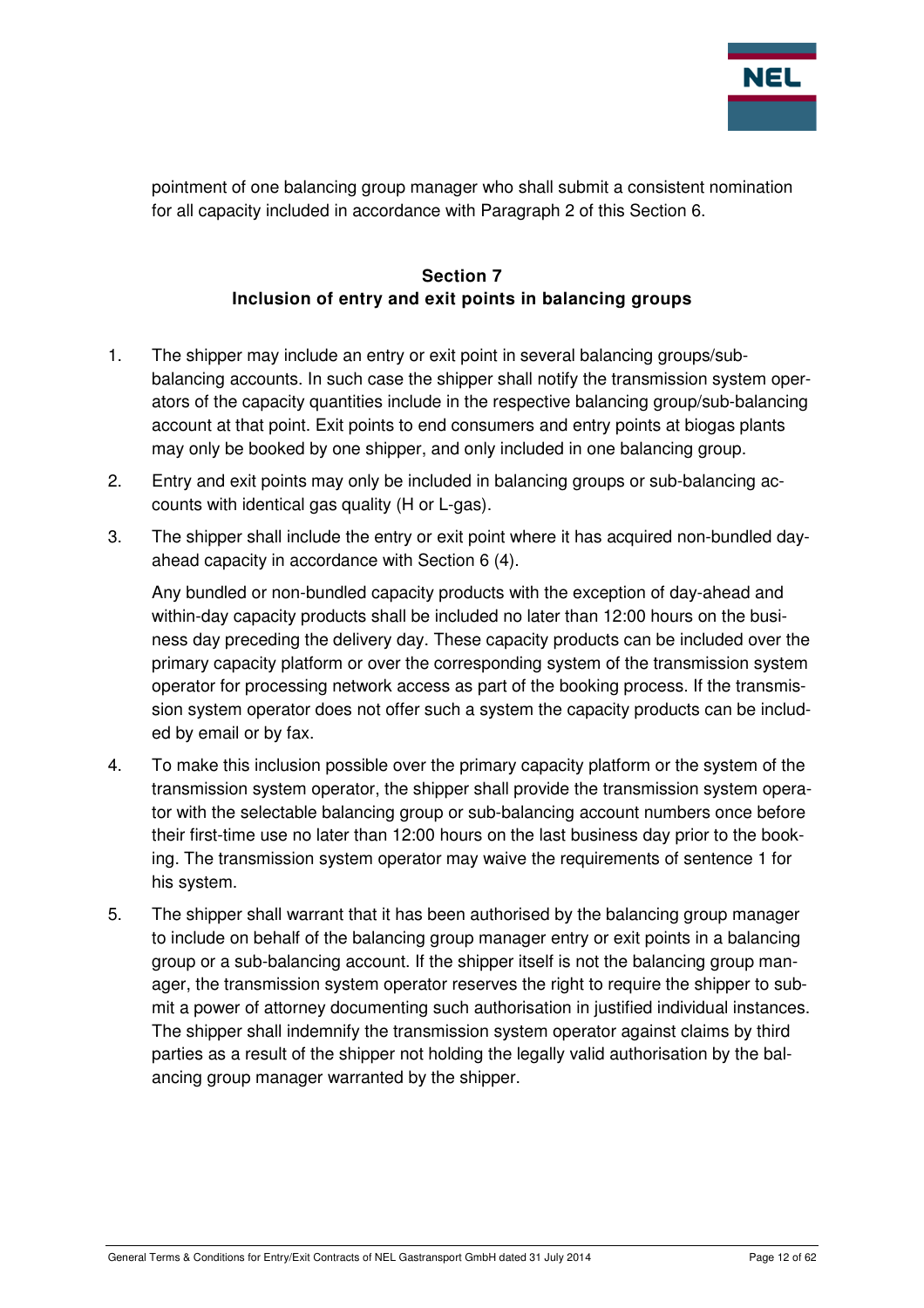

## **Section 8 Bundled booking points**

- 1. Market area interconnection points and cross-border interconnection points connecting transmission networks with each other shall be consolidated to form a single booking point for each flow direction. Capacities will only be bundled if the neighbouring foreign transmission system operator facilitates the bundling. If the neighbouring foreign transmission system operator does not facilitate the bundling then the provisions governing bundled capacities do not apply to the cross-border interconnection point concerned.
- 2. Shippers may book bundled capacity at bundled booking points on a firm or an interruptible basis. Booking enables the shipper to handle transport via a bundled booking using a bundled nomination provided the neighbouring foreign transmission system operator facilitates the nomination. This arrangement applies to new contracts. Old contracts (contracts concluded on or before 31 July 2011) shall not be affected unless shippers holding exit and corresponding entry capacity contracts request the amendment of these contracts. Where there is still an old contract on one booking side, nonbundled capacity may only be sold on the other booking side until expiry of the contract at the latest.
- 3. In the event that the shipper requires the conversion of corresponding entry and exit contracts into bundled capacity pursuant to Section 8 (2), sentence 3, and at least one of the non-bundled entry and exit contracts to be converted is a non-bundled interruptible capacity contract, the contracts in whole shall be converted into entry and exit contracts for bundled interruptible capacity. In this case, the contract date of the last entry or exit contract for interruptible non-bundled capacity concluded and converted shall be used for determining the chronological order for interruption pursuant to Section 29 (4). The transportation tariffs for interruptible capacities shall remain unaffected.
- 4. At bundled and non-bundled booking points, transmission system operators may also offer bundled and non-bundled capacity with capacity allocation restrictions and capacity delivery restrictions.
- 5. Bundling in accordance with Paragraph 1 of this Section 8 shall be carried out between the relevant individual booking points of the transmission system operators.
- 6. In the event of the marketing of bundled capacity pursuant to Section 1 (2), the auction surcharge shall be split between the adjacent transmission system operators and shall be indicated to the shipper via the booking confirmation. The respective transmission system operator shall invoice the shipper for its share of the auction surcharge. The transmission system operator shall be entitled to change its share in the auction surcharge for the future by agreement with the adjacent transmission system operator.
- 7. The parties to the contract shall be entitled and obligated to terminate the entry or exit contract when the corresponding contract at the bundled booking point is terminated. Accordingly, the parties shall be entitled to amend the contract if the corresponding contract is amended. The rights and obligations under the entry or exit contract at the bun-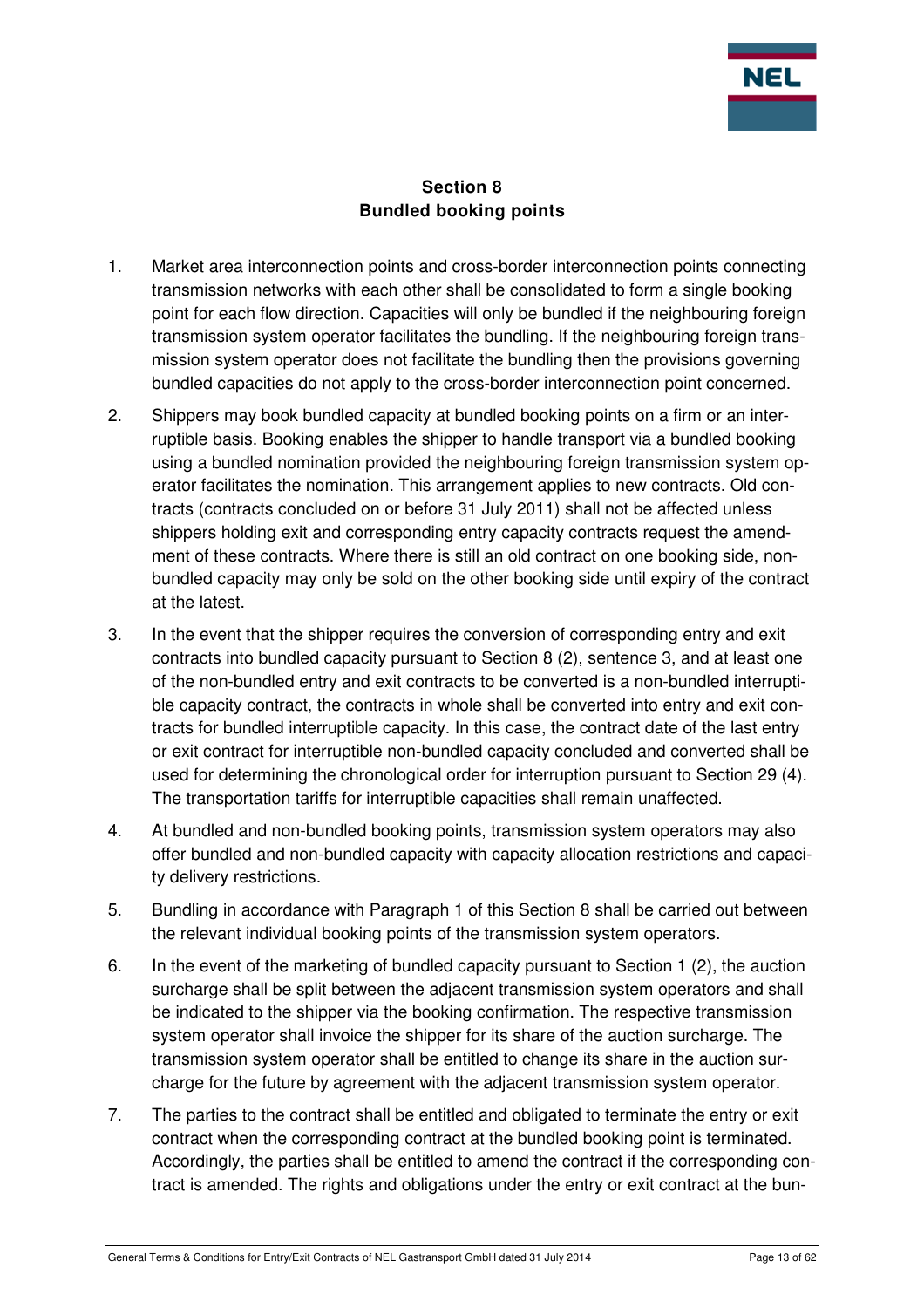

dled booking point shall be suspended for such time as the performance obligations under the corresponding contract at the bundled booking point are suspended or the corresponding contract is not yet effective.

## **Section 9 Capacity products**

- 1. Without limitation, the capacity products listed below may be offered on a firm basis in accordance with Section 1 via the primary capacity platform:
	- a) Freely allocable entry capacity: Allows network use from the booked entry point to the virtual trading point of the market area where the booking was made (Section 3 (3) GasNZV).
	- b) Freely allocable exit capacity: Allows network use from the virtual trading point to the booked exit point of the market area where the booking was made (Section 3 (3) GasNZV).
	- c) Freely allocable entry capacity for biogas: Allows the same use as with a., but is only permitted for feeding biogas to the system.
	- d) Freely allocable exit capacity for biogas: Allows the same use as with b., but is only permitted for offtaking biogas.
	- e) Restricted allocable capacity: Allows use of the network of the booked entry point to one or more defined exit points or the use of the booked exit point from one or several defined entry points. Use of the virtual trading point is excluded.

The transmission system operator shall offer the products in accordance with subparagraphs  $a$ ) – d) on the basis of a procedure which is transparent, non-discriminatory, and standardised between transmission system operators, also on an interruptible basis. The transmission system operator shall be entitled only to offer interruptible capacities in the event that firm capacities are not available.

In their supplementary terms and conditions, transmission system operators may offer additional capacity products, including particularly capacity products with capacity allocation restrictions and capacity delivery restrictions as well as services related thereto. Transmission system operators shall publish capacity allocation restrictions and capacity delivery restrictions affecting individual entry or exit points on the primary capacity platform.

2. Depending on the offerings on the primary capacity platform, entry and exit contracts may be concluded on a yearly, monthly, quarterly or daily basis and additionally at market area interconnection points and cross-border interconnection points as a firm withinday capacity product. Further details are outlined on the primary capacity platform. Annual capacity products for market area interconnection points and cross-border interconnection points shall always begin on 1 October of a given year; quarterly products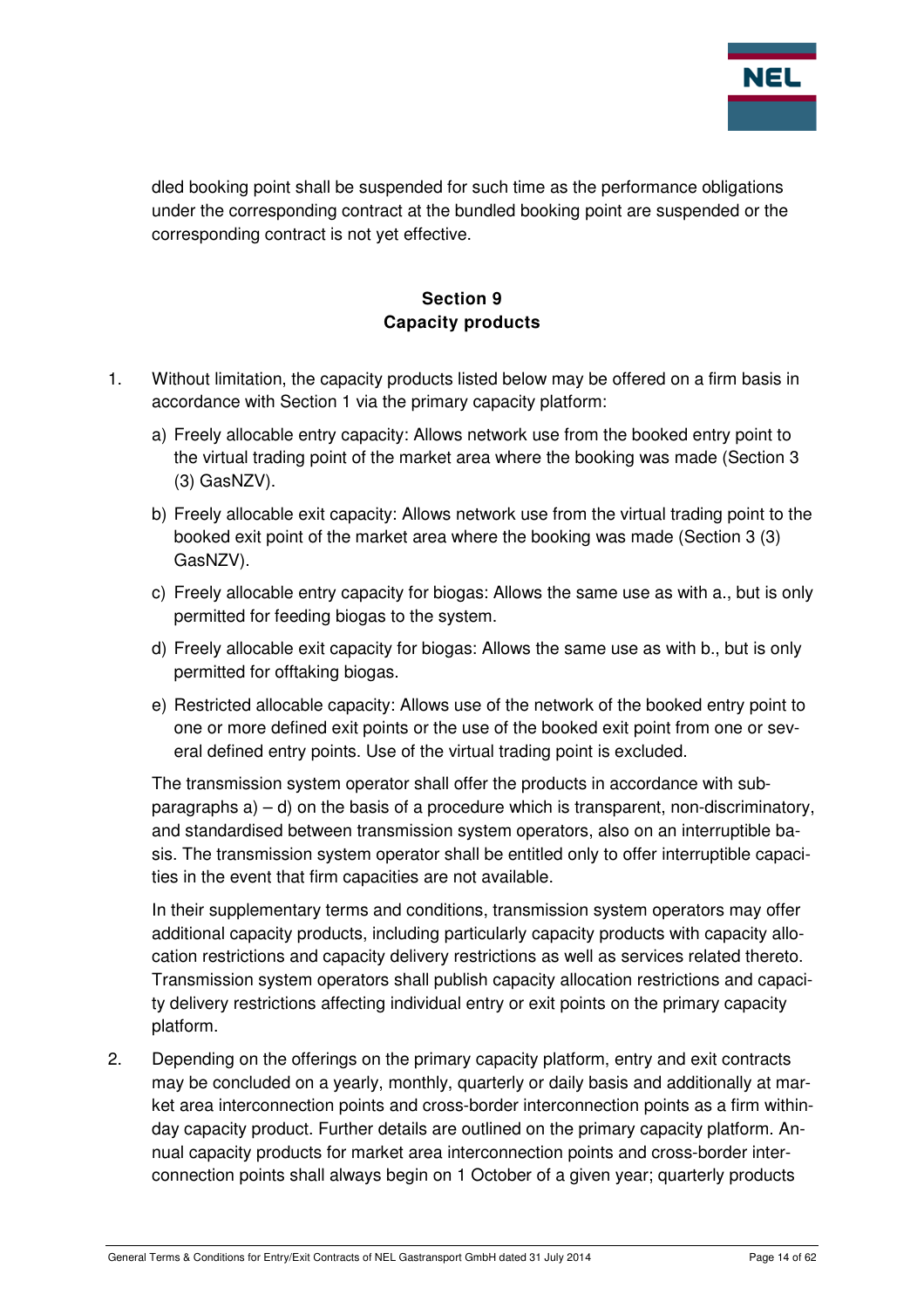

shall begin on 1 January, 1 April, 1 July or 1 October of a given year, and monthly products shall begin on the first day of the month.

- 3. The transmission system operator shall market available capacity on a firm basis in the following order:
	- a) Free capacity
	- b) Capacity released as a result of renomination restrictions under Section 17
	- c) Surrendered capacity under Section 16
	- d) Withdrawn capacity under Section 18.
- 4. The transmission system operator may offer reverse flow capacities at cross-border and market area interconnection points. Normally, reverse flow capacities may only be booked on an interruptible basis. Nevertheless, the transmission system operator may offer reverse flow capacities on a firm basis.
- 5. Capacity products shall begin and end at the beginning and end of a gas day.

#### **Section 10 Conversion of interruptible capacity**

- 1. Holders of interruptible capacity at market area interconnection points or cross border interconnection points may submit bids to convert interruptible capacity into firm capacity at an auction of firm capacity (Section 13 (2) GasNZV). The shipper may specify in a binding bid whether its interruptible capacity is to be converted into firm capacity in whole or in part. Both partial conversion and the conversion of multiple interruptible capacities may be implemented in such manner that the transmission system operator permits separate bids to be made via the primary capacity platform.
- 2. Holders of interruptible capacity in accordance with Section 1 (3) a) c) may convert interruptible capacity into firm capacity if they make a binding declaration at the time of booking firm capacity that their interruptible capacity is to be replaced in whole or in part by firm capacity. Both partial conversion and the conversion of multiple interruptible capacities may be implemented in such manner that the transmission system operator permits separate bids to be made by the primary capacity platform.
- 3. If the shipper's capacity is converted in accordance with Paragraphs 1 or 2 of this Section 10, the shipper shall pay the applicable charges determined by auction (Paragraph 1) or published by the transmission system operator (Paragraph 2). The interruptible capacity held by the shipper shall be reduced by the capacity converted by the shipper in accordance with Paragraph 1 or 2 of this Section 10.
- 4. With the within-day conversion of interruptible to firm capacity, the shipper shall only pay the daily transportation tariffs for firm capacity to the extent of the conversion and irrespective of the time of conversion.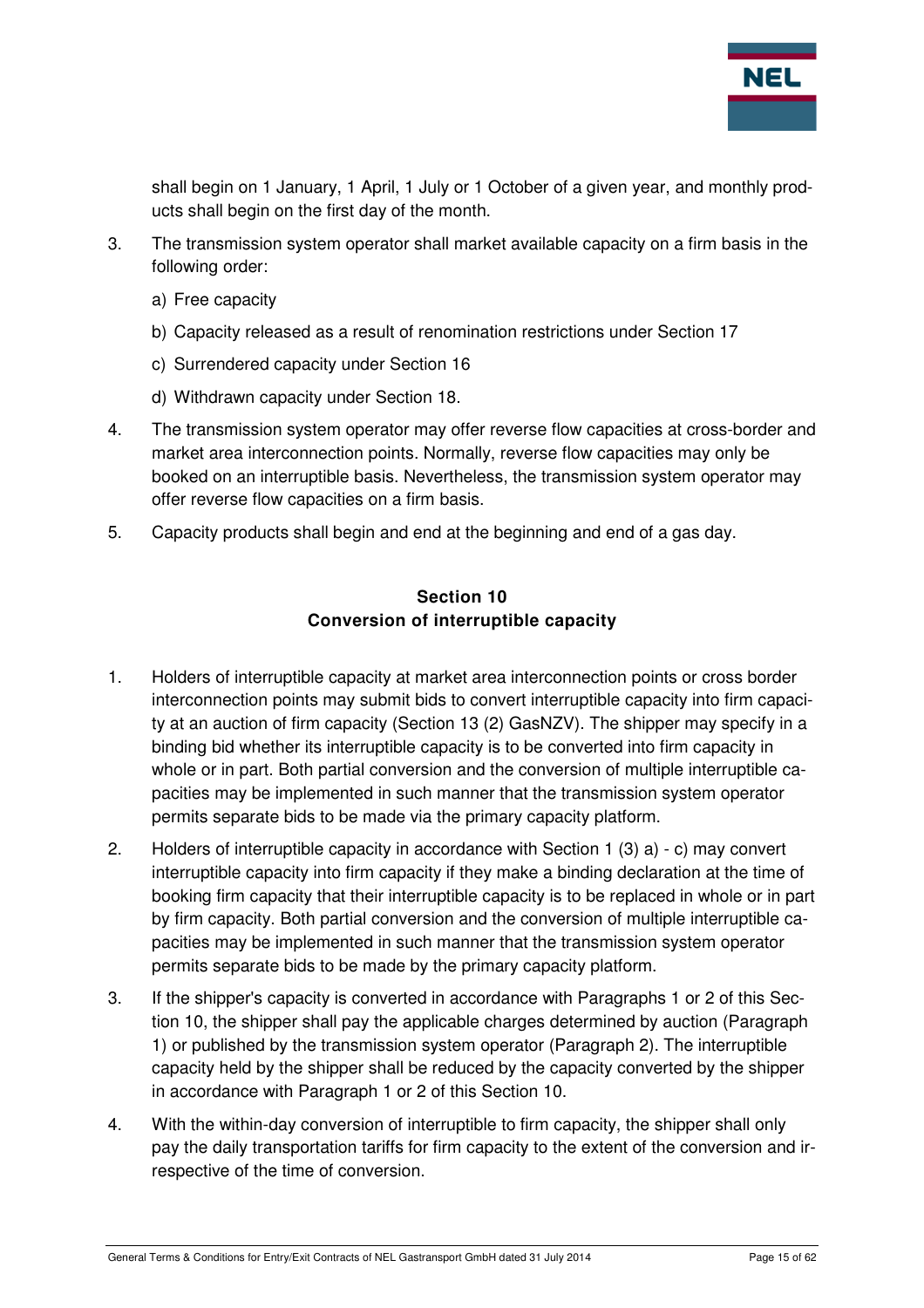

## **Section 11 Registration and deregistration of network use for supply to end-consumers**

- 1. The processing of supply to end-consumers at exit points is governed by the Federal Network Agency determination on uniform business processes and data formats dated August 20, 2007 (doc. no. BK7-06-067), or any determination replacing or amending the determination issued by the Federal Network Agency (GeLi Gas).
- 2. The booking of available capacities (e.g. subsequent bookings or additional bookings of capacities previously not booked) for supply to end-consumers that are directly connected to the transmission system of the transmission system operator shall not result in the initiation of registration or deregistration in accordance with GeLi Gas as stated in Paragraph 1 of this Section 11.
- 3. The shipper warrants that from 1 August 2016 it is authorised by the balancing group manager and on behalf of the latter to carry out case-group changes for RLM exit points in accordance with GeLi Gas by making balancing-relevant changes to master data or by notifying the start of delivery. If the shipper itself is not the balancing group manager, the transmission system operator reserves the right to require the shipper to submit a power of attorney documenting such authorisation in justified individual instances. The transmission of a copy of the power of attorney as an electronic document is usually acceptable for this purpose. The shipper shall indemnify the transmission system operator against claims by third parties as a result of the shipper not holding the legally valid authorisation by the balancing group manager warranted by the shipper.

The transmission system operator shall convert all RLM exit points with the RLMoT timeline type (RLM exit points without daily band) or RLMNEV timeline type (RLM exit points with nomination replacement procedure) to the RLMmT timeline type (RLM exit points with daily band) initially by no later than 15 August 2016 to take effect as of 1 October 2016. The change to the master data made by the transmission system operator shall be notified to the shipper in accordance with GeLi Gas. The shipper may object to the initial conversion to the RLMmT timeline type as part of the process of changing the master data in accordance with GeLi Gas. In this case the transmission system operator shall assign the RLM exit points affected to the RLMoT timeline type.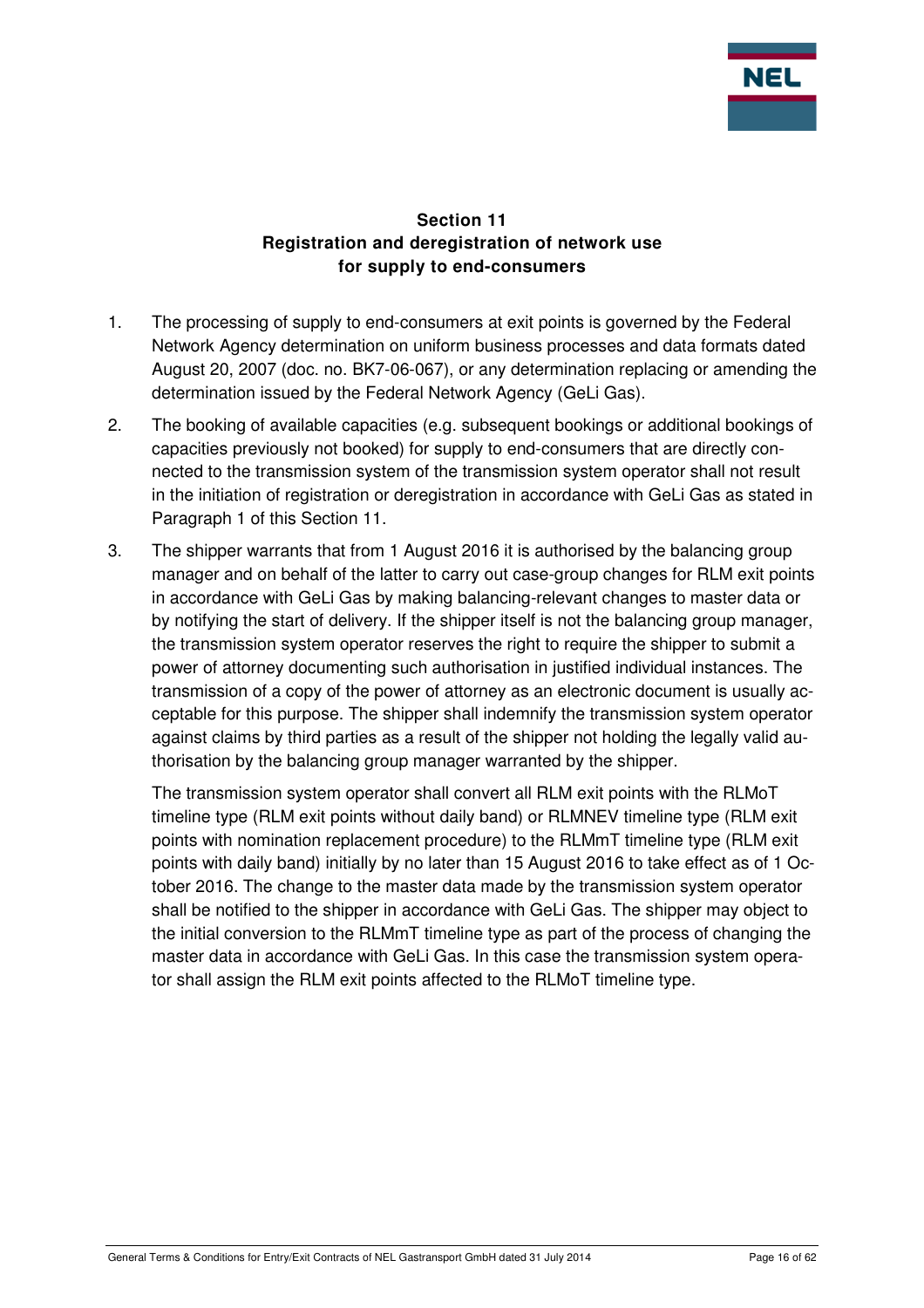

#### **Section 12 Nomination and renomination at market area interconnection points and cross-border interconnection points**

- 1. The balancing group manager appointed by the shipper for this purpose shall be responsible for nomination and renomination.
- 2. The balancing group manager shall nominate the gas quantities to be transported in connection with the use of firm capacity at a booking point by 14:00 hours of the day prior to the delivery day. This initial nomination shall be accepted if it is received by the transmission system operator by 14:00 hours. The nominated value shall otherwise be zero, unless the parties have agreed otherwise. For bundled nomination, the nominating balancing group manager shall have been authorised, in text form, by the other balancing group manager whose balancing group is affected by the nomination; it shall be sufficient for such authorisation to be submitted to the respective transmission system operators on one occasion only.
- 3. The nominating balancing group manager may replace his initial nomination by a renomination no later than two hours prior to the hour concerned. Renomination is permitted up to 90% of the capacity booked by the shipper at the booking point, subject to a minimum of 10% of the booked capacity. In the case of initial nominations of a minimum of 80% of the booked capacity, upward re-nomination of up to half of the non-nominated booked capacity shall be permitted. In the case of initial nominations of no more than 20% of the booked capacity, downward renomination of up to half of the nominated booked capacity shall be permitted. Allowable renomination amounts shall be rounded to whole kilowatt hours per hour using commercial rounding principles.
- 4. Nominations shall be first allocated to firm capacity products, and then to interruptible capacity products.
- 5. Renominations for firm capacity exceeding the amount permitted in accordance with Paragraph 3 of this Section 12 shall be accepted only up to the amount of total booked capacity. That part of the renomination which exceeds the quantity permitted shall be treated as a nomination of interruptible capacity, and shall be interrupted first.
- 6. Renomination of firm capacity falling below the quantity permitted by Paragraph 3 of this Section 12 shall be accepted. If interruption in the reverse flow direction is necessary, the renomination amount shall be raised to the minimum allowable renomination value.
- 7. The renomination restriction shall not apply to shippers that have booked less than 10% of the reported annual technical capacity at the booking point on a firm basis.
- 8. If several shippers include a booking point in the same balancing group, the balancing group manager may set up a sub-balancing account for every shipper in the balancing group. In such case, the responsible balancing group manager shall nominate gas quantities to the corresponding sub-balancing account for each individual shipper. In such cases, the renomination limits stated in Paragraphs 3 and 7 of this Section 12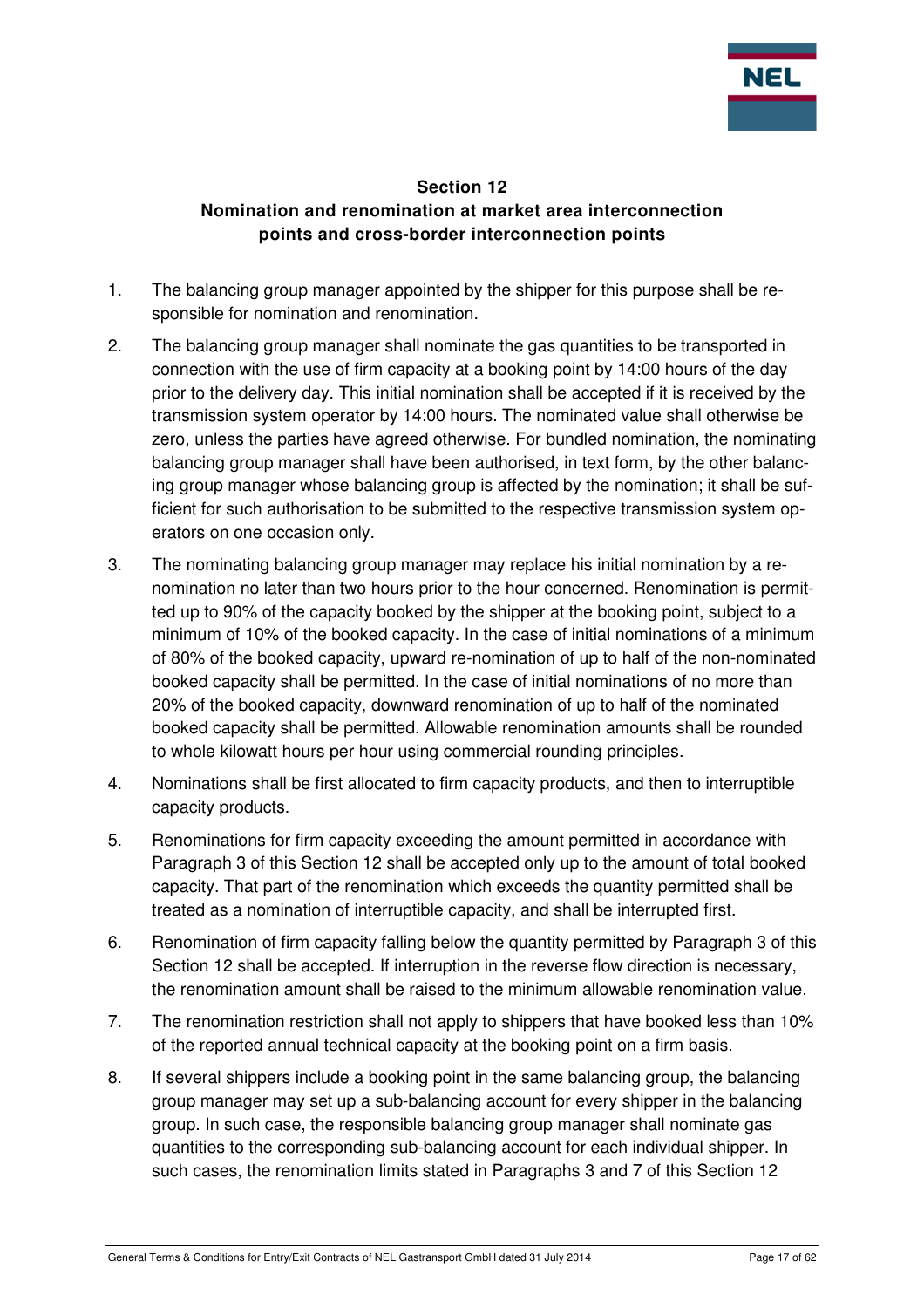

shall apply to the total capacity of the shipper included in sub-balancing accounts at the respective booking point. In the event that sub-balancing accounts are not set up, the renomination limits shall apply to the total capacities at the booking point in a balancing group.

- 9. Nominations shall be submitted individually for each flow direction. Bundled capacity shall be nominated by submitting a bundled nomination.
- 10. Day-ahead capacity may be nominated until 20:00 hours. Day-ahead capacity and within-day capacity shall be disregarded when determining the permissible renomination range in accordance with Paragraph 3 of this Section 12.
- 11. The amount of booked capacity and the renomination limits calculated from such capacity in accordance with Paragraph 3 of this Section 12 shall be determined after 14:00 hours on the basis of the capacity booked under the entry or exit contract or the capacity included in the balancing group less capacity surrendered to the balancing group by 14:00 hours.
- 12. The amount of technical annual capacity required in accordance with Paragraph 7 of this Section 12 shall be published via the primary capacity platform by the transmission system operators in March each year for the following gas year. As far as a market area interconnection point is affected, the transmission system operators concerned shall jointly agree on the amount of technical annual capacity to be published.
- 13. The balancing group manager in whose balancing group the bundled capacity is included shall send the bundled nominations in accordance with sentence 2 of Section 11 (9) to the entry network operator of the bundled capacity. The nominating entry balancing group manager and the exit balancing group manager shall receive the result of matching from the entry network operator as a confirmation.
- 14. Firm within-day capacity at market area interconnection points and cross-border interconnection points can be nominated 45 minutes after the end of the auction. Transmission system operators may also accept an earlier nomination.
- 15. The transmission system operator should notify the balancing group manager by 18:30 hours each day of the portfolio of capacities within its balancing group per point for the following gas day as follows:
	- Designation of the point.
	- Point ID (preferably the DVGW Energy Identification Code),
	- Flow direction (entry or exit),
	- Capacity product, provided that this is allowed by the agreed EDIFACT data format,
	- Total firm capacity included,
	- Information as to whether a renomination restriction applies and, if so, lower and higher renomination limits in accordance with Paragraph 3 of this Section 12,
	- Total interruptible capacity included,
	- Firm and interruptible shares of temperature related and restricted capacity products included, if such products are offered.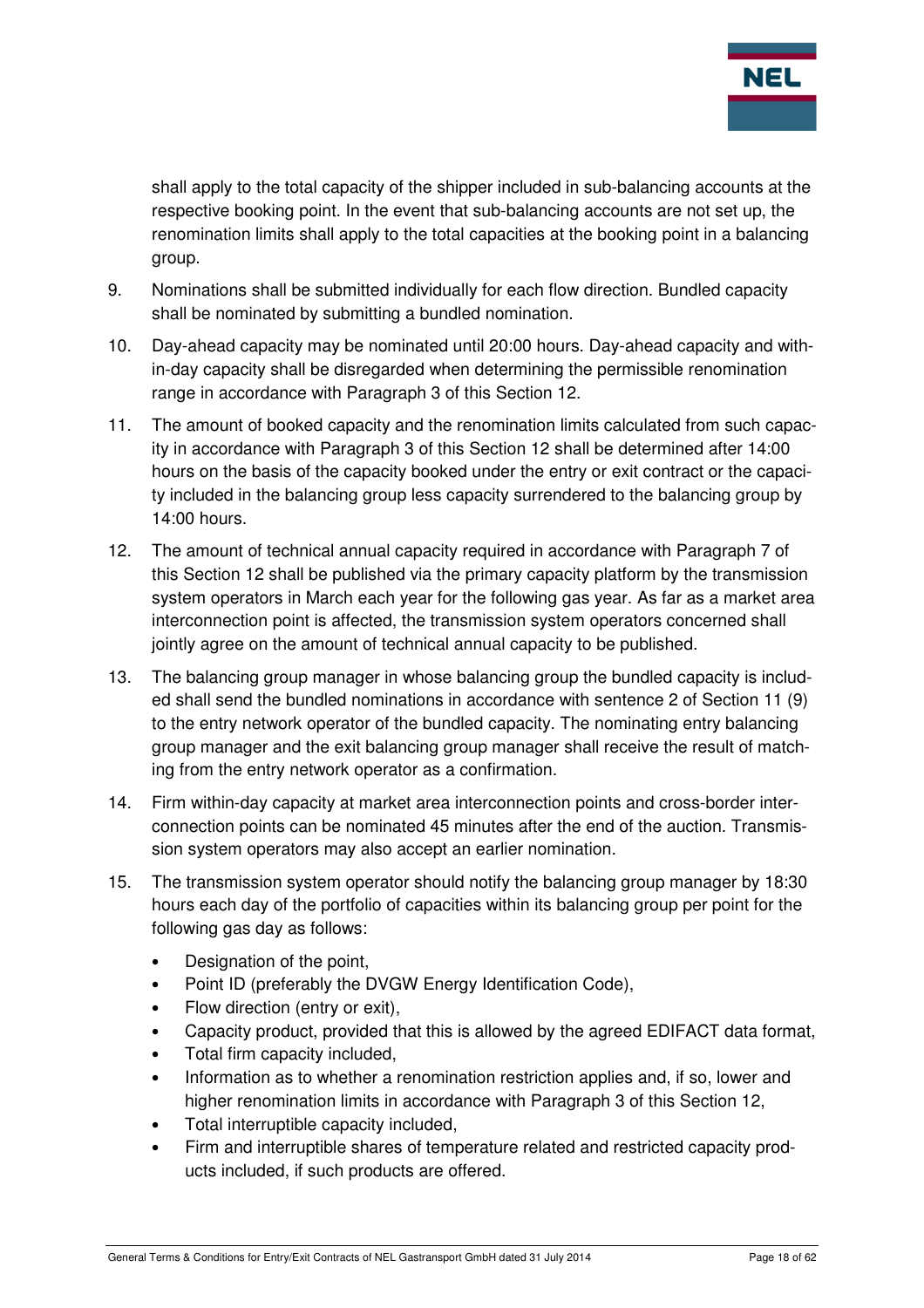

The transmission system operator shall use its best efforts to supply complete and correct information.

Within-day capacities are not shown in the capacity portfolio report.

The transmission system operator shall be entitled to send the information listed above in up to two transmissions. The shipper hereby consents to the forwarding of such data to the balancing group manager. The transmission system operator shall transmit the capacity portfolio report using the EDIFACT data format. The parties may agree on alternative arrangements.

## **Section 13 Nomination and renomination**

1. The shipper shall nominate to the entry network operator the entry quantities to be fed in at each entry point included in the shipper's balancing group. Exit nominations shall be submitted in the cases defined in Paragraphs 3 and 4 of this Section 13. It is not necessary to nominate physical biogas entry quantities. The respective transmission system operator may express a requirement for a technical entry notification in the event of an entry according to sentence 3. The transmission system operator may waive nominations at entry points defined by itself.

Nominations shall first be allocated to firm capacity products, then to interruptible capacity products. Nominations shall be submitted individually for each flow direction. Nomination of balancing groups or sub-balancing accounts with day-ahead capacities shall be made from 18:30 hours. Transmission system operators may accept nominations before 18:30 hours to the best of their ability. Renomination rights remain unaffected.

- 2. Shippers may authorise a third party (e.g. the balancing group manager) to make nominations. This third party shall make nominations to the transmission system operator on behalf of the contracting shipper. The balancing group manager shall be authorised to submit combined nominations for several shippers in the event that the shippers have designated the same balancing group for the inclusion of their entry or exit points. If the balancing group manager does not submit a combined nomination as described above or a shipper submits a nomination directly, the capacities concerned shall be included in sub-balancing accounts.
- 3. At exit points that are not exit points to end-consumers the shipper shall nominate to the exit network operator the exit quantities to be offtaken at the respective exit point. The transmission system operator shall be entitled to include provisions concerning such nominations in its supplementary terms and conditions.
- 4. If several shippers have booked capacities at the same exit point and included this exit point in different balancing groups, the respective shippers shall submit nominations to the exit network operator. This shall not apply if nomination is not required on the basis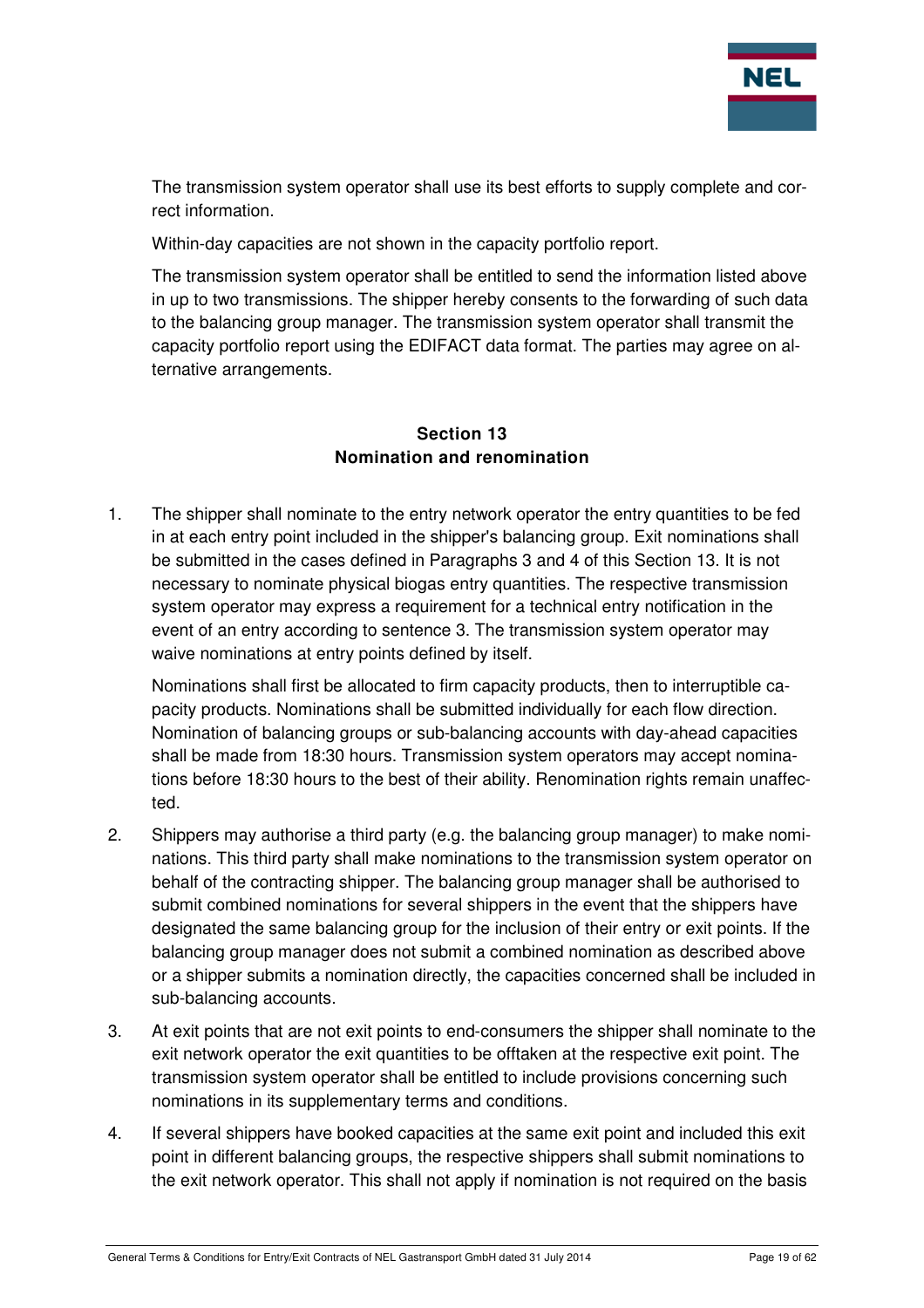

of allocation rules. Nomination obligations shall also apply if a shipper has included the same exit point in different balancing groups.

- 5. For operational handling of transport nomination and renomination and in the event of an amendment of the allocation rules resulting in a nomination obligation, the initial setup of communication processes between entry/exit network operators or infrastructure plant operators and shippers or the shipper's third-party contractor, if nomination is required at entry and exit points, is required, with an implementation period of a maximum 10 business days.
- 6. If a communication process for the requested booking point has already been set up in accordance with Paragraph 5 of this section 13 and the point concerned is not a complex point, the implementation period shall not exceed 10 business days. The transmission system operator shall use its best efforts to allow implementation within a shorter period. Without limitation, any points where specific services for the matching process are provided by third parties, manual processes for the implementation of matching are required for at least one party, foreign network operators are concerned or at least at one side of an interconnection point a pipeline owned jointly by several network operators ("Bruchteilseigentum") is concerned, shall be deemed to be a complex point. The transmission system operators shall indicate these complex points on the primary capacity platform.
- 7. If a communication process for the requested booking point has already been set up in accordance with Paragraph 5 of this Section 13 and if a complex point in accordance with Paragraph 6 of this Section 13 is not concerned, the implementation period shall not exceed one business day.
- 8. For entry/exit points implemented in accordance with Paragraphs 5 to 7 of this Section 13, no special implementation periods apply in the event of implemented balancing group numbers or shipper code combinations.
- 9. The applicable provisions outlined in Common Business Practice 2003-002/03 CBP "Harmonisation of the Nomination and Matching Process", as amended from time to time, posted on the transmission system operator's website, shall apply to nominations and renominations. A deviation from the provisions mentioned in sentence 1 is allowed in the event that the adjacent transmission system operator at a cross-border interconnection point does not apply the provisions outlined in Common Business Practice 2003-002/03 CBP.
- 10. Except as otherwise provided for in Section 12, Section 13 shall also apply to nomination and renomination at market area interconnection points and cross-border interconnection points.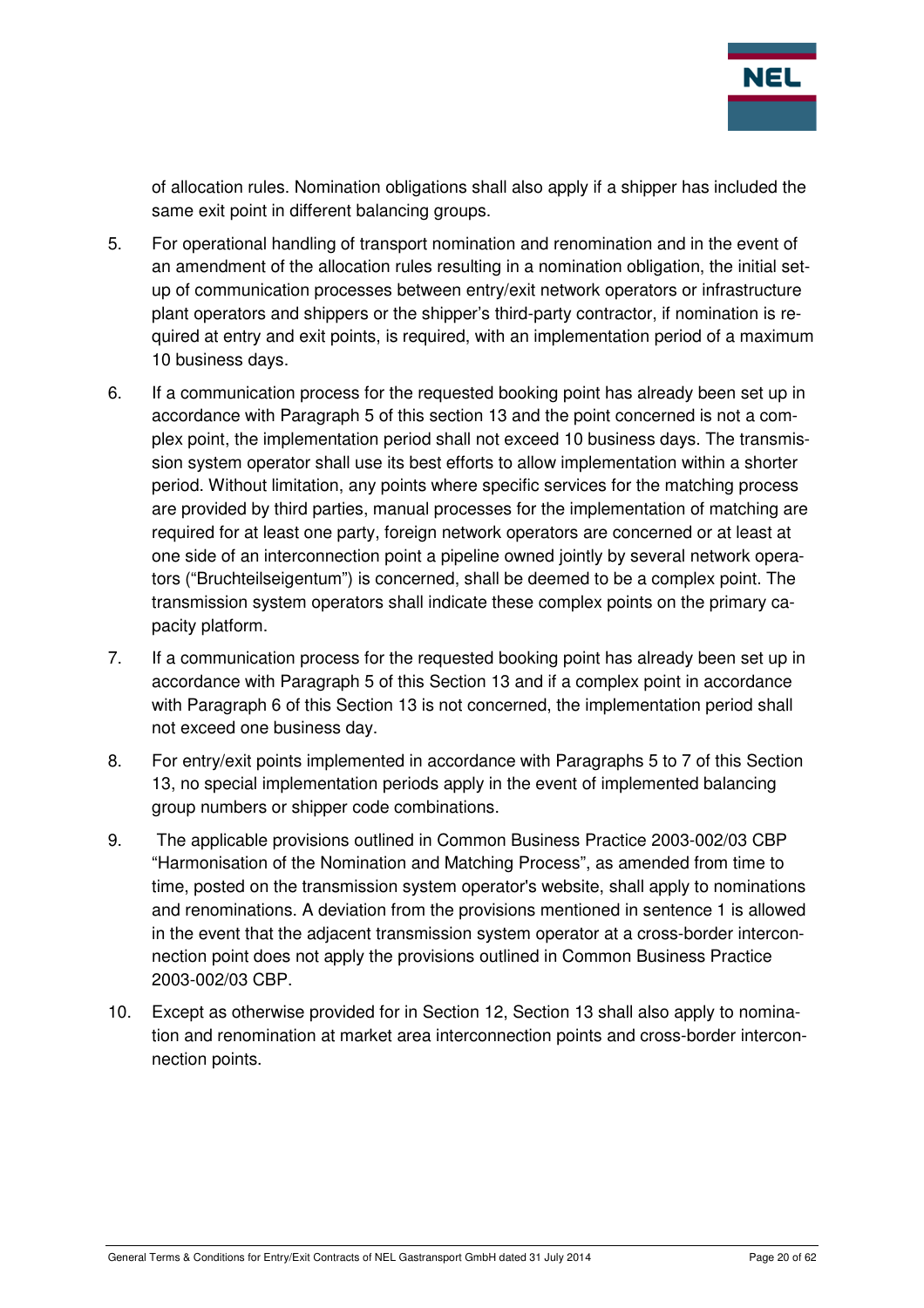

#### **Section 13a Operational processing of nominations**

- 1. The transmission system operator and the shipper as the nominating party undertake to be available for 24 hours on each gas day. Accessibility shall be ensured via one single phone number and via a further communication channel (email or fax). Furthermore, the nominating party and the transmission system operator shall at all times be able to receive, to send and to process the data required for the handling of nominations.
- 2. Data in connection with nomination shall be exchanged consistently in machinereadable and appropriate form on the basis of whole numbers of units of energy [kWh / h] on an hourly basis. Any deviation from this procedure shall be agreed with the transmission system operator. For the exchange of all data and messages necessary for the nomination process, the transmission system operator and the nominating party agree to use the standard nomination modes using the Edig@s data format via an AS 2 link. Data is exchanged via an AS 4 link as soon as the transmission system operator is obligated to use this method. If the shipper is not obligated to use AS 4, the parties may use AS 2 for an interim period. If this communication channel is not available, then nomination data shall be exchanged over an alternative communication channel specified by the transmission system operator.
- 3. The nominating party shall notify the transmission system operator promptly of any obstacles to the establishment or use of interfaces as defined in Sections 13a to 13c, to mutual cooperation or to the procedures.
- 4. In the event that nominations are required, the data formats defined pursuant to  $Ediq@s$  shall apply. These requirements shall apply mutatis mutandis to renominations. The nominating party shall ensure that congruent nominations for all points requiring nomination are presented to the parties affected by the nominating process, and that the nomination is transmitted in due time. Only the nomination values confirmed by the transmission system operator shall be authoritative.
- 5. The transmission system operator may refuse the nomination if any contractual terms are not met or if the nomination is incomplete. If the amount of the nomination exceeds the amount of the capacity included in the balancing group or sub-balancing account, the transmission system operator may limit the nomination to this amount. In this case, the shipper shall be deemed to have submitted a nomination with such limited amount. The further auxiliary conditions and/or capacity limitation rights for capacity products of the transmission system operator pursuant to the supplementary terms and conditions shall remain unaffected. Nominations for bookings of interruptible within-day capacity subject to the requirements of Section 13d may not be limited according to sentence 2 of this Paragraph 5.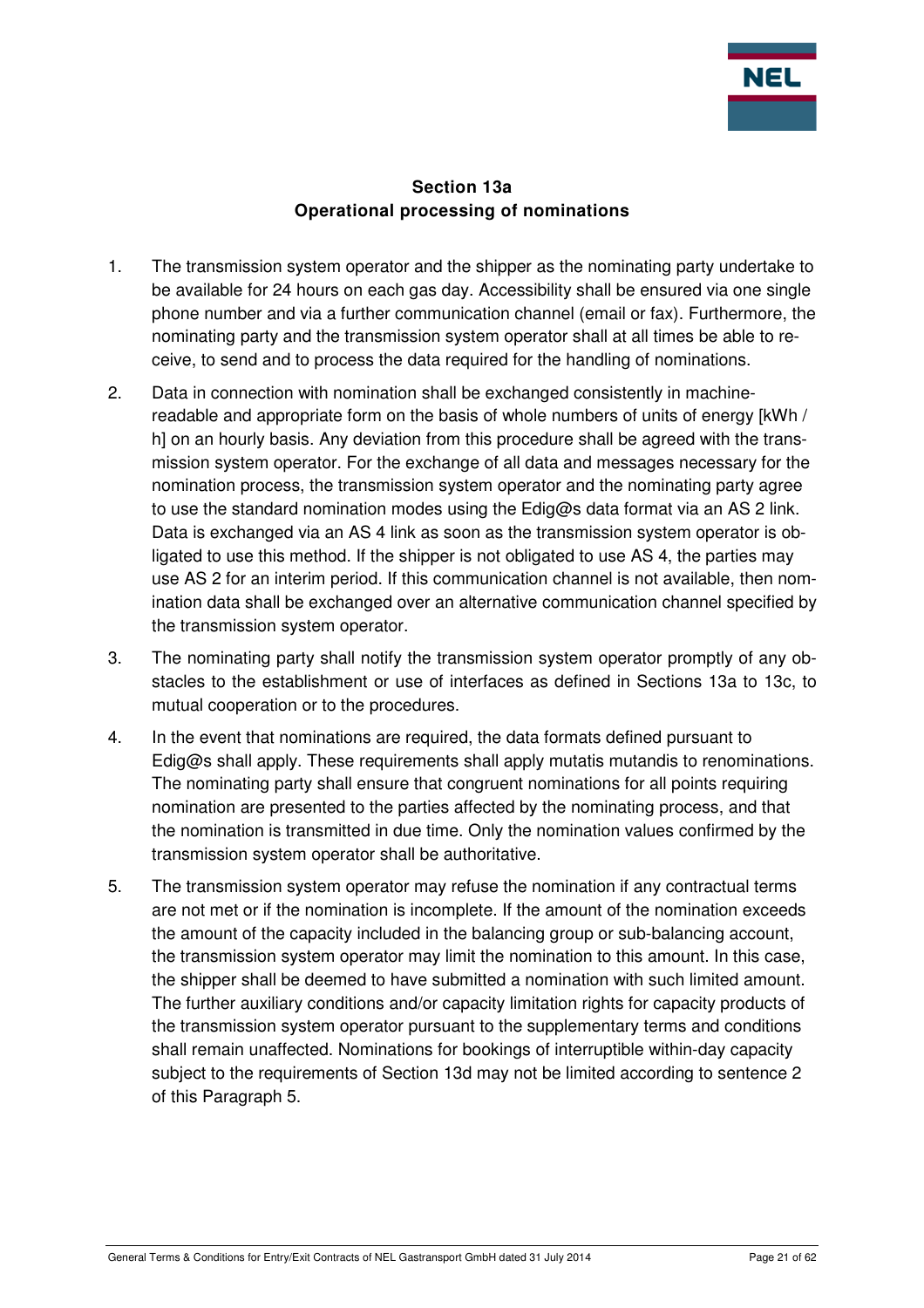

## **Section 13b Communication test**

- 1. The transmission system operator shall perform a communication test with the nominating party. During the communication test the transmission system operator checks whether the shipper or shipper's authorised contractor is able to transmit notices and communications concerning the processing of the contracts using the agreed nomination modes and agreed data formats to the transmission system operator, and receive such notices and communications from the transmission system operator. The transmission system operator shall advise the shipper of the specific requirements for the communication test. The shipper or its authorised contractor shall give advance notice of any changes affecting compliance with the communication requirements.
- 2. The transmission system operator shall have the right to repeat a communication test at any time during the term of the respective entry and exit contract.
- 3. For such time as the nominating party does not successfully complete the communication test pursuant to the criteria defined by the transmission system operator for reasons for which the nominating party is responsible, the transmission system operator may set all the nominations by the nominating party for the following gas days after the date when the communication test was not successfully completed to zero (0), using a standardised method of the respective transmission system operator.

## **Section 13c Alignment of nominations ("Matching")**

- 1. The nominating party shall ensure that it submits nominations for the entry points and exit points of the balancing group which require nomination to the respective network or plant operator.
- 2. At all points where nomination is required, the transmission system operator shall carry out matching with the adjacent grid or plant operators and synchronise all the nominations received with the adjacent system operators affected in each case, taking into account the "lesser-of" rule in accordance with the provisions of the Common Business Practice (CBP). The restriction for renominations pursuant to Paragraph 5, sentence 2 and Paragraph 6, sentence 2 of Section 12 hereinabove shall be taken into account, unless they are invalidated at a booking point by the aforementioned lesser-of-rule.
- 3. If the respective pair of balancing group numbers or sub-balancing account numbers do not agree upon matching, or are unknown on either side, the nomination or renomination for the gas day shall be set to zero (0). The same shall apply to cross-border interconnection points if the shipper codes do not match.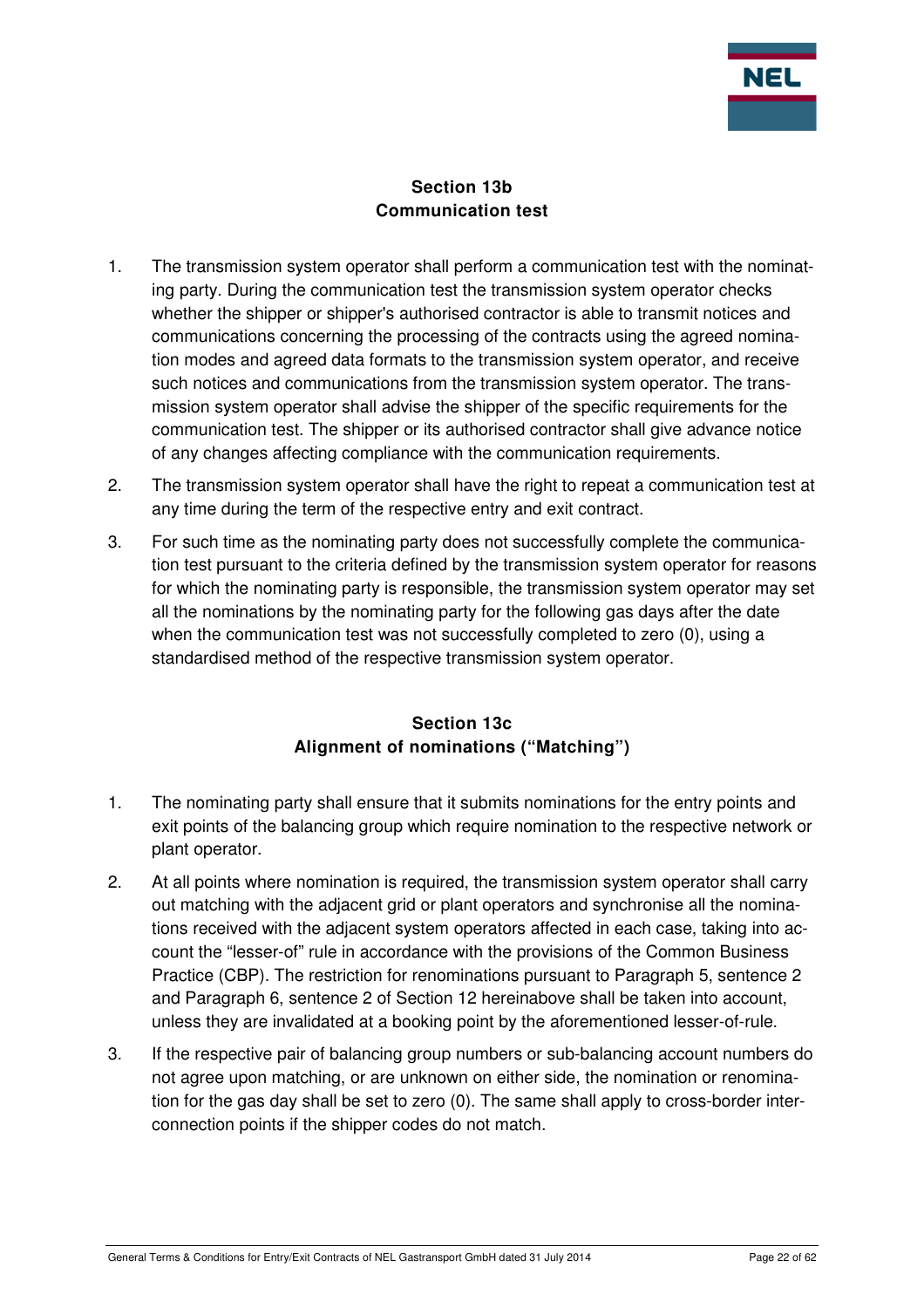

#### **Section 13d Over-nomination at market area interconnection and cross-border interconnection points**

- 1. Booking interruptible within-day capacity through over-nomination is only possible if the firm capacity is marketed in full at the respective booking point or if interruptible capacity only is offered.
- 2. If the total nominations by the balancing group manager exceed the capacity included by the shipper in the balancing group or sub-balancing account for the particular combination of booking point and direction, then that proportion of the nomination shall be deemed an offer to book interruptible within-day capacity provided the requirements of Paragraph 1 are satisfied. The contract is concluded without any explicit declaration of acceptance by the transmission system operator. The transmission system operator shall inform the shipper that the interruptible within-day capacity has been booked.
- 3. Interruptible within-day capacity through over-nomination at a booking point may be used by the shipper on an interruptible basis subject to a lead time of two hours provided that booking point already has a balancing group or sub-balancing account in which the shipper has included capacity for the relevant gas day. If several shippers have included capacity in the same balancing group or the same sub-balancing account for the relevant gas day, then the over-nomination shall be distributed among the respective shippers pro rata the capacity which they have respectively included. The overnomination shall be rejected if no capacity has been included in the balancing group or the sub-balancing account for the relevant gas day. In their supplementary terms and conditions the transmission system operators may make provision for the overnomination option irrespective of whether capacity is included or not.
- 4. The respective daily tariffs for interruptible capacity are charged for interruptible withinday capacity from over-nomination. Further details on the invoicing of bookings of interruptible within-day capacity through over-nomination are provided in the transmission system operator's price list.
- 5. The nomination replacement procedure according to Section 14 shall not apply to overnomination.

#### **Section 14 Nomination replacement procedure**

1. Transmission system operators shall offer a nomination replacement procedure if technically feasible and economically viable. This requires the transmission system operator and shipper to conclude a separate contract. The transmission system operator shall indicate on its website whether a nomination replacement procedure is offered. If a nomination replacement procedure is offered, the conditions for such procedure shall be published on the transmission system operator's website.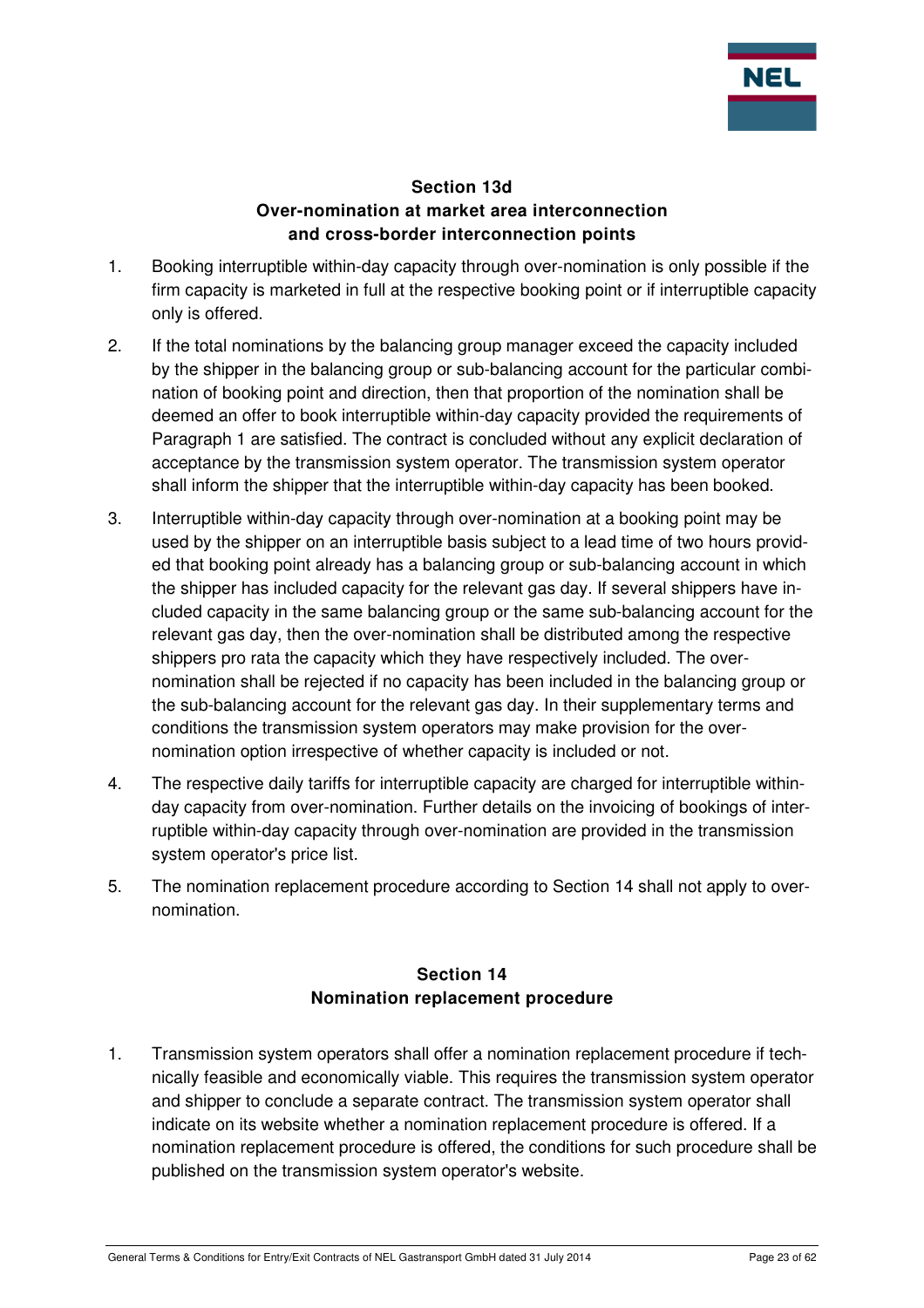

- 2. The nomination replacement procedure may be agreed to begin or end on the first day of a month. An implementation deadline of 10 business days applies to the conclusion and termination of contracts for such procedures. When initially applying the procedure, the shipper shall notify the entry or exit network operator of the entry or exit points whose metering data are to be utilised in the nomination replacement method, in addition to concluding the agreement 20 business days before the nomination replacement procedure agreed with the entry network operator is applied. Sentence 3 shall apply mutatis mutandis to notice of termination of application of the nomination replacement procedure.
- 3. The nomination replacement procedure shall be applied only if sufficient firm capacity is booked for the respective points in an entry or exit contract. A nomination replacement procedure shall not be applied to capacity booked as interruptible.
- 4. If the transmission system operator offers an online flow control or time lag method, the prerequisite for use is the availability of a flexible flow source to which the transmission system operator with whom the shipper has concluded a nomination replacement procedure agreement has access. The virtual trading point is not a flexible flow source, but may connect a flexible flow source with entry or exit points whose metering data are utilised in the nomination replacement procedure. The transmission system operator with whom the shipper has concluded the nomination replacement procedure agreement shall also be responsible for controlling the entry quantities at the agreed entry point. This is based on metering data from one or more entry or exit points. The shipper shall make the metering data available. With the time-lag method, the hourly metered value shall be deemed to be a nomination for the entry point; the maximum time lag shall be 4 hours.

#### **Section 15 Technical feed in and offtake notices**

- 1. For end-consumers with recording demand metering and generally unpredictable, extremely high and volatile gas consumption, the exit network operator may require prior technical offtake notice and compliance with the technical limits stated in Section 8 (5) GasNZV, where this is necessary for maintaining system integrity on the network. In any such case, the exit network operator shall publish the relevant metering point. In addition, the exit network operator shall notify the shipper in writing under an existing contract in advance of retroactive introduction of the obligation to submit technical offtake notices in advance.
- 2. If the exit network operator requires offtake notices in accordance with Paragraph 1 of this section 15, EDIG@s-messages shall be used. If the shipper is not able to generate EDIG@s-messages, the parties may agree on another format on a transitional basis. For this purpose, the parties shall agree on the type, extent, technical details of provision and documentation of data.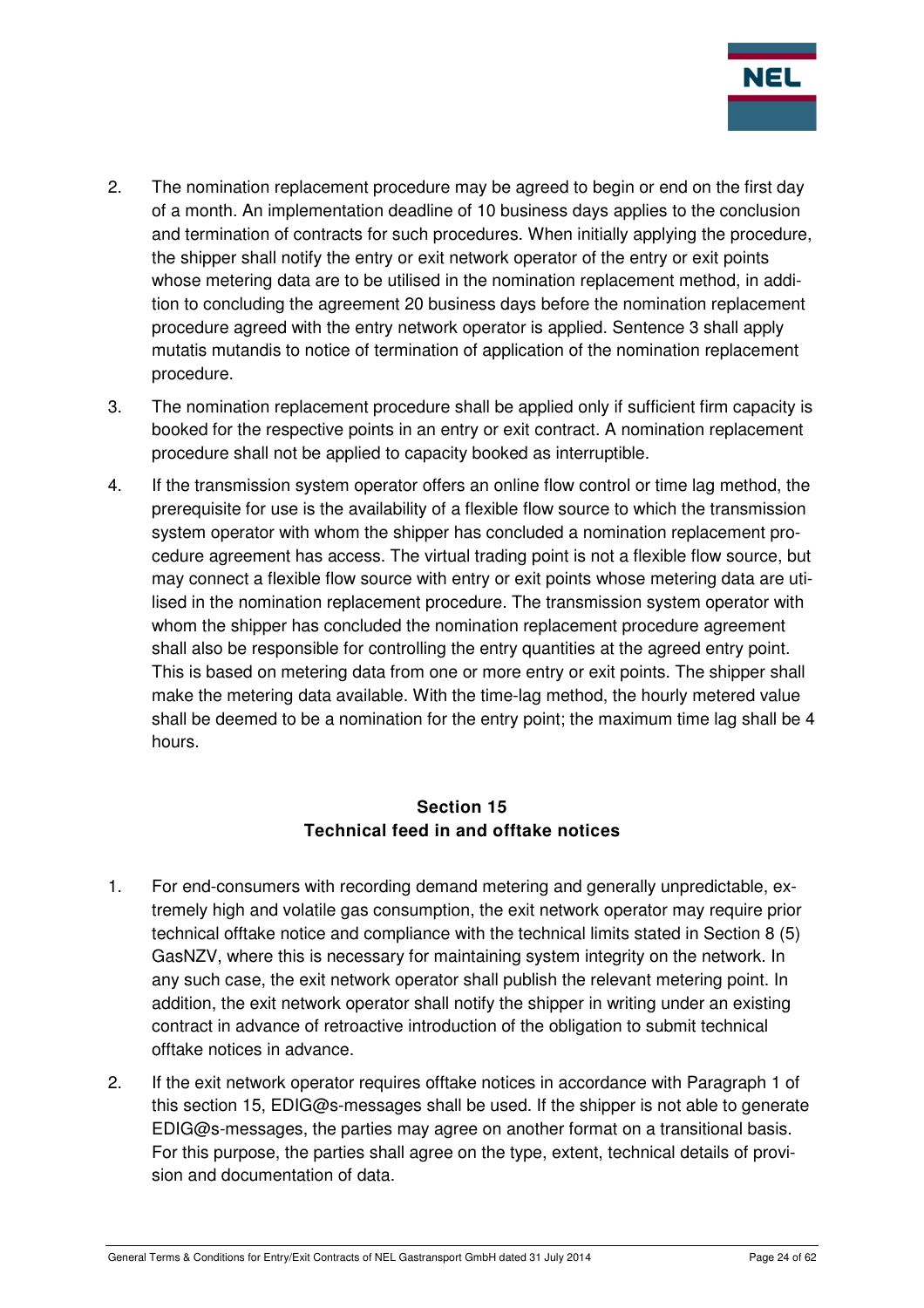

3. The procedure stated hereinabove shall apply mutatis mutandis to technical feed in notices in accordance with Section 13 (1).

## **Section 16 Surrender of capacity**

- 1. The shipper shall be entitled to surrender booked firm capacity in whole or in part, with respect to the booking period and quantity, to the transmission system operators via the joint booking platform (primary capacity platform) at any time up to 14:00 hours on the day before delivery day. Any subsequent primary use or secondary marketing of the surrendered capacities by the shipper is excluded, except as provided for in Paragraph 8 of this Section 16.
- 2. Bundled firm capacity may be surrendered in bundled form only.
- 3. Confirmation of capacity surrender shall be given to the shipper via the joint booking platform with a time stamp. This confirmation shall not release the shipper from its payment obligation.
- 4. Capacity may be surrendered for any day or days in the future and for any proportion of the capacity originally booked.
- 5. The transmission system operators shall market surrendered capacities as primary capacity under the applicable rules. They may combine surrendered capacities and any primary capacity that is still available to offer products of longer duration. Surrendered capacity shall be marketed subordinated to primary capacity available for the period in question. If a shipper surrenders capacity by 09:00 hours on the 7th calendar day prior to the day of the notification of the amount of the capacity offered in an annual, quarterly or monthly auction, said surrendered capacity shall be taken into account for the calculation of the marketable capacity for the relevant auction. The foregoing cannot be guaranteed for capacity surrendered after the above deadline. If the capacity is not taken into account for the calculation as described above, it will be offered in subsequent auctions of products with shorter terms.
- 6. If the transmission system operator markets surrendered capacity, in whole or in part, the shipper shall be released from its obligation to pay for such surrendered capacity which has been marketed. The extent of release from the obligation to pay depends on the revenues obtained for surrendered capacity subject to a maximum limit of the regulated transport tariff for the period of primary marketing and the amount of re-marketed capacity. If the capacity surrendered by the shipper was obtained at an auction, the obligation to pay the surcharges to be added to the regulated transport tariff remains unaffected.
- 7. If several shippers surrender capacity for a particular day, the capacities shall, in the event of a capacity surplus, be re-marketed by the transmission system operator in the order in which they were surrendered (time stamp).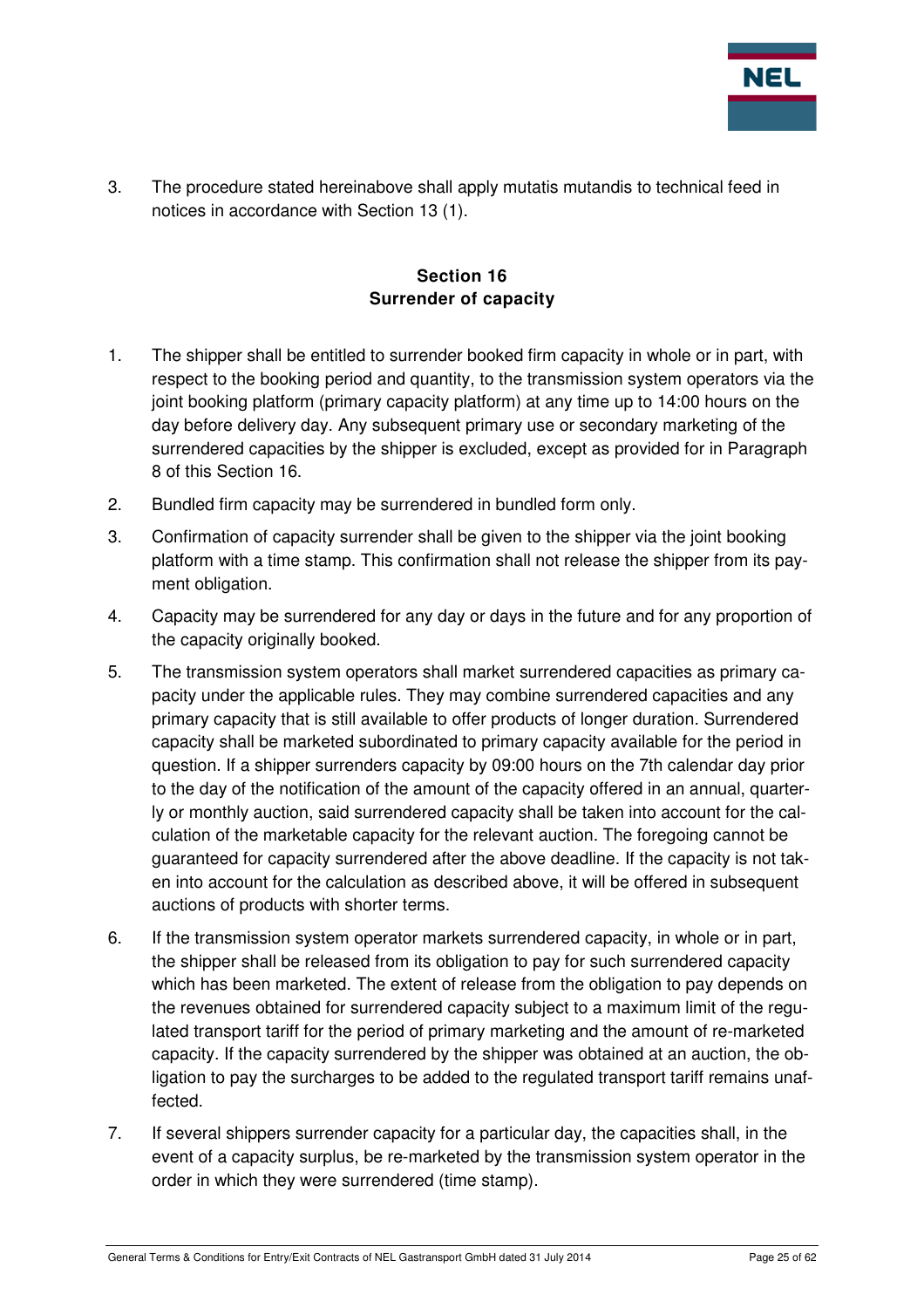

- 8. Surrendered capacity that could not be re-marketed shall be made available again to the shipper daily for the following day after the completion of day-ahead marketing, but no later than 18:30 hours for use in the balancing group in which it had been included prior to surrender.
- 9. The transmission system operator shall issue to the shipper a credit note for the tariff referred to in Paragraph 6 of this Section 16. Such credit notes shall be issued monthly and shall be set off against any outstanding transportation tariffs.
- 10. The release of the shipper from payment obligations in accordance with Paragraph 6 of this Section 16 shall apply only upon the receipt of the credit note by the shipper. Credit notes shall be issued in the month following marketing of the capacity.
- 11. The transmission system operator shall notify the shipper by 18:30 hours of the capacity amount which has been made available again in accordance with Paragraph 8 of this Section 16.
- 12. The provisions of Section 16 shall not apply to exit points to end-consumers. Section 16 GasNZV shall remain unaffected.

#### **Section 17**

## **Offering by transmission system operator of firm capacity left unused at short notice in accordance with Section 16 (2) GasNZV**

- 1. The transmission system operator may offer firm capacity booked by the shipper that cannot be used in whole or in part for the next day, taking into account existing renomination rights.
- 2. The shipper shall remain obligated to pay charges if capacity is successfully remarketed.
- 3. Section 16 (4) GasNZV shall not apply.

## **Section 18 Withdrawal of capacity left unused for a significant time in accordance with Section 16 (3) and (4) GasNZV**

1. Pursuant to Section 16 (3) GasNZV, the transmission system operator may withdraw firm capacity left unused or partially unused by the shipper over a significant period at any entry or exit point with the exception of market area and cross border interconnection points if a contractual bottleneck occurs. For market area and cross border interconnection points Section 18a shall apply to the withdrawal of capacities insufficiently utilised in the long term.

A contractual bottleneck shall be deemed to exist in the event of a network access denial in accordance with Section 20 EnWG (Energy Industry Act).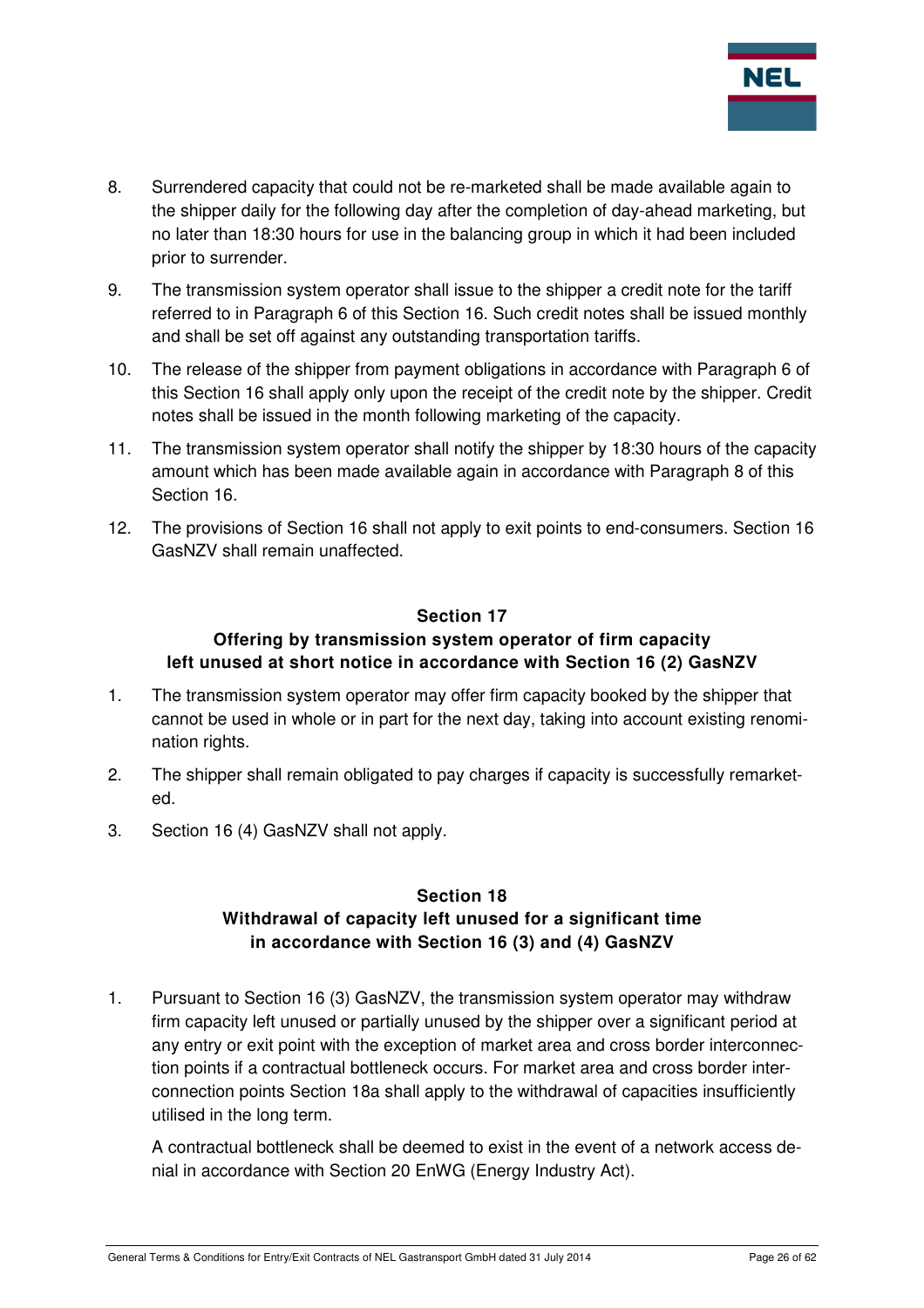

- 2. Withdrawal shall apply to all contracts in place for the entry or exit point which have a combined term of at least one year, irrespective of the terms of the individual contracts concerned.
- 3. Capacity shall be withdrawn in the amount of firm capacity booked by the shipper left continuously unused on an hourly basis over a period of 3 consecutive months or more in the preceding calendar year. One of the three months shall be January, February, March, October, November or December. If several such periods of three consecutive calendar months can be identified, the minimum amount of capacity continuously not utilised in each such period shall be determined and then the lowest such minimum value shall be determined. Capacity shall only be withdrawn up to said lowest minimum value. The capacity to be withdrawn shall be determined on the basis of the capacity continuously available to the shipper during the previous calendar year, in terms of both timing and quantity. Any partial resale, surrender or reduction in booked capacity by the shipper shall be taken into consideration.
- 4. The shipper shall be entitled to appeal against the withdrawal of capacity in accordance with Section 16 (4) GasNZV.
- 5. If several shippers have booked capacities at an entry or exit point and include such capacities in same balancing group in a combined nomination, the transmission system operator may withdraw capacity from the respective shippers proportionately, weighted by the capacity booked at that entry or exit point. This shall not apply if the balancing group manager makes nominations for each shipper in separate sub-balancing accounts.
- 6. Section 16 shall apply mutatis mutandis to the invoicing and handling of withdrawn capacity that is actually marketed.

## **Section 18a Withdrawal of capacities insufficiently used in the long term at market area and cross border interconnection points**

1. At market area and cross border interconnection points, the transmission system operator shall withdraw capacities if required by the Federal Network Agency. The transmission system operator shall regularly provide the Federal Network Agency with all data necessary to monitor the extent to which booked capacities under contracts with an effective duration of more than one year or succeeding quarters covering at least two years are used. Each primary use or secondary trading of withdrawn capacity by the shipper is excluded subject to sentence 4. Withdrawn capacity that could not be remarketed will be made available again to the shipper on each day for the following day no later than 18:30 hours for use in the balancing group in which it was included prior to surrender. Furthermore the rights and obligations of the shipper under the entry/exit contract shall remain unaffected until the time of marketing of the capacity by the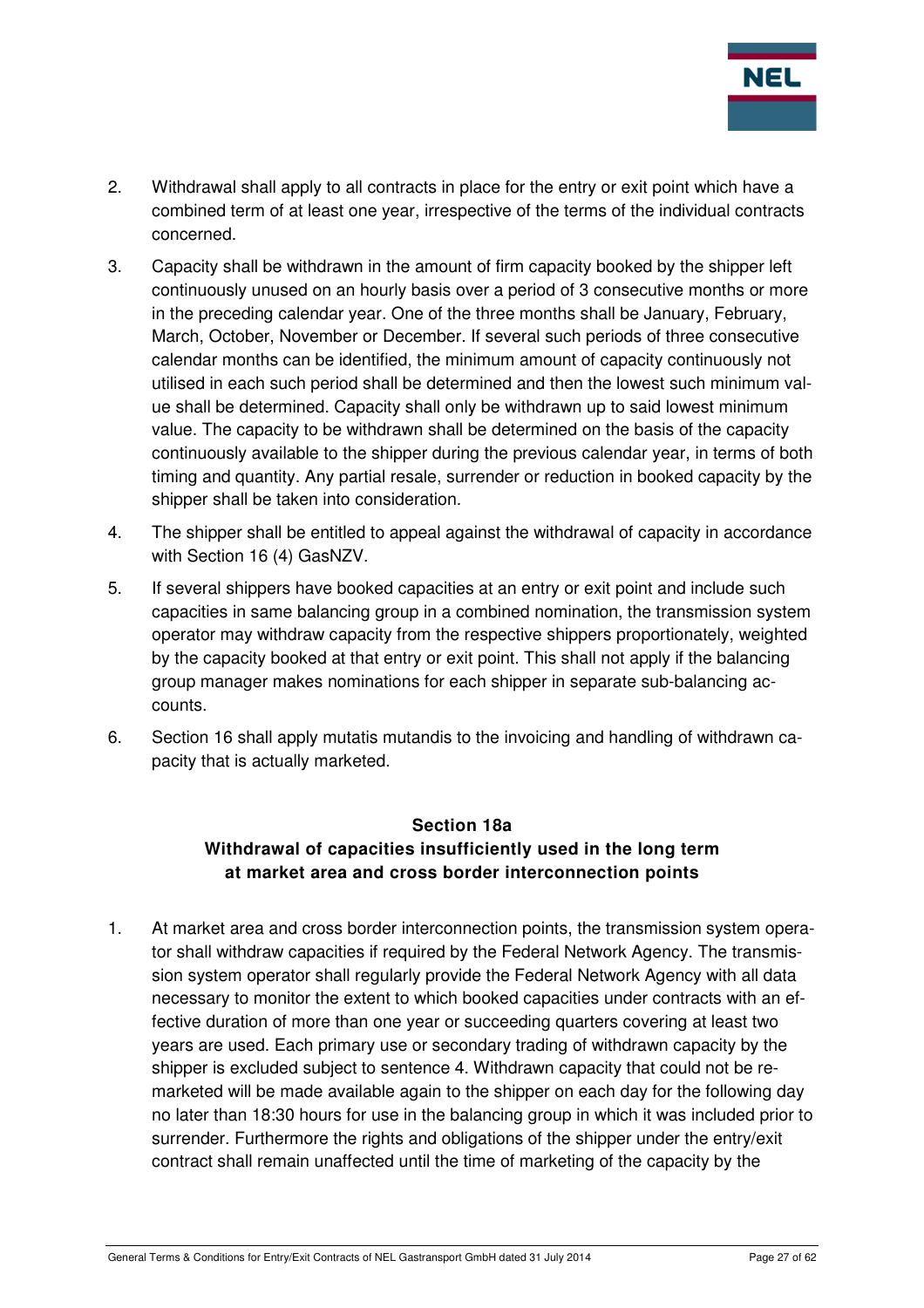

transmission system operator and to the extent to which the capacity is not marketed by the transmission system operator.

2. Section 16 shall apply mutatis mutandis to the invoicing and handling of withdrawn capacity that is actually marketed.

## **Section 19 Secondary trading**

- 1. In accordance with Section 12 (2) GasNZV, the shipper may only transfer booked capacity for use or assign booked capacity to a third party by using the secondary platform. Bundled capacity may only be transferred for use or assigned as bundled capacity. The transfer for use and assignment of entry and exit contracts/contract rights shall be subject to the following provisions.
- 2. The shipper may transfer for use capacity rights (with or without nomination rights) under an entry or exit contract by a third party in whole or in part without the permission of the transmission system operator. The shipper shall remain obligated towards the transmission system operator to perform its obligations under the entry or exit contract, including without limitation the payment of charges.
- 3. The shipper may assign the entry or exit contract to a third party in whole or in part with the permission of the transmission system operator. The third party concerned shall be subject to approval by the transmission system operator. Permission may only be withheld for reasons that would justify the rejection of initial conclusion of an entry or exit contract with the third party in question. Without limitation, the transmission system operator shall be deemed to have such justification in the event that the third party meets the conditions for requiring a deposit under Section 36 and has not provided a deposit. The assignment of an entry or exit contract to a third party shall be binding upon the transmission system operator provided each shipper being party to the assignment has submitted to the transmission system operator a request for consent in text form to this effect by no later than 11:00 hours on day D-3 business days, and the transmission system operator has given its consent. Sentence 2 applies mutatis mutandis. The transmission system operator shall use its reasonable efforts to facilitate an assignment even if the participating shippers only request consent by 11:00 hours on day D-1. The transmission system operator shall be entitled to request that at the time of the assignment, the transferring shipper has included all of the capacities concerned in a balancing group or sub-balancing account, and that the assignee shipper must also specify a balancing group or sub-balancing account when the secondary marketing is concluded.

Where an entry or exit contract is assigned to a third party for a period of less than one year pro rata temporis, the transportation tariffs for the assigned capacity shall be determined using the multiplier relevant for the term of the assigned capacity according to the Federal Network Agency's 'Determination of 24 March 2015 setting out requirements for converting annual demand charges to demand charges for capacity rights of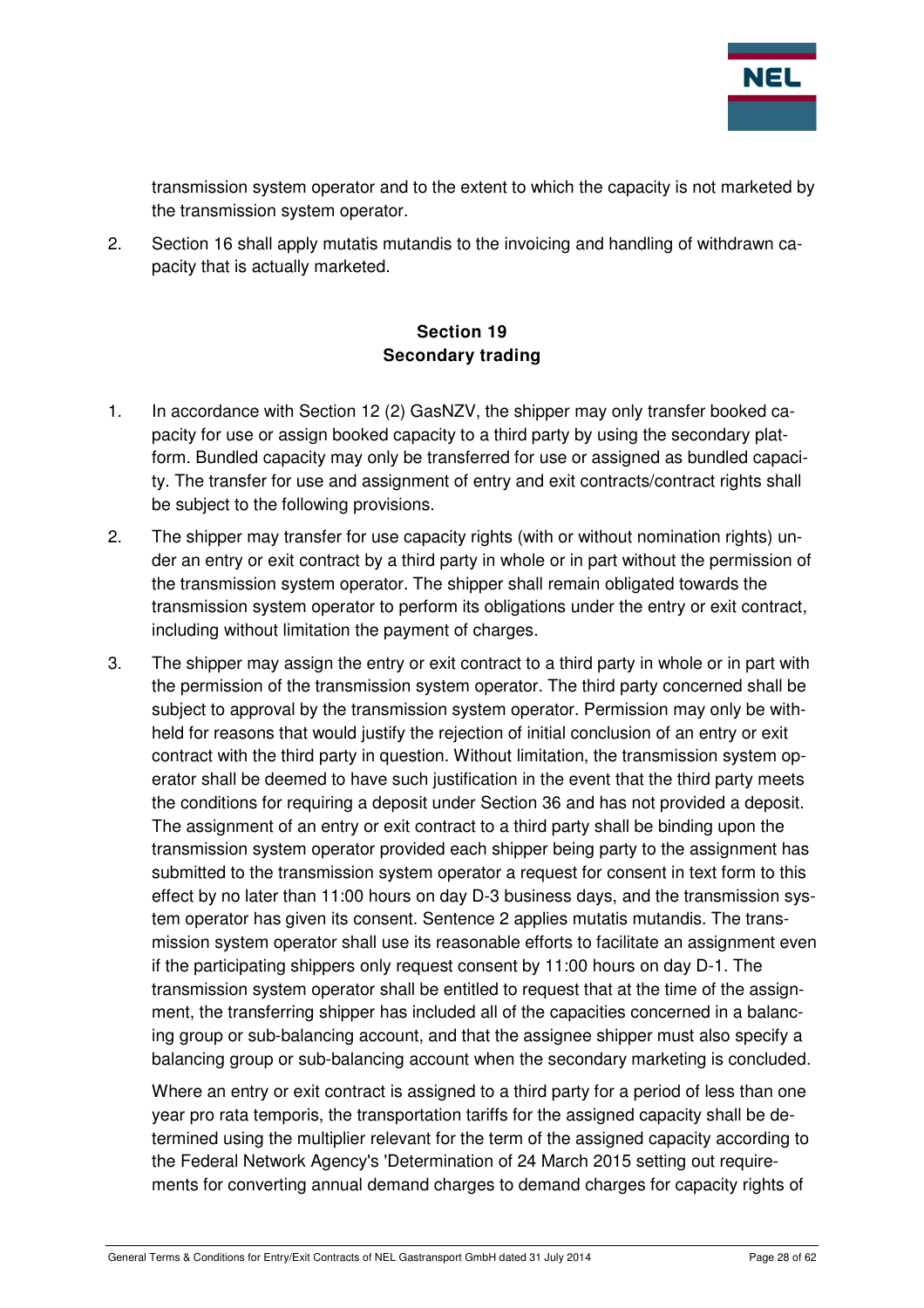

less than one year and for the proper determining of transport tariffs according to Section 15 (2) to (7) GasNEV (BEATE).

## **Section 20 Technical requirements**

- 1. The shipper shall ensure that the gas available for entry meets the requirements in accordance with Section 19 GasNZV. Gas quantities to be delivered shall be in accordance with Code of Practice G 260, 2nd Gas Family, of the German Technical and Scientific Association for Gas and Water (DVGW) as amended from time to time, and to the applicable nominal value of the Wobbe number. Section 36 (1) GasNZV states the technical requirements for biogas entry.
- 2. On its website the transmission system operator shall publish the technical requirements, including gas quality and pressure specification, for the gas to be fed in at the respective entry or exit points. These published technical requirements shall form an integral part of the entry or exit contract and may further narrow the requirements referred to in Paragraph 1 sentence 2 of this Section 20 and/or provide for additional requirements. Either party shall be entitled to request that an impartial third party investigate whether the gas quality conforms to the transmission system operator's requirements in accordance with sentence 1. If the parties cannot reach agreement on an impartial third party within one month of the receipt of the other party's request, such investigation shall be conducted by the Engler-Bunte-Institut at Karlsruhe University. The party requesting the investigation shall bear the cost of investigation if compliance is confirmed. If compliance is not confirmed, the transmission system operator shall bear the cost.
- 3. The transmission system operator shall notify shippers, as promptly as possible given the circumstances, of any changes in technical requirements which may be necessary as a result of statutes or official regulations or changes to technical rules of the DVGW. The transmission system operator shall amend the respective contracts affected by changes with effect from the effective date of the amendments in accordance with sentence 1. In the event that a change in technical requirements is necessary to fulfil the transmission system operator's legal obligations to cooperate, the transmission system operator shall be entitled to make such changes 4 months after notifying the shipper thereof. If the change affects the shipper's use of capacity, the shipper shall be entitled to terminate the respective contract as of the effective date of the change with 3 months' notice. If the transmission system operator provides notice under sentence 1 less than 4 months in advance of the effective date of the change, the shipper shall be entitled to terminate the contract in question without notice as of the effective date of the change.
- 4. In deviation from sentence 3 of Paragraph 3 of this Section 20, the transmission system operator shall be entitled to change gas quality or pressure specifications without the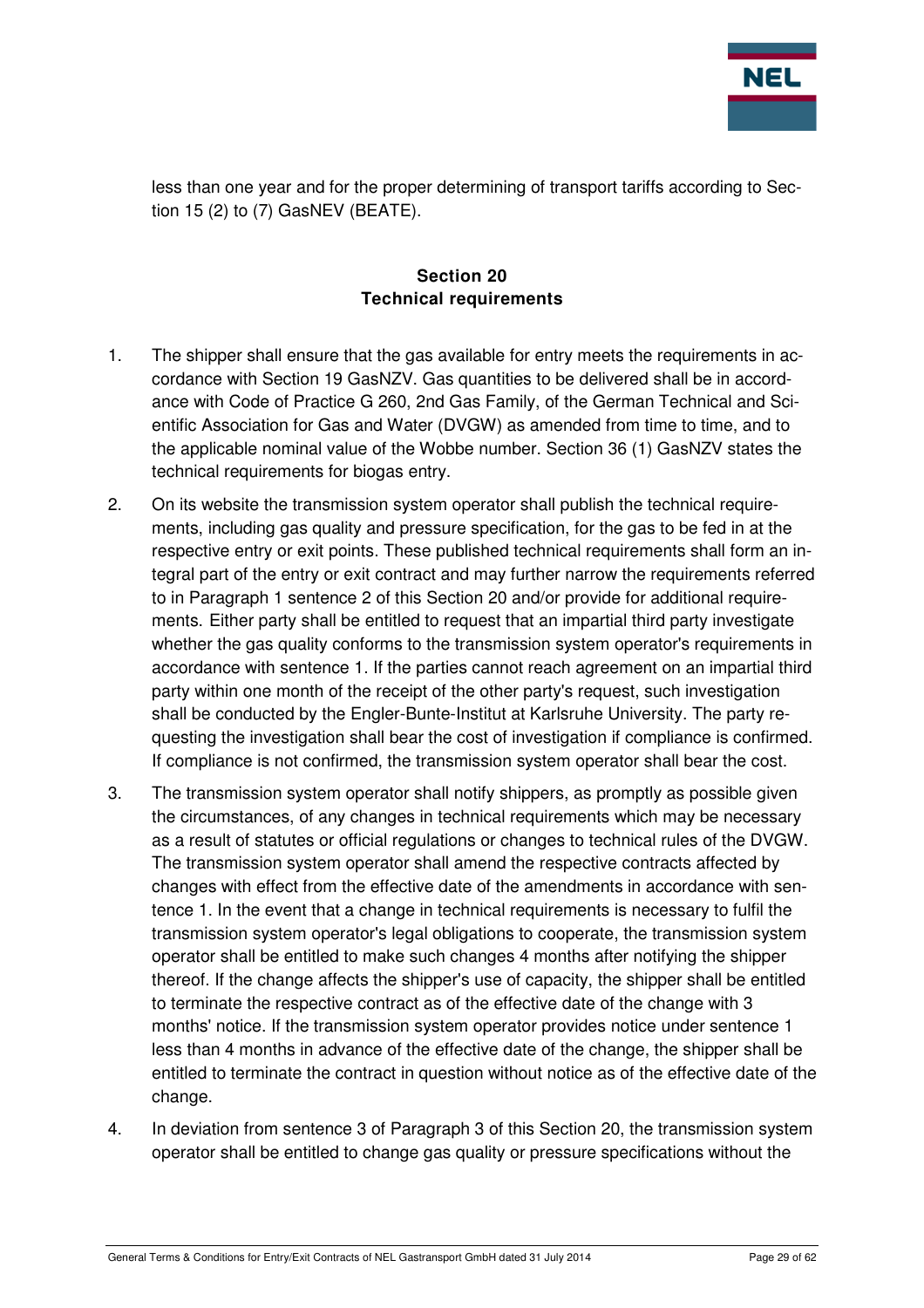

shipper's consent by giving advance notice of 3 years before the start of the conversion period.

In case of a change of gas quality from L-gas to H-gas as part of the L-gas/H-gas market area conversion, the transmission system operator shall give the shipper minimum notice of 2 years and 4 months before the anticipated start of the conversion period. The conversion date for balancing purposes as part of the market area conversion which is within the said conversion period, and which is the first day of the month from which allocation values are notified in H-gas balancing groups only, shall be announced at least 1 year before the conversion. The shipper shall be obligated to notify the balancing group manager of the conversion period and the conversion date for balancing purposes. The shipper shall ensure that the entry and exit points that are relevant to the conversion are included in H-gas balancing groups/sub-balancing accounts according to the existing deadlines in advance of the conversion date for balancing purposes.

In deviation from Paragraphs 1 and 2 of this Section 20, the transmission system operator may, with the shipper's consent, change the gas quality or pressure specification subject to a shorter period of notice.

If a new entry or exit contract begins during the notice periods after the transmission system operator has announced a change, the notice periods already applicable shall also apply to that contract. Any change in gas quality or pressure specifications shall be limited to the entry or exit points affected by the change. The contract affected by the change shall be amended with effect from the effective date of the change in gas quality or pressure specifications. In the event that the transmission system operator changes gas quality or pressure specifications in accordance with Paragraphs 1 and 2 of this Section 20 without the shipper's consent, the shipper shall be entitled to terminate the contract for the corresponding entry or exit points with one year's notice as of the effective date of the change in gas composition or pressure specifications.

5. In deviation from Paragraphs 3 and 4 of this Section 20, the transmission system operator shall be entitled to change the gas quality from L-gas to H-gas without giving the shipper any prior notice and without the shipper's consent once the conversion charge no longer applies. Sentence 1 of this Paragraph 5 shall not apply in the event of a change of market area allocation, which is governed by Paragraph 7 of Section 31. The transmission system operator shall inform the shipper of the gas quality change without delay after agreement of the conversion schedule among the network operators concerned, but not less than 11 months prior to the conversion date for balancing purposes. The shipper shall not be entitled to terminate the contract on account of the gas quality change after the conversion fee is no longer charged. The opportunity to feed the existing national gas production capacities into the system shall be retained to the extent required in future.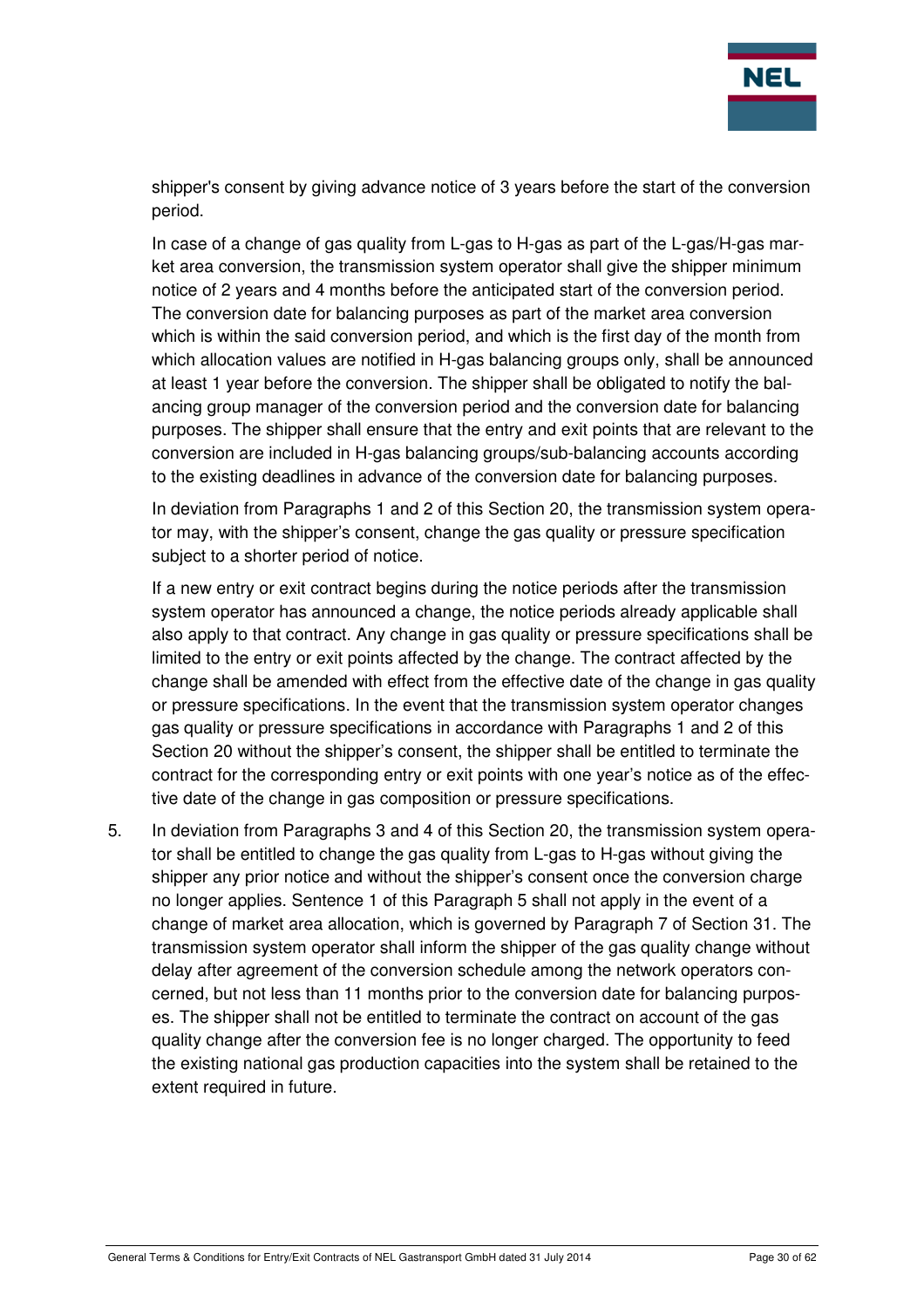

## **Section 21 Non-compliance with gas quality or pressure specification**

- 1. If gas quantities supplied by the shipper at the entry point do not meet the technical specifications for gas quality or pressure in accordance with Section 20 (1) and (2) (hereinafter referred to as "off-spec gas"), the entry network operator shall be entitled to refuse acceptance of the off-spec gas in whole or in part. In any such case, the shipper shall immediately adjust its nomination at the entry point concerned accordingly and reduce the supply of off-spec gas at that entry point accordingly. None of the transmission system operator's rights as towards the shipper shall be affected.
- 2. If gas quantities supplied by the exit network operator at the exit point do not meet the technical specifications for gas quality or pressure in accordance with Section 20 (1) and (2), the shipper shall be entitled to refuse acceptance of the off-spec gas in whole or in part. The exit network operator shall in any such case immediately reduce the supply of off-spec gas at that exit point accordingly. None of the shipper's rights as towards the exit network operator shall be affected.
- 3. In the case of reduction in accordance with the preceding provisions, renominations shall be made immediately in order to avoid imbalances.
- 4. Each party shall promptly inform the other party if it becomes aware of the supply of offspec gas at an entry or exit point, or expects off-spec gas to be supplied.

## **Section 22 Allocation of quantities**

- 1. The entry network operator to whom entry nominations were submitted in accordance with Section 12 (1) and (2) and Section 13 shall determine for each balancing group or sub-balancing account the gas quantities fed in at entry points and allocate such quantities to the respective balancing groups or sub-balancing accounts based on nominations or using the allocation procedure specified by the transmission system operator.
- 2. In allocating biogas entry quantities, any liquefied petroleum gas quantities added by the entry network operator for conditioning for adjustment to the calorific value required for the entry network operator's network in accordance with Section 36 (3) GasNZV shall not be taken into consideration.
- 3. The exit network operator shall allocate gas quantities taken off at exit points to storage facilities, at market area interconnection points and at cross-border interconnection points to the respective balancing groups or sub-balancing accounts on the basis of nominations or using the allocation procedure specified by the transmission system operator.
- 4. For each balancing group or sub-balancing account, the exit network operator shall determine the gas quantities taken off at exit points to metered end-consumers ("RLM")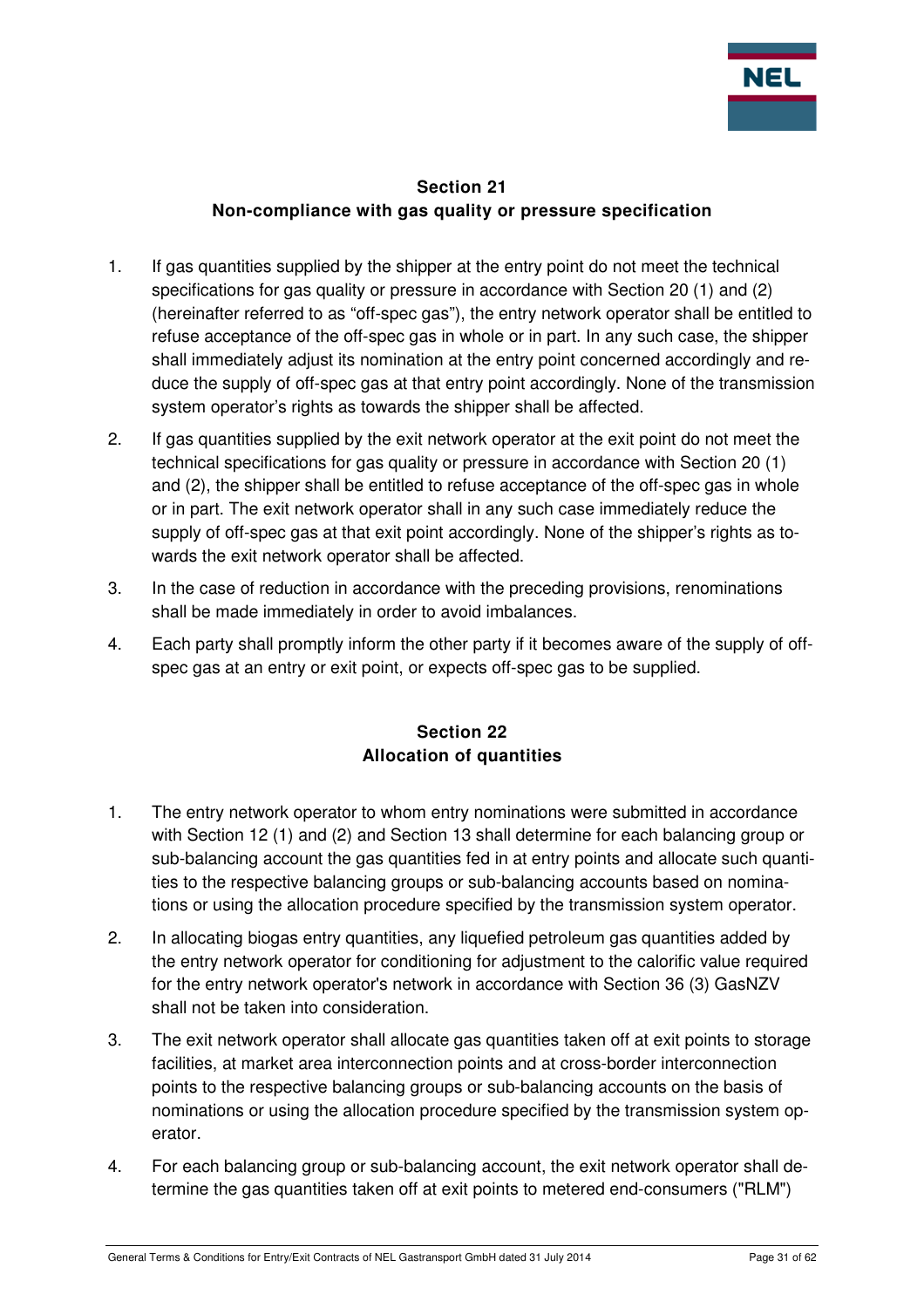

based on metered values and shall allocate such quantities accordingly to the balancing group or sub-balancing account concerned.

- 5. For each balancing group or sub-balancing account the exit network operator shall determine the gas quantities taken off to end-consumers with standard load profiles at exit points and shall allocate such quantities to balancing groups or sub-balancing accounts on the basis of the standard load profile determined by the exit network operator.
- 6. If entry or exit points are included in several balancing groups, shippers and the respective entry/exit network operators shall agree on and implement allocation rules in the entry/exit contract to ensure that gas quantities allocated to this point are only accounted for once.

#### **Section 23 Meter operation and metering**

- 1. Metering data determined by the transmission system operator or a third party in accordance with Section 21b of the Energy Industry Act (EnWG) shall be used by transmission system operators for balancing and calculating supply overruns and deficits and capacity limit overruns.
- 2. Regarding the performance of meter operations, if it is a meter operator the transmission system operator is a meter user in the sense of the German Weights and Measures law and to this extent is responsible for meeting all of the requirements and obligations imposed by the said law.
- 3. Unless otherwise agreed between the connection user and a third party in accordance with Section 21 b EnWG, the provisions outlined below shall apply, in which case the transmission system operator shall be the meter operator and metering service provider. As the metering service provider, the transmission system operator shall provide metering data to the shipper.

The transmission system operator shall determine the type, number and size of metering and control devices, in accordance with Section 8 of the Metering Access Regulation (MessZV). Such determinations shall be appropriate with respect to the consumption amount and consumption behaviour and shall also give adequate consideration to energy industry interests. The transmission system operator shall provide and operate the metering and control devices required for measurement and meter reading for metered end-consumers.

4. For remote reading, a suitable, externally dialable telecommunications connection without time limit and a 230 V connection shall be available on the end consumer's premises. The transmission system operator may use a GSM modem instead of a telecommunications connection. Upon request, the transmission system operator shall notify the end consumer of the relevant technical specifications (distances between connections, connections to metering installation etc.). Remote reading shall be available prior to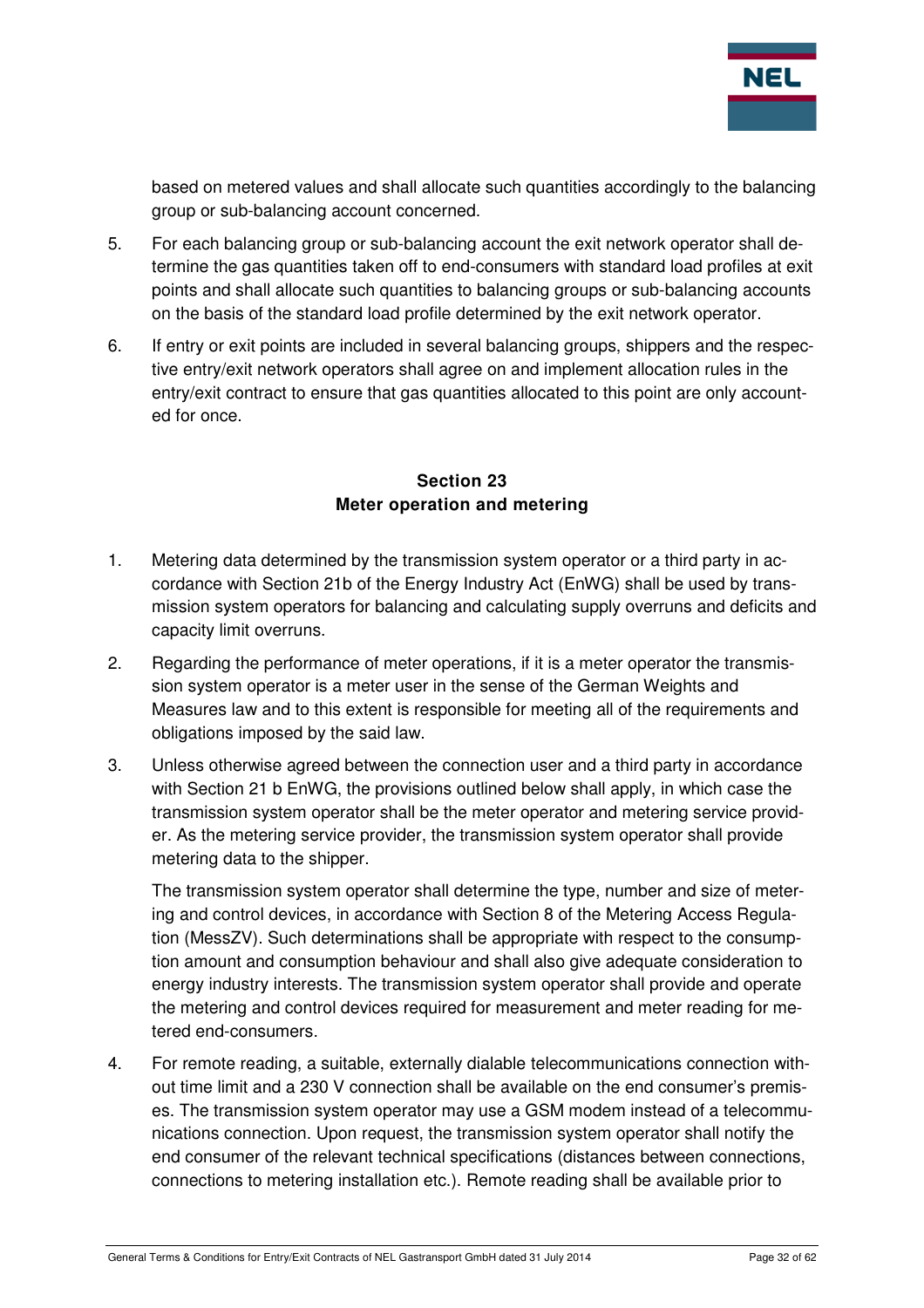

commencing supply to a RLM meter or the conversion of an SLP into an RLM meter. The establishment and use of telephone and electricity connections shall be free of charge to the transmission system operator. Any cost incurred as a result of delays caused by the transmission system operator shall not be borne by the shipper or the end consumer. Any cost incurred as a result of delays caused by the end consumer shall not be borne by the transmission system operator.

5. The transmission system operator shall notify the shipper promptly, but no later than at 13:00 hours each day, of the previous day's load profile, recorded hourly and read daily at the RLM exit points in the MSCONS format. The load profile energy amounts shall be calculated using the balancing calorific value.

After the end of the supply month, all load profiles shall be plausibility-checked in accordance with DVGW (German Technical and Scientific Association for Gas and Water) code of practice G 685 and substitute values shall be calculated or corrected if applicable. Load profiles shall be converted using the calorific value used for invoicing. The transmission system operator shall notify the shipper of the load profile at RLM exit points for the supply month no later than on day M +10 business days. Any correction shall be highlighted in the data submitted.

If the transmission system operator calculates replacement values using DVGW code of practice G 685, the load profile shall also be submitted to the shipper, converted using the balancing calorific value, within M +10 business days.

The calorific value and compressibility factor Z shall be published on MSCONS.

Transmission system operators have an obligation to submit, without delay, to a shipper upon the shipper's request the load profiles at RLM exit points to end-consumers, which are recorded and read out at hourly intervals.

- 6. For RLM exit points, the load profile determined according to Paragraph 1 of this Section 23 shall be corrected on day M+12 business days using the invoicing gross caloric value in accordance with DVGW code of practice G 685. If a correction of the gas law deviation factor (K) is necessary in accordance with DVGW code of practice G 486 this shall also be taken into account. For all RLM timelines, the exit network operator shall on day M+12 business days notify the market area coordinator of the complete monthly timeline converted using the balancing gross calorific value and the complete monthly timeline converted using the invoicing gross calorific value in the applicable ALOCAT format as amended from time to time.
- 7. For end consumers supplied using the load profile method, metering devices shall be read by the transmission system operator, its agent or by the end consumer at the request of the transmission system operator at regular intervals not substantially exceeding 12 months on a date and in accordance with a schedule determined by the transmission system operator. If an agreement in accordance with Section 40 (2) sentence 2 EnWG is in place, the shipper shall observe the meter reading schedule specifications stated therein.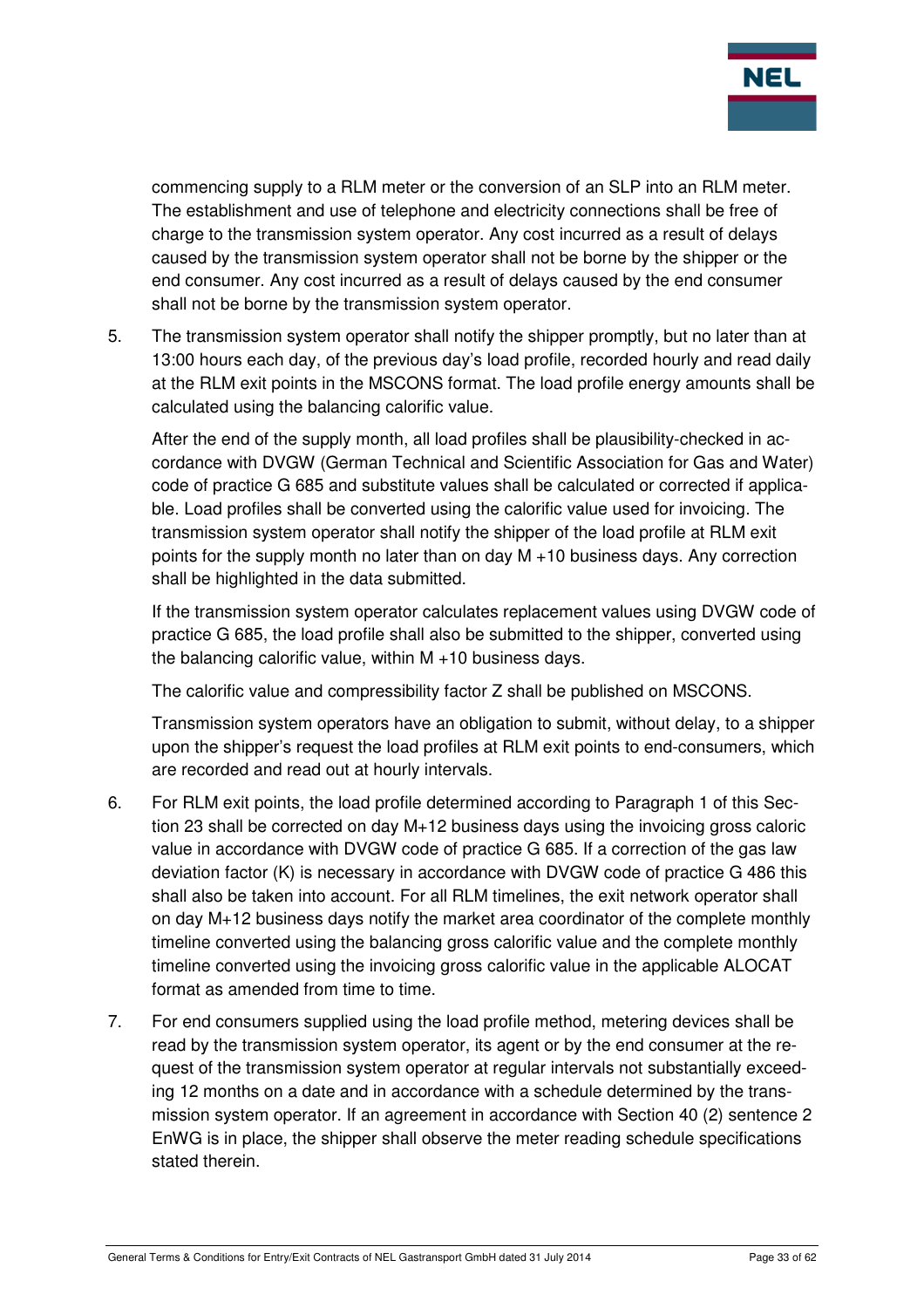

The transmission system operator shall arrange for interim meter readings in accordance with GeLi Gas between regular readings, including without limitation upon a change of supplier, relocation of the end-consumer, termination of this contract or a material change in demand. If this is not possible, the transmission system operator may estimate consumption by way of extrapolation or on the basis of the last reading. Due consideration shall be given to the actual situation.

- 8. The shipper shall make additional payment to the transmission system operator for any additional reading requested by the shipper.
- 9. If an inspection of metering equipment reveals that error margins have been exceeded, the amount overcharged or undercharged shall be reimbursed or paid as the case may be.

If the error of an SLP end-consumer's metering device cannot be determined with accuracy or the device does not give any reading or cannot be read properly, the transmission system operator shall estimate consumption for the period since the last accurate meter reading on the basis of the average consumption for the metering periods preceding and following reading, or the previous year's consumption. Due consideration shall be given to the actual situation.

If the amount error of an SLP end-consumer's metering device cannot be determined with accuracy or the device does not give any reading or cannot be read properly, replacement values for missing or implausible values shall be determined in accordance with the latest valid version of DVGW code of practice G 685.

Claims in accordance with Section 23 (1) sentence 1 shall be restricted to the reading period preceding determination of the error, unless the impact of the error can be determined over a longer period. In any such case, claims shall be limited to a maximum of three years.

- 10. Unless otherwise agreed in accordance with Section 21 b (2) or (3) EnWG, metering data provided by the metering service provider to the transmission system operator and processed by the transmission system operator should be used as a basis for implementation and invoicing under the contract. Section 8 (2), (3) and (4) shall apply in the event that the metering data are not made available to the transmission system operator or not made available properly to the transmission system operator or the data made available are implausible.
- 11. A written request from the connection user and the shipper is required for recording demand metering with an annual offtake of less than 1,500,000 kWh and a maximum hourly offtake rate of less than 500 kWh/h in accordance with Section 24 (1) GasNZV, or below the limits specified by the transmission system operator in accordance with Section 24 (2) GasNZV.

The shipper shall bear the cost of changeover from standard load profile metering to recorded demand profile metering in the cases described above, unless otherwise agreed.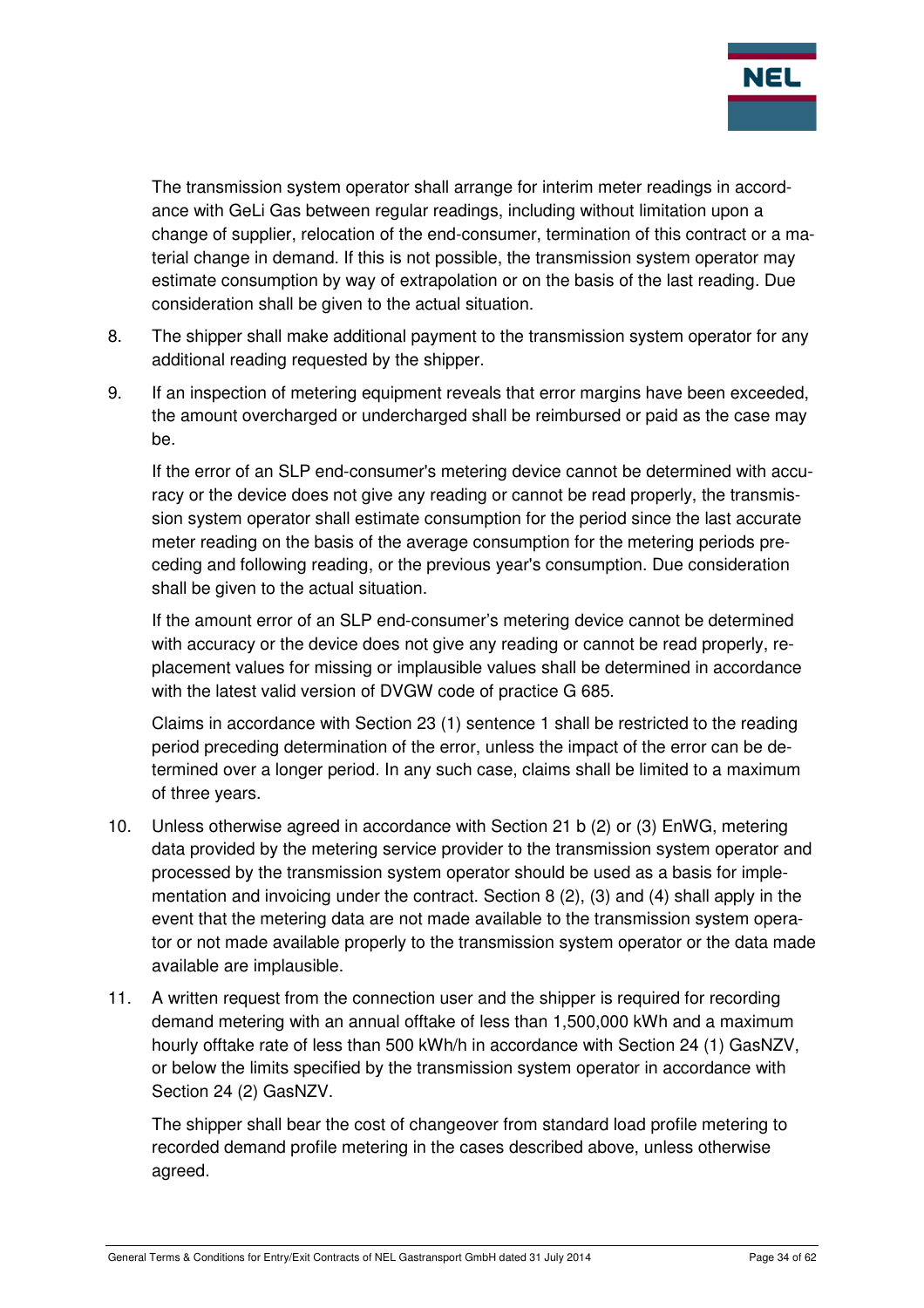

Following conversion and commencement of recorded demand metering, charges for recorded demand metering shall be in accordance with the price list published by the transmission system operator, regardless of actual consumption and annual energy quantities.

12. The quantity of biogas entering the system shall be stated in "kWh" as the product of volume at normal conditions multiplied by invoicing calorific value, i.e. the calorific value for invoicing determined for the entry point. The transmission system operator shall be entitled to calculate replacement values if no metering data are available for biogas quantities delivered by the shipper. Replacement values shall be determined in accordance with DVGW code of practice G 685.

## **Section 24 SLP surplus and shortfall quantities [applicable up to 31 March 2016]**

- 1. The transmission system operator shall determine surplus and shortfall quantities after the final determination of the measurement values and data required for invoicing. For all SLP exit points, consumption during the invoicing period for SLP exit points determined in accordance with DVGW code of practice G 685, shall be compared with the final value applied for allocation to the balancing group manager's balancing group.
- 2. Surplus quantities arise as quantity differences in the invoicing period if the exit gas quantity at the exit point is lower than the gas quantity allocated by the exit network operator to the balancing group/sub-balancing account. Shortfall quantities arise as quantity differences in the invoicing period if the exit gas quantity at the exit point is higher than the gas quantity allocated by the exit network operator to the balancing group/subbalancing account. The transmission system operator shall pay the shipper for surplus quantities and invoice the shipper for shortfall quantities.
- 3. Surplus and shortfall quantities shall be respectively invoiced or credited by the transmission system operator to the shipper on the basis of the standard national surplus/shortfall prices published by the market area manager, as may change from time to time, for the invoicing period. Accounts for surplus and shortfall quantities shall be settled using the method described in Appendix 4.
- 4. The settlement of surplus and shortfall quantities between transmission system operators and shipper free from energy tax shall only be possible if one party to the contract has received a declaration of the responsible customs office in accordance with Section 38 (3) of the Energy Tax Act (EnergieStG) from the other party. The other party shall be notified promptly in writing of any changes pertaining to the declaration, including for example the revocation thereof by the responsible customs office.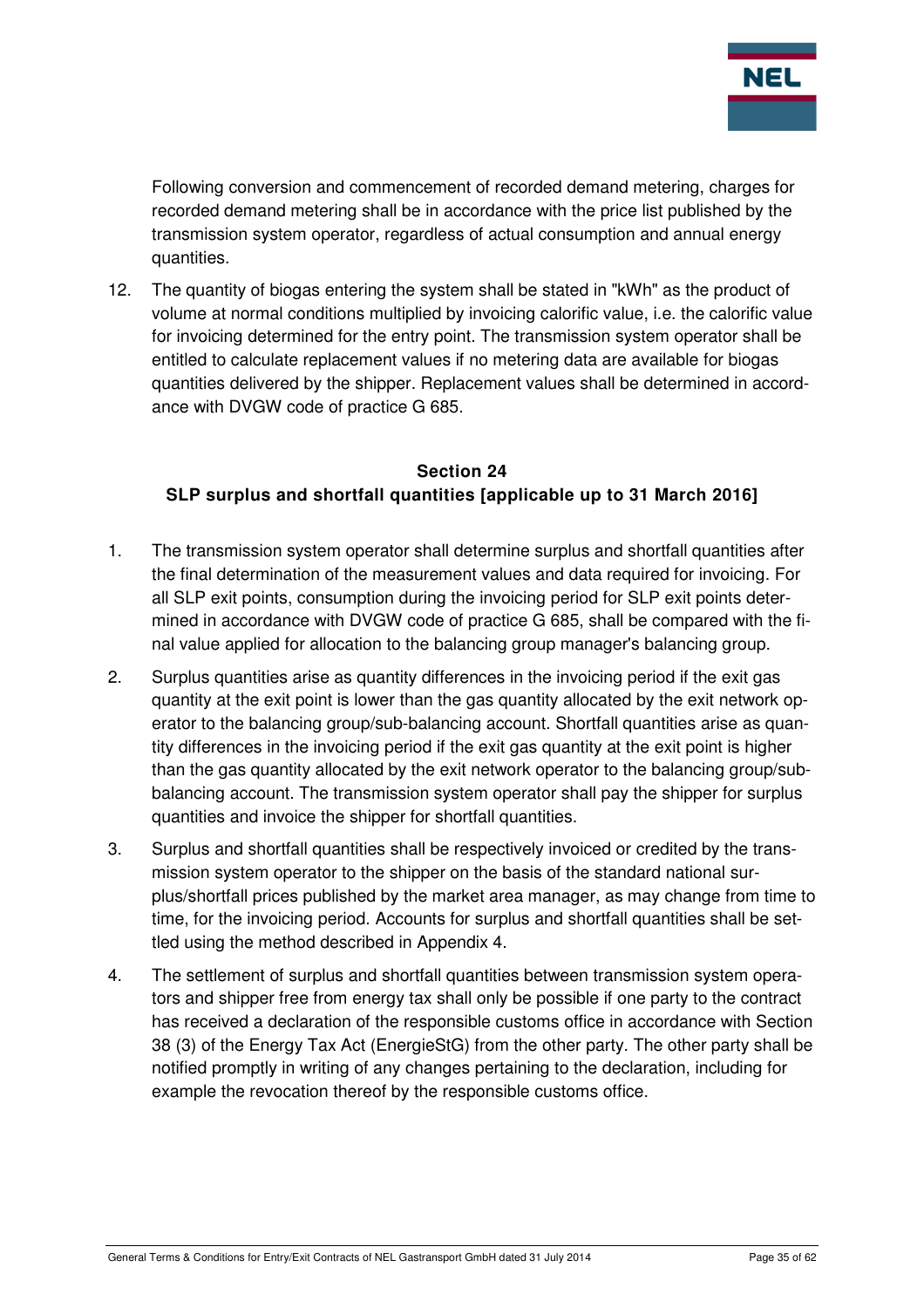

## **Section 24 SLP surplus and shortfall quantities [applicable from 1 April 2016]**

- 1. The transmission system operator shall calculate the surplus and shortfall quantities when the measurement values and data required for invoicing have been determined. For each SLP exit point, the consumption of the SLP exit points determined in accordance with DVGW code of practice G 685 shall be compared with the final quantity allocated by the transmission system operator to the balancing groups and/or subbalancing accounts including any substitute allocation values of the market area manager for the respective surplus/shortfall period which have been divided up by the transmission system operator.
- 2. The surplus/shortfall period always covers the booking period and the balancing period.

Surplus quantities arise as quantity differences in the surplus/shortfall period if the exit gas quantity at the exit point is less than the gas quantity allocated by the transmission system operator to the balancing group/sub-balancing account. Shortfall quantities arise as quantity differences in the surplus/shortfall period if the exit gas quantity at the exit point is greater than the gas quantity allocated by the transmission system operator to the balancing group/sub-balancing account. The transmission system operator shall pay the shipper for surplus quantities. The transmission system operator shall invoice the shipper for shortfall quantities. Invoices shall be raised even with zero surplus/shortfall quantities.

3. The shipper may request the ongoing monthly transmission of a monthly list of allocation quantities broken down by day and by exit point.

The transmission system operator shall provide the requested allocation list for all exit points assigned to the shipper for balancing purposes in month M. When requested, the allocation lists shall be transmitted in the third month following month M and before the transmission of the first surplus/shortfall invoice containing the month concerned. No allocation list shall be transmitted for months in which the shipper is not allocated any exit points for balancing purposes.

The balanced quantities shown in the allocation list by exit point must be given in kWh rounded to 3 decimal places using commercial rounding principles. The balanced quantity notified by the transmission system operator for the surplus/shortfall period may differ from the total of daily values in the allocation list by exit point as a result of rounding differences. Rounding differences may result in differences between the allocation list by exit point and the balancing group result from the allocation processes up to a maximum of 744 kWh per balancing group and month. Where such differences exceed 500 kWh per balancing group, the shipper shall be entitled to require the transmission system operator to provide proof that the difference is due solely to rounding differences.

4. The surplus/shortfall quantities shall be respectively invoiced or credited by the transmission system operator to the shipper in electronic format on the basis of the standard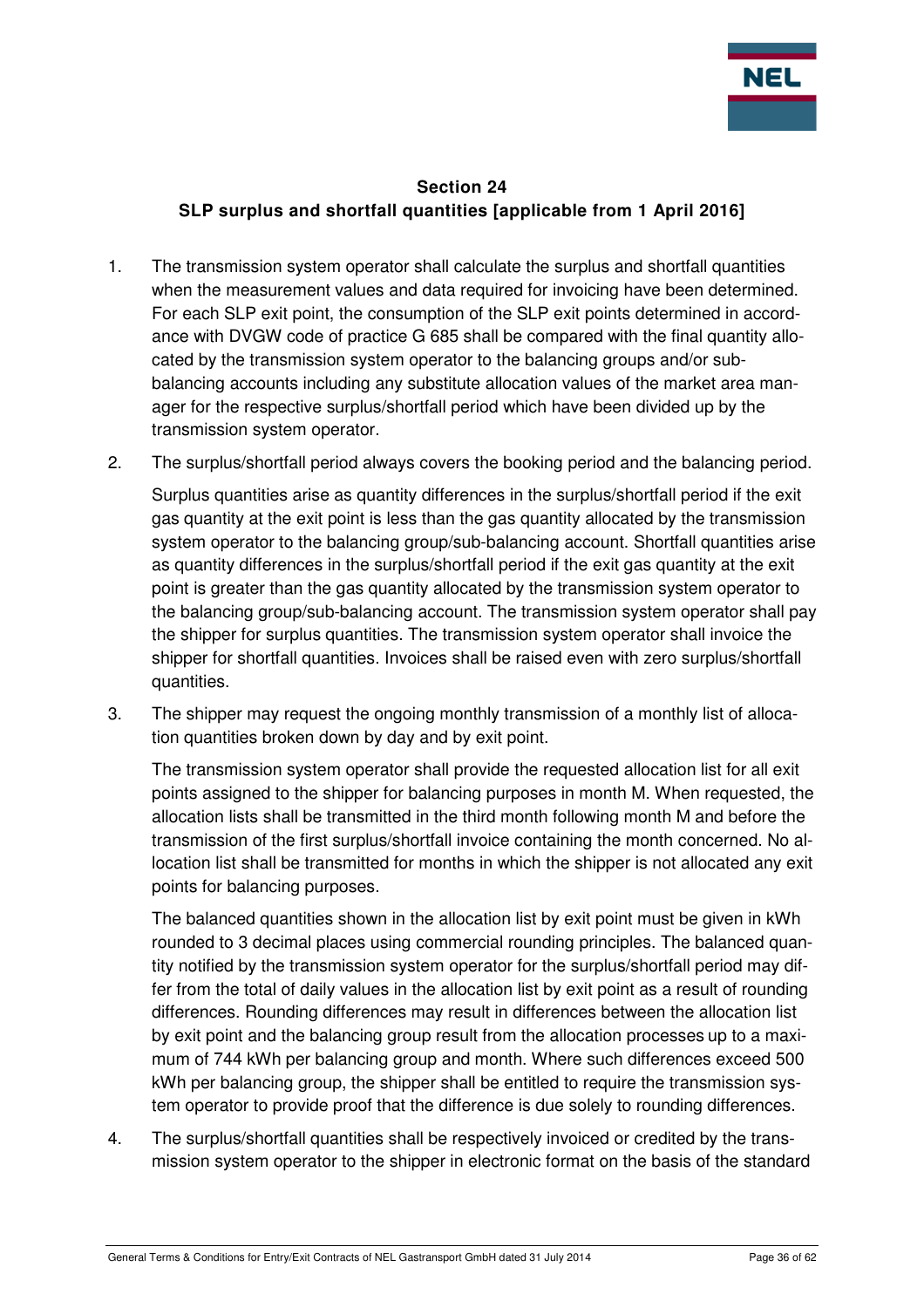

national surplus/shortfall price published by the market area manager, as may change from time to time, for the invoicing period.

Invoices shall be raised not earlier than the end of the second month following the end of the month in which the surplus/shortfall period ends  $(M + 2M)$  and not later than the end of the third month in which the surplus/shortfall period ends  $(M + 3M)$ .

Before invoicing, the transmission system operator shall communicate the balanced quantity in an electronic format if balancing has taken place in the surplus/shortfall period. In this case the invoice shall be raised by not later than the end of the 10th business day following the communication of the balanced quantity.

- 5. The settlement of surplus and shortfall quantities between transmission system operator and shipper shall only be exempt from energy tax if one party to the contract has received a declaration by the other party's responsible customs office in accordance with Section 38 (3) of the Energy Tax Act (EnergieStG). The other party shall be notified promptly in writing of any changes pertaining to the declaration, including for example the revocation thereof by the responsible customs office.
- 6. Corrections to surplus/shortfall quantity invoices between transmission system operator and shipper after the 1 April 2016 which were initially raised before 1 April 2016 using the old procedure shall without exception be carried out with the old procedure used up until 31 March 2016. The parties shall always use the pricing method which was valid at the time when the surplus/shortfall quantity was first settled.

## **Section 25 Tariffs**

- 1. The shipper shall be obligated to pay to the transmission system operator the transportation tariffs stated in the respective contract in accordance with the price list, including the respective specific capacity charge, plus any surcharge for capacity in accordance with Section 1 (2) and the metering charge, as well as the meter operation charge and billing charges plus any applicable concession or other charges and taxes including biogas pass-on costs in accordance with Section 20 b of the Gas Transport Tariff Ordinance (GasNEV) and market area conversion costs to be passed on in accordance with Section 19 a, Energy Industry Act (EnWG). The charges applicable under the pricelist of the transmission system operator shall be posted on the transmission system operator's website.
- 2. In determining revenue caps in accordance with Section 17 (1) of the Incentive Regulation Ordinance (ARegV) and adjusting such caps in accordance with Section 17 (2) ARegV in conjunction with Section 4 (3) to (5) ARegV and Section 5 (3) ARegV in conjunction with Section 17 ARegV, the transmission system operator shall be entitled to adjust transportation tariffs if this results in a transportation tariffs increase. The transmission system operator shall adjust transportation tariffs if this results in lower tariff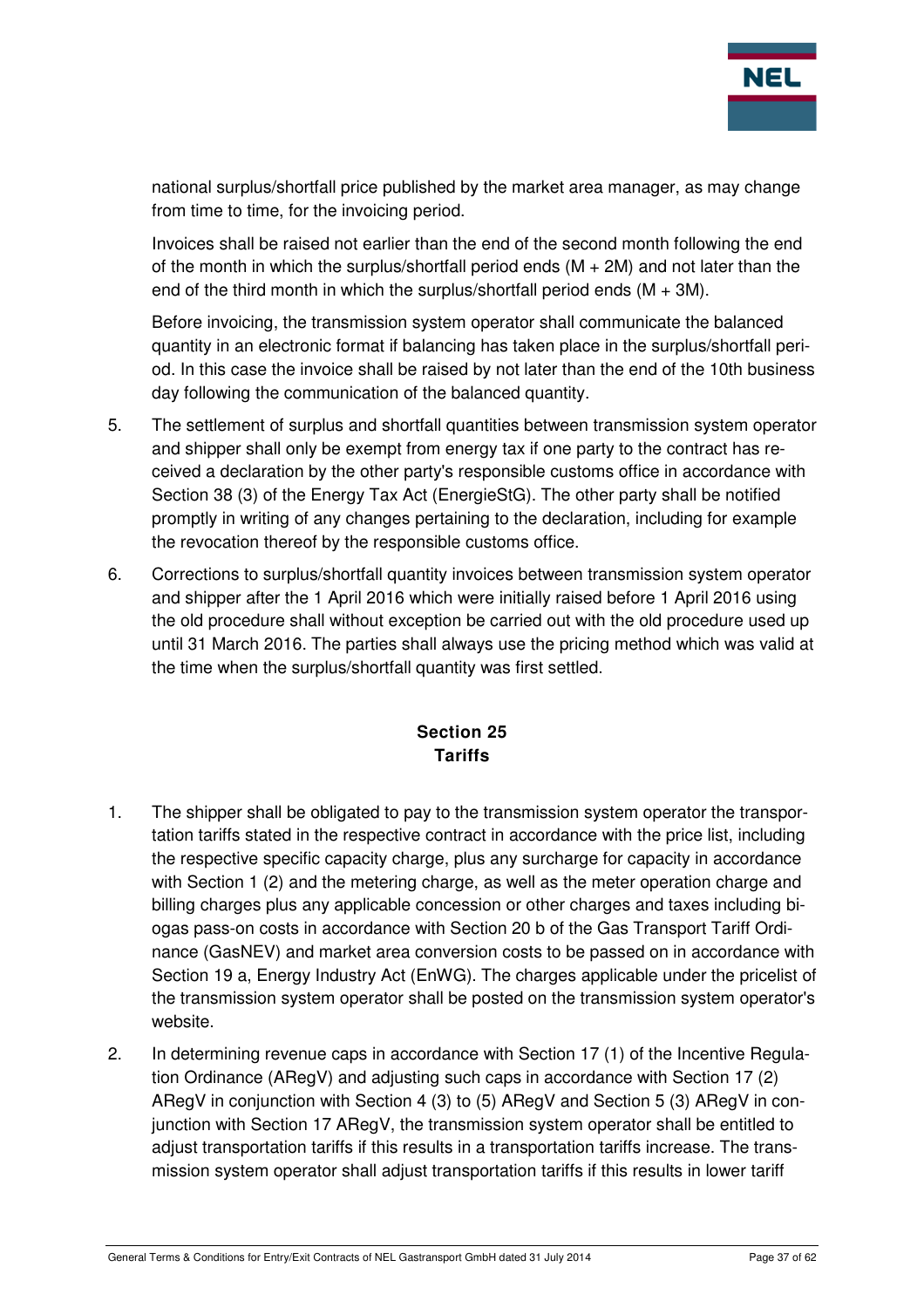

charges. In accordance with Section 5 (3) ARegV, the difference between the revenue actually realised and the revenue which it is feasible to realise shall be taken into account in full. In such cases, the transmission system operator shall adjust tariff charges in accordance with Section 17 ARegV in conjunction with the provisions of Section 2 (2) and (3) GasNEV and Section 5 (3) ARegV. The transmission system operator shall notify the shipper promptly in text form of adjusted transportation tariffs (price list).

3. Transportation tariffs may only be adjusted with effect from January 1 of the following calendar year.

The transmission system operator may utilise its own regulation account for processing differences arising in connection with increases and reductions (Section 5 ARegV).

- 4. In the event of an increase in transportation tariffs and charges, the shipper may terminate the contract either in whole or partially, with reference to the amount of capacity booking, by 10 business days' notice in writing with effect from the effective date of the adjustment. If the shipper does not receive the information in accordance with Paragraph 2 sentence 5 of this Section 25 at least 20 business days prior to the effective date of the adjustment, the shipper shall in deviation from sentence 1 of this Paragraph 4 be entitled to terminate the contract in whole or partially, with reference to the amount of capacity booking, within 10 business days after receiving such information with 5 business days' notice in writing, with effect from the effective date of the adjustment at the earliest. Partial termination under sentences 1 and 2 of this Paragraph 4 shall only be permitted if the capacity is reduced consistently for the whole remaining term of the contract. The shipper shall not have any termination right under sentences 1 and 2 of this Paragraph 4 if the increase in transportation tariffs is lower or equal to the increase in the consumer price index for Germany (VPI) as published by the Federal Statistical Office ("Statistisches Bundesamt"). For this purpose, the relevant increase shall be the increase in the annual average of the VPI compared to the preceding year last published by the Federal Statistical Office before the date of the announcement of the adjustment of transportation tariffs.
- 5. In the event that taxes and other public levies due on transportation tariffs and charges under the respective contract – including taxes and other public charges on services forming the basis for transportation tariffs and charges under the respective contract – are introduced, eliminated or adjusted, the transmission system operator shall implement a corresponding increase or reduction in transportation tariffs and charges under the respective contract as of the effective date of the introduction, elimination or adjustment of such taxes/public charges, unless the revenue cap applies.
- 6. In the event that revenue caps are adjusted in view of hardship in accordance with Section 4 (4) sentence 1 no. 2 ARegV, the transmission system operator shall be entitled to adjust transportation tariffs in accordance with the Federal Network Agency determinations, or on January 1 of the following calendar year.
- 7. The transmission system operator shall also be entitled and/or obligated to adjust transportation tariffs and charges in accordance with Paragraph 1 of this Section 25 if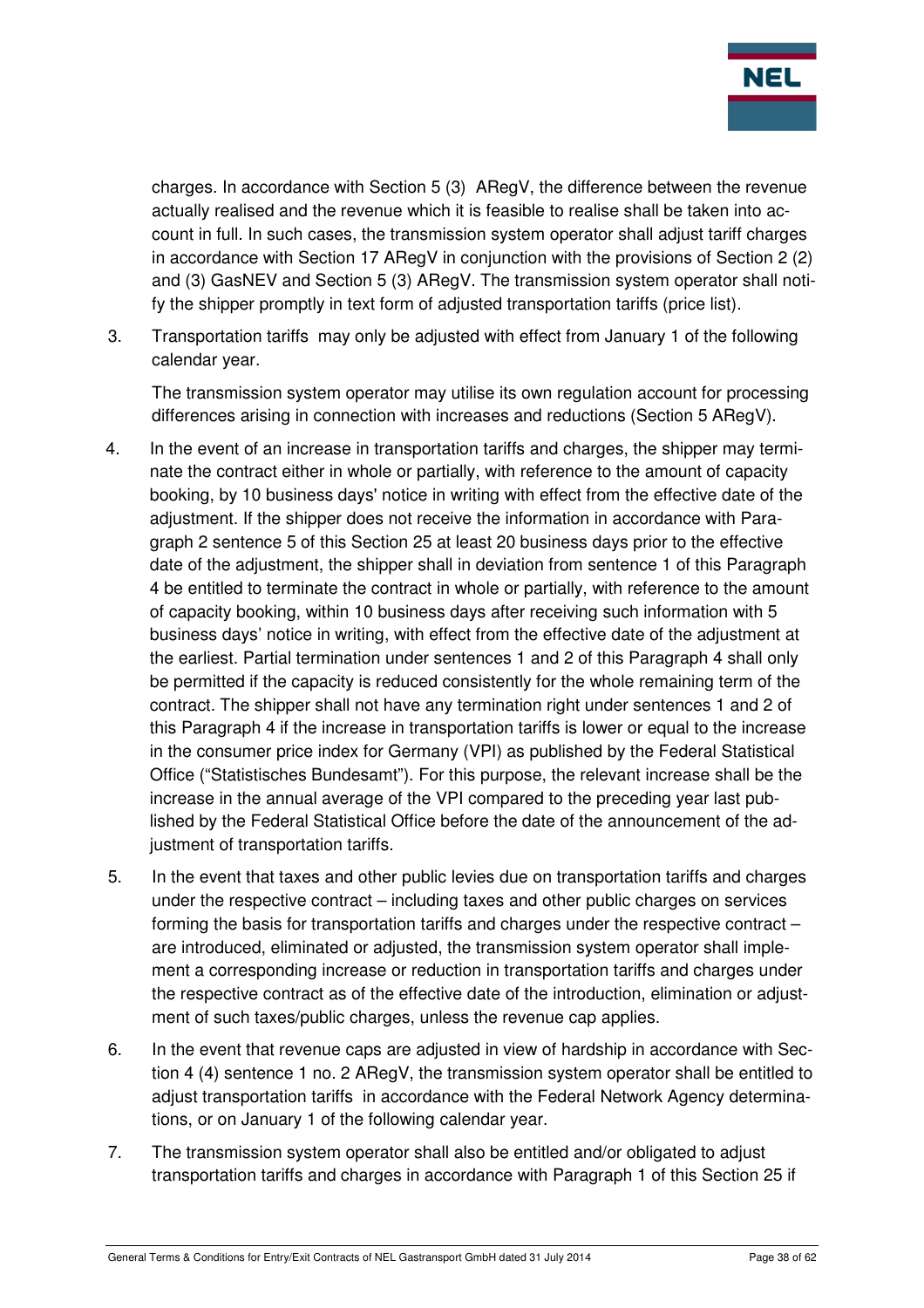

such adjustments are required pursuant to legal or regulatory changes or judicial decisions.

- 8. The right and obligation of the transmission system operator to adjust transportation tariffs shall apply to all entry and exit capacities, regardless of the manner in which they are allocated.
- 9. The transmission system operator shall pay to the shipper a flat rate for network costs avoided in connection with biogas physically fed directly to the system, in the amount provided for by law. Network costs avoided shall be settled finally on a monthly basis on the basis of the technical quantity calculation in accordance with Section 23 (11). Any liquefied petroleum gas quantities added by the network operator for conditioning for adjustment to the calorific value required for the network operator's network in accordance with Section 36 (3) GasNZV shall not be taken into consideration.
- 10. The conditions concerning transportation tariffs,charges and payments stated in the supplementary terms and conditions of the transmission system operator posted on the internet shall also apply.
- 11. For exit points to end-consumers, the shipper shall pay the stated meter operation charge/metering charge in accordance with Paragraph 1 of this Section 25 for such time as the transmission system operator is the metering service provider in accordance with Section 21 b EnWG at the respective exit point to the end-consumer. The transmission system operator shall inform the shipper in the event that it becomes the metering service provider or is no longer the metering service provider, including without limitation in the event of a change in the metering service provider in accordance with Section 21b (2) EnWG.

## **Section 26 Invoicing and payment**

- 1. The transmission system operator can set out procedures for invoicing and any payments on account in its supplementary terms and conditions. The network use billing process provided for by GeLi Gas shall remain unaffected.
- 2. If there is a reasonable indication of an evident error in the invoice, the shipper shall be entitled to postpone or refuse payment.
- 3. The transmission system operator shall be entitled to charge a flat late payment penalty. The shipper shall be entitled to prove that the loss or damage suffered by the transmission system operator by reason of late payment is lower than such penalty.
- 4. The transmission system operator shall refund any overpayment and the shipper shall pay any outstanding amount resulting from calculation errors in invoice amounts or invoicing data. Invoices shall not be corrected later than three years from the receipt of the invoice concerned.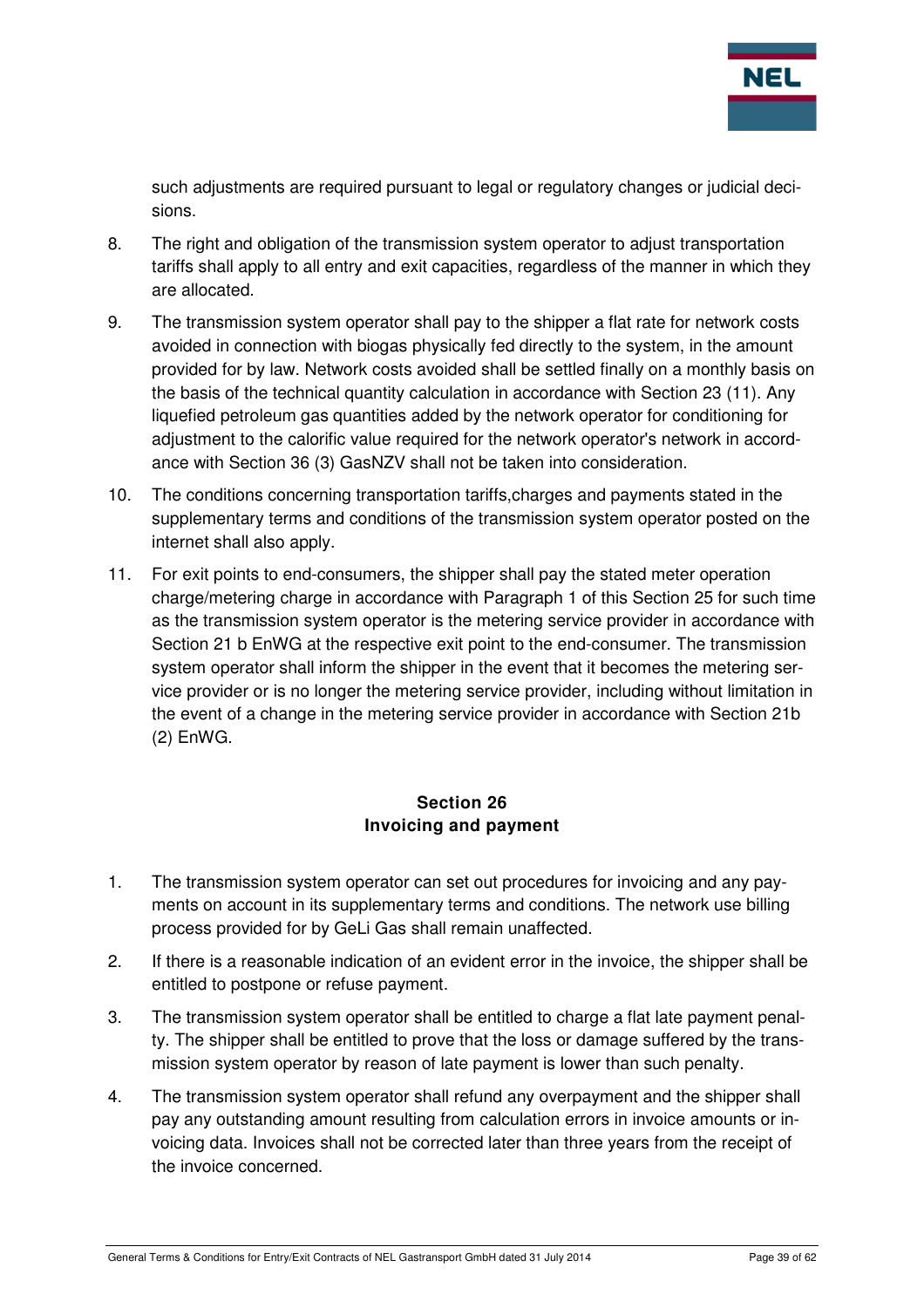

- 5. The parties may only offset counterclaims that are uncontested or upheld by enforceable judgment.
- 6. The place of performance for payments is the transmission system operator's administrative centre. Payments are deemed made on time when the amounts concerned are credited to the transmission system operator's specified bank account within the payment period indicated by the transmission system operator.

## **Section 27 Taxes**

1. The shipper shall pay the applicable charges plus energy tax at the applicable rate on gas quantities delivered by the transmission system operator to a shipper who is not a supplier within the meaning of Section 38 (3) of the Energy Tax Act (EnergieStG).

Such a delivery shall be deemed to have taken place, without limitation, in the event that the transmission system operator delivers gas quantities to the shipper at the exit point in addition to the gas quantities delivered by the shipper to the transmission system operator for transport.

If gas quantities are delivered to a shipper that is a registered supplier within the meaning of Section 38 (3) EnergieStG, the shipper shall document to the transmission system operator that it meets the requirements of Section 38 (3) EnergieStG by submitting a current registration certificate in accordance with Section 78 (4) of the Energy Tax Regulation (EnergieStV) issued by the responsible customs office, establishing that the shipper is entitled to purchase gas quantities tax-free as a registered supplier. Documentation that the shipper meets the requirements of Section 38 (3) of EnergieStG shall be provided to the respective transmission system operator no later than one week before the date of delivery. If adequate documentation that the shipper meets the requirements of Section 38 (3) EnergieStG is not submitted within the prescribed period, the transmission system operator may invoice the shipper for charges due plus energy tax at the applicable rate on the gas quantity delivered.

The shipper shall notify the transmission system operator promptly in writing if the shipper is not or is no longer a supplier within the meaning of Section 38 (3) EnergieStG. A current delivery confirmation from the customs administration is required for address changes, company name changes and changes in legal organisational form. The shipper shall reimburse the transmission system operator for resulting energy tax payable if this requirement is not met on time.

- 2. All transportation tariffs and charges stated in the contract do not include applicable taxes. The shipper shall pay such taxes in addition to the transportation tariffs and charges.
- 3. The charges per the relevant contract and these provisions, plus any surcharges thereon, represent the payment amount for the purposes of the Value Added Tax Act (UStG),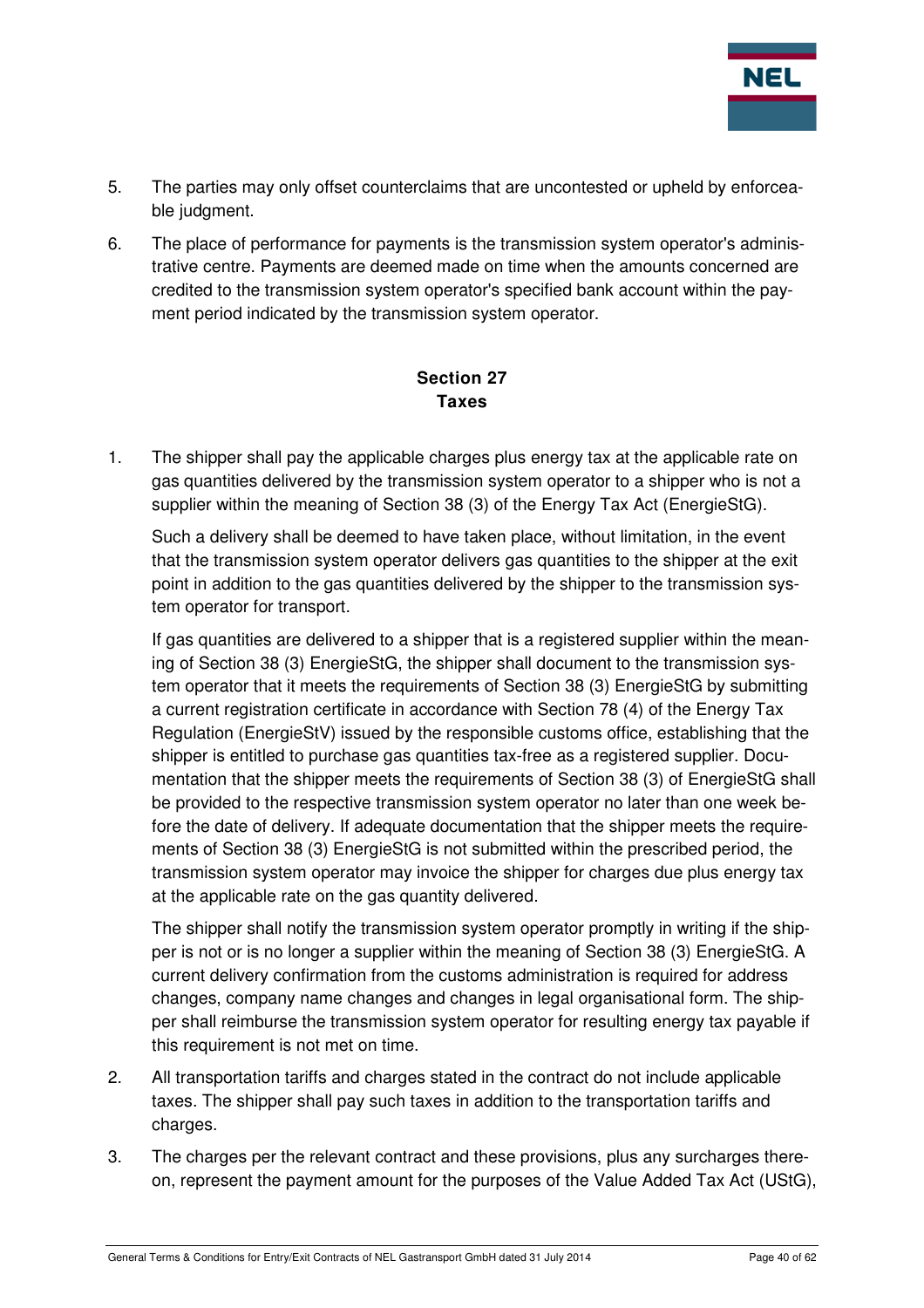

and do not include Value Added Tax (VAT). The shipper shall pay VAT at the applicable rate to the transmission system operator in addition to such charges, unless the reverse charge mechanism applies. If the recipient of the service fulfils the conditions of the Value Added Tax Act, it shall submit to the other party as proof of the applicability of the reverse charge mechanism the certificate for resellers of natural gas (UST 1 TH) in accordance with Section 13b sub-section 2 (5), lit. b and subsection 5 of the Value Added Tax Act for the first time one week before the delivery and thereafter annually without being explicitly asked to do so. If invoicing is by way of a credit note procedure in accordance with Section 14 (2) sentence 2 of the Value Added Tax Act, the invoice must carry the note "Gutschrift" ("credit") (Section 14 (4) no. 10 of the Value Added Tax Act).

## **Section 28 Maintenance**

- 1. The transmission system operator shall be entitled to carry out maintenance (servicing, inspection and repair) on its pipeline system, as well as measures for the construction, modification and expansion of systems. The transmission system operator shall be released from obligations under this contract if and to the extent that the transmission system operator is not able to fulfil its contractual obligations as a result of such measures. The shipper shall be obligated to cooperate, without limitation by restricting network usage during maintenance activities planned by the transmission system operator.
- 2. The transmission system operator shall give the shipper proper advance notice of measures under Paragraph 1 of this Section 28 in an appropriate manner if and to the extent that network usage under this contract should actually be impaired, in whole or in part. In the event of any scheduled maintenance work planned in advance, the transmission system operator shall, in addition to the obligations under EU Regulation 715/2009, inform the shipper about the duration and likelihood of any restricted use of the network no later than 15 business days before any such restriction occurs. This advance notice requirement shall not apply if advance notice is not possible for reasons for which the transmission system operator is not responsible or the remedial action necessary to eliminate any interruption of service would be delayed by such advance notice. In any such case the transmission system operator shall inform the shipper of the reason why the shipper's rights under the contract were restricted.
- 3. In the event that measures under Paragraph 1 of this Section 28 that do not constitute measures within the meaning of Section 16 (2) EnWG restrict the agreed capacity and/or gas flow at the respective entry or exit point affected for more than 14 calendar days per gas year, the shipper shall be released from its payment obligations for the duration and scope of restriction beyond 14 calendar days. This period shall be reduced pro rata for contracts with a term of less than one year. The shipper shall also be released from its obligations.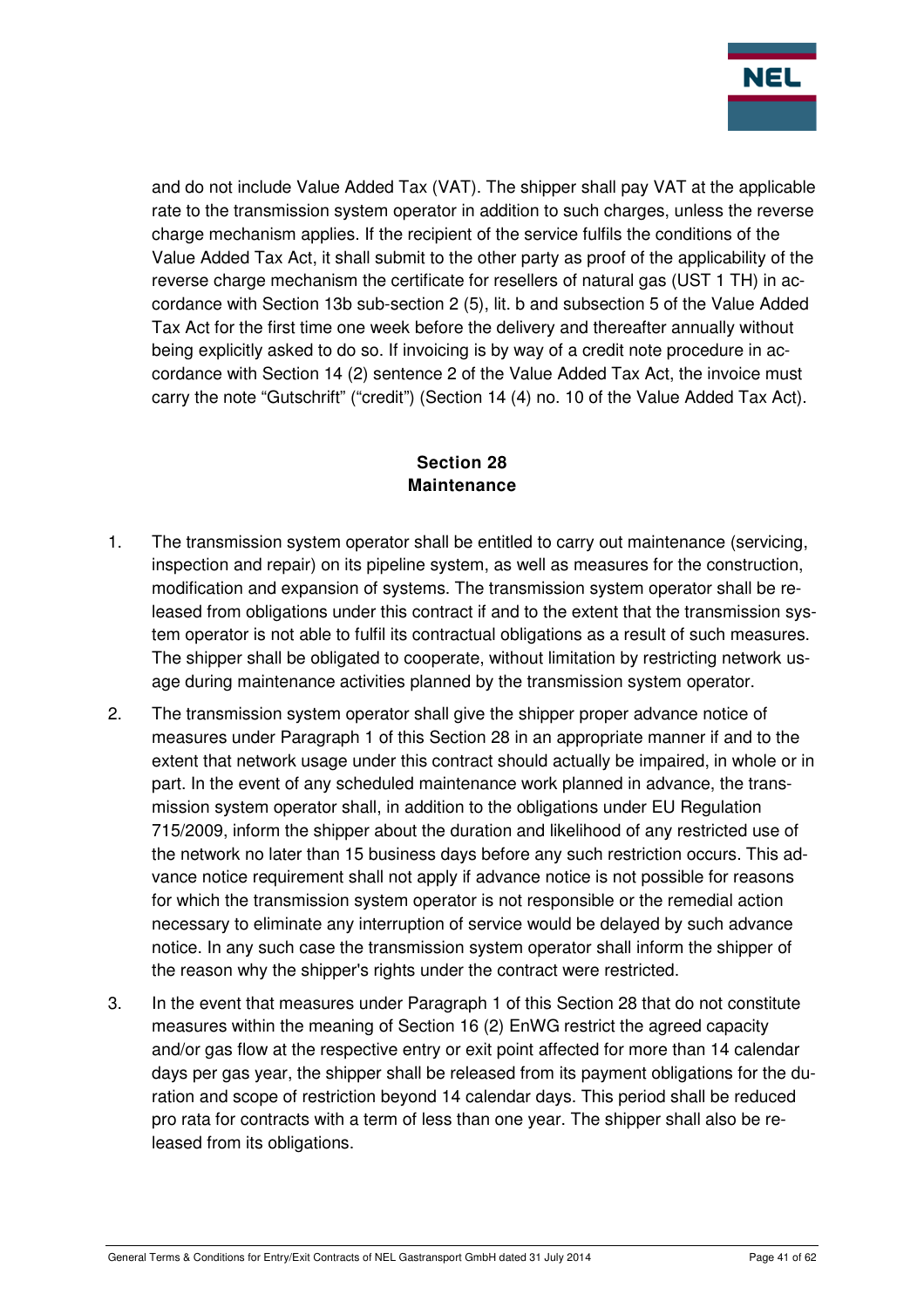

Notwithstanding the provision in Paragraph 1 of this Section 28, the following agreement applies to transport capacity with a minimum contract term of one quarter and which is not transport capacity to network connection points to end-consumers: The transmission system operator shall, in the event of any maintenance measures, charge the shipper regardless of any actual restrictions to network use from the 15th calendar day of the announced possible restrictions the transportation tariffs payable for a corresponding interruptible capacity, less a 30% risk deduction, cumulated for the relevant gas year and for each of the entry and/or exit points affected thereby until the end of the period stated in the announcement pursuant to Paragraph 2 sentence 2 of this Section 28 and to the extent of the contractually agreed firm capacity stated in said announcement.

- 4. The provisions of this Section 28 shall apply mutatis mutandis in the event that third parties carry out measures in accordance with Paragraph 1 this Section 28 and the transmission system operator is, as a result of such measures, in whole or in part not in a position to perform its obligations under the contract.
- 5. Paragraph 1 sentences 2 and 3 and Paragraph 2 of this Section 28 shall apply mutatis mutandis in the event that the transmission system operator is entitled by law or provisions of contracts with third parties to interrupt network connection or the use of a network connection.

## **Section 29 Interruption of interruptible capacity**

- 1. The transmission system operator shall be obligated to provide booked interruptible capacity at an entry or exit point as long as the use of booked firm capacity is not affected. The transmission system operator shall also be entitled to interrupt booked interruptible capacities in whole or in part if it is requested by another transmission system operator of the same market area in accordance with Section 16 (1), EnWG to interrupt such capacities to avoid detrimental impact on booked firm capacities on its network.
- 2. The transmission system operator shall give the shipper or, in the cases provided for in Section 13 (2) and Section 12 (1), the designated balancing group manager, at least 3 hours' advance notice of the interruption, unless it is not possible to give such notice due to operational reasons. The transmission system operator shall notify the shipper of the reasons for the interruption without undue delay no later than upon the occurrence of the interruption.
- 3. In the event of interruption at an exit point to an end-consumer, the shipper shall ensure that the withdrawal is reduced by the end-consumer accordingly. The renomination deadlines in accordance with the supplementary terms and conditions of the transmission system operator shall not apply as long as renomination is technically and operationally feasible. If use continues despite an interruption, Section 30 shall apply mutatis mutandis.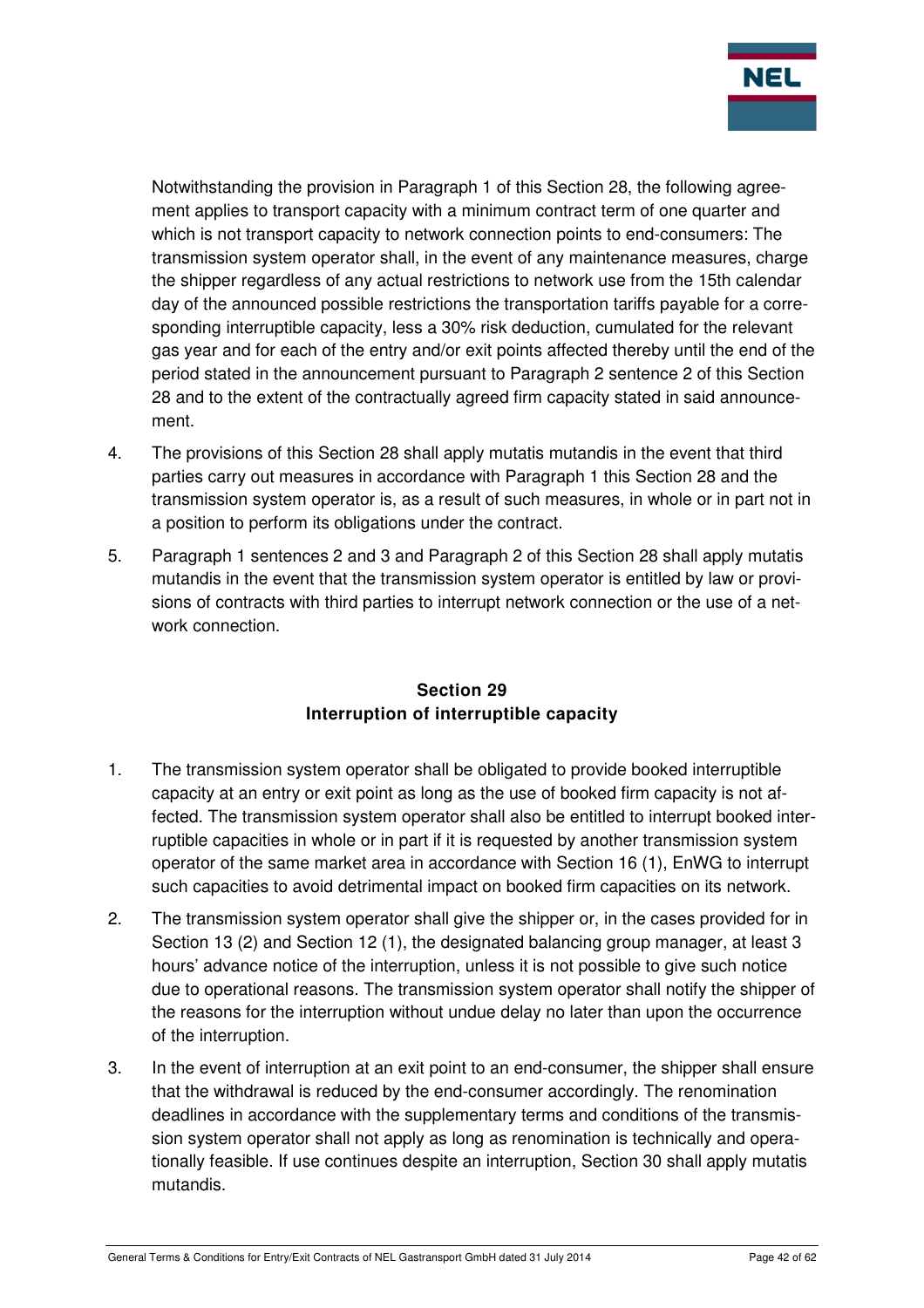

- 4. Interruption of interruptible capacity at an entry or exit point shall be effected in the chronological order of the respective entry/exit contract concluded, starting with the most recently concluded contract. Biogas capacity shall be interrupted with a lower priority than other interruptible capacity. This shall not apply if no corresponding subordinate interruption provisions for biogas apply at cross-border interconnection points. Deviations from sentences 1 and 2 may be possible if different provisions are agreed with the adjacent operator at cross-border interconnection points.
- 5. In cases provided for in Section 16 (1) and (2) EnWG, the transmission system operator may deviate from the procedure laid down in Section 29 (4) if the safety or reliability of the network would otherwise be jeopardised or compromised.

#### **Section 29a Reduction procedure for firm capacity nomination**

In the event that the sum of all nominations of booked firm capacities for any hour at an entry or exit point is higher than the available firm capacity after the interruption of all interruptible capacities in accordance with Section 29, such nominations shall be reduced in accordance with lit. a) and b) of this Section 29a. This shall be without prejudice to the provisions of Sections 34 and 35.

- a) The firm capacity nominations of all biogas balancing groups/sub-balancing accounts shall be considered preferentially. Such nominations shall not be reduced provided that the available capacity is sufficient. If the available capacity is insufficient, then lit. b) of this Section 29a shall apply.
- b) If the remaining firm capacity resulting from lit. a) of this Section 29a is less than the amount of the sum of all nominations relating to capacity included in the balancing group/sub-balancing accounts, the firm capacity shall initially be distributed on a pro rata basis taking into account the ratio of the firm capacities included in the balancing group/sub-balancing accounts. In the event that any capacity remains because more firm capacity has been has been distributed to one or more balancing accounts than was nominated and the nomination of at least one other balancing group has been reduced, then such residual amounts shall be distributed additionally on the basis of the ratio of the capacities included. If residual amounts remain again after this distribution, the distribution process shall be repeated considering the capacities included until the residual amounts have been distributed.

In the event of the reduction of nominations, the shipper shall be promptly notified of the cause and the estimated duration of the reduction.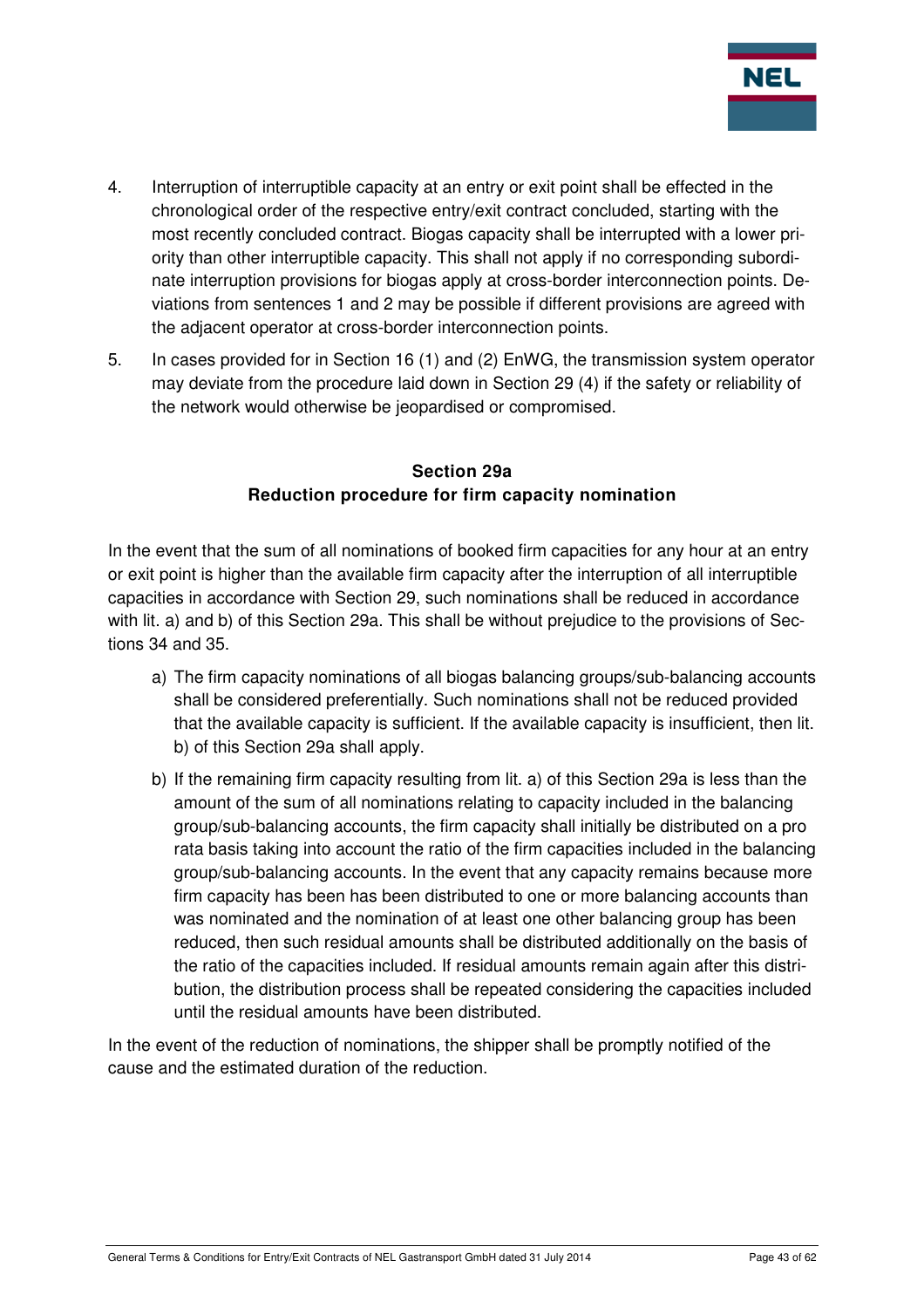

## **Section 30 Capacity overrun**

- 1. The shipper shall be entitled to use booked capacity at the entry and/or exit point in the amount included in the balancing group/sub-balancing account. The shipper shall not be entitled to any use exceeding that amount.
- 2. If, contrary to Paragraph 1, sentence 2 of this Section 30, the allocated hourly gas quantities exceed 100% of the capacity included in the balancing group for an entry or exit point at the respective entry or exit point in question, an hourly capacity overrun shall be deemed to have occurred. With RLM exit points, the hourly load profile plausibility-checked in accordance with DVGW code of practice G 685 at M+10 business days and if necessary corrected with substitute values and converted with the invoicing gross calorific value, will be used instead of the allocated hourly gas quantities. An hourly overrun shall not increase the booked capacity.
- 3. In the event that several shippers have booked capacities at an entry and/or exit point and included such capacities in the same balancing group, the transmission system operator shall be entitled to invoice each shipper for capacity overruns proportionately weighted by the capacity included at that entry and/or exit point. This shall not apply if the balancing group manager makes nominations in separate sub-balancing accounts for each shipper.
- 4. If the shipper exceeds the capacity included, a contractual penalty shall be payable in accordance with the supplementary terms and conditions and/or price list of the transmission system operator.
- 5. The provisions of Paragraph 4 of this Section 30 shall be without prejudice to the rights of the transmission system operator to claim compensation for additional loss or damage caused by overruns. Contractual penalties already paid shall be set off against such compensation payable for specific capacity overruns.
- 6. Paragraph 1 sentence 2 and Paragraphs 2 to 5 of this Section 30 shall not apply to market area interconnection points and cross-border interconnection points provided the over-nomination requirements in accordance with Section 13d are met.

## **Section 31 Suspension or amendment of contractual obligations**

1. In accordance with Section 16 EnWG, the transmission system operator shall be entitled to introduce capacity allocation restrictions or use restrictions for the necessary period, modify existing allocation requirements or use restrictions or convert booked firm capacity into interruptible capacity to the extent necessary to ensure the safety and reliability of the transmission system operator's network.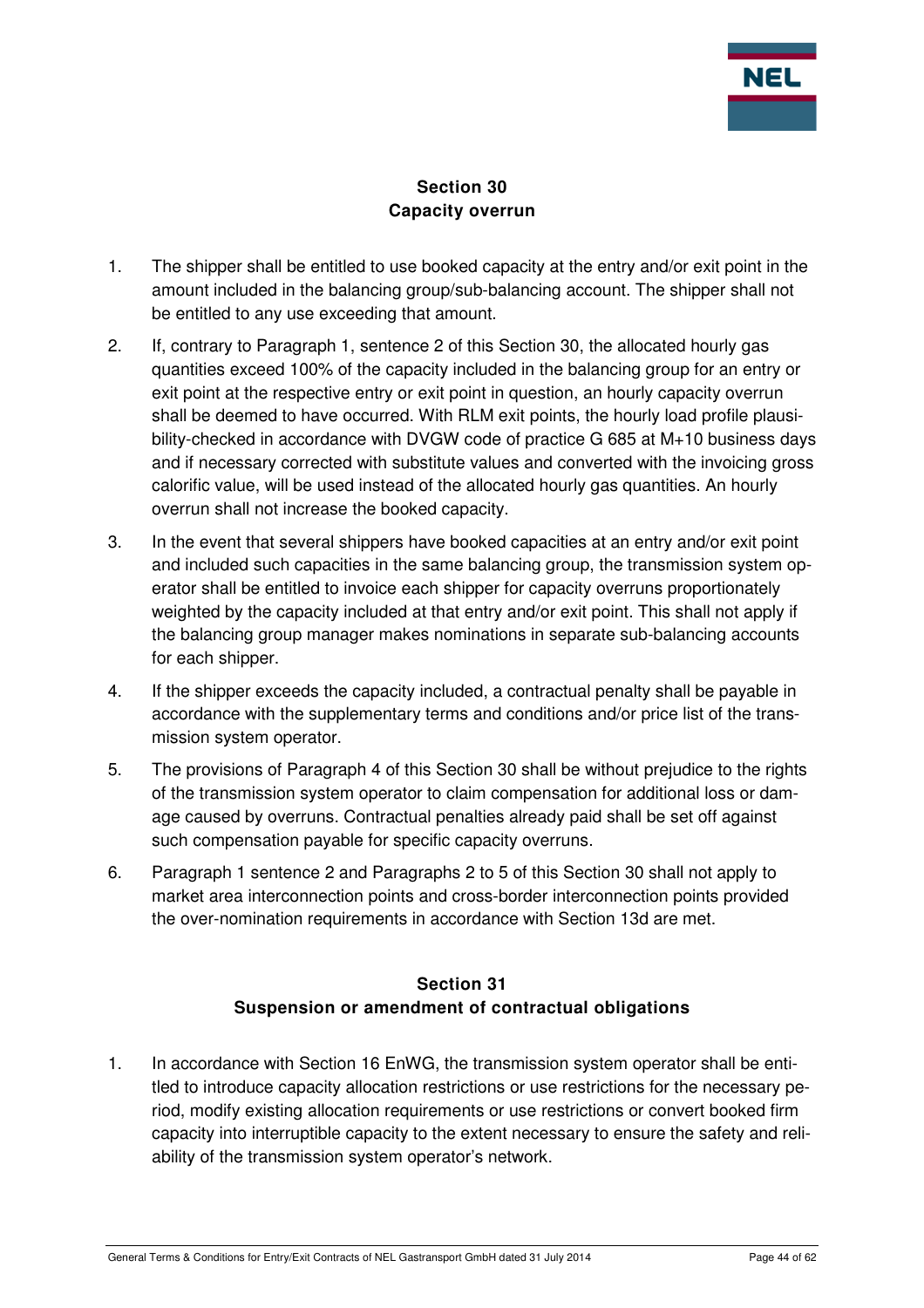

- 2. The transmission system operator shall also be entitled to adopt measures under Paragraph 1 of this Section 31 if capacity usage differs from the load flow simulation assumptions made in accordance with good gas industry practice under Section 9 (2) GasNZV, and if the different capacity usage forces the transmission system operator to modify the assumptions applied in determining capacity as per Section 9 GasNZV so that capacity can no longer be offered in the amount previously offered. The transmission system operator shall be entitled to adopt measures under Paragraph 1 of this Section 31 if capacity and steering instruments such as load flow commitments and balancing gas to secure the firm, freely allocable capacity required by the transmission system operator cannot be obtained, cannot be obtained in full or can only be obtained at conditions which are economically not reasonable and other network or market measures are not possible. Measures applied by the transmission system operator under this Paragraph shall be reported in advance to the Federal Network Agency, stating the reasons.
- 3. If the entire booked firm capacity at a point is not equally affected by the measures in accordance with Paragraph 1 of this Section 31, the transmission system operator shall determine on a non-discriminatory basis for which capacities or contracts these measures are to be implemented. In the case of the conversion of booked firm capacity into interruptible capacity, the booked firm capacity shall be converted into interruptible capacity in proportion to the firm capacity booked by the shippers. For the interruption of this capacity, Section 29 shall apply provided, however, that interruption shall be carried out in the chronological order in which firm capacity was booked. Interruption shall be carried out following the interruption of existing interruptible capacity bookings. Section 29 (4) sentences 2, 3 and 4 shall apply mutatis mutandis.
- 4. The transmission system operator shall notify the shipper promptly in advance in the event that the shipper's rights are to be restricted under Paragraphs 1 to 3 of this Section 31; in the event of developments which can be foreseen by the transmission system operator well in advance (e.g. as a result of market area mergers) the transmission system operator shall normally give the shipper at least three months' advance notice of such restrictions. In each case, the transmission system operator shall notify the shipper of the reasons for such restrictions.
- 5. The shipper shall be entitled to extraordinarily terminate the contracts concerned, in whole or in part, within 14 calendar days of the notification date, if the amendment continues for longer than 14 calendar days in any contract year. Termination shall take effect on the effective date of the amendments to the contracts concerned. If the terminated capacity is firm capacity at a cross-border interconnection point or market area interconnection point, the shipper shall be entitled to require the transmission system operator to auction the terminated capacity again at the same point.
- 6. The contracts concerned shall be amended accordingly if the shipper does not exercise its right of termination. If an amendment results in firm capacity being converted into interruptible capacity in whole or in part, the applicable charges for interruptible capacity in accordance with Section 25 shall apply to the converted portion. In any such case,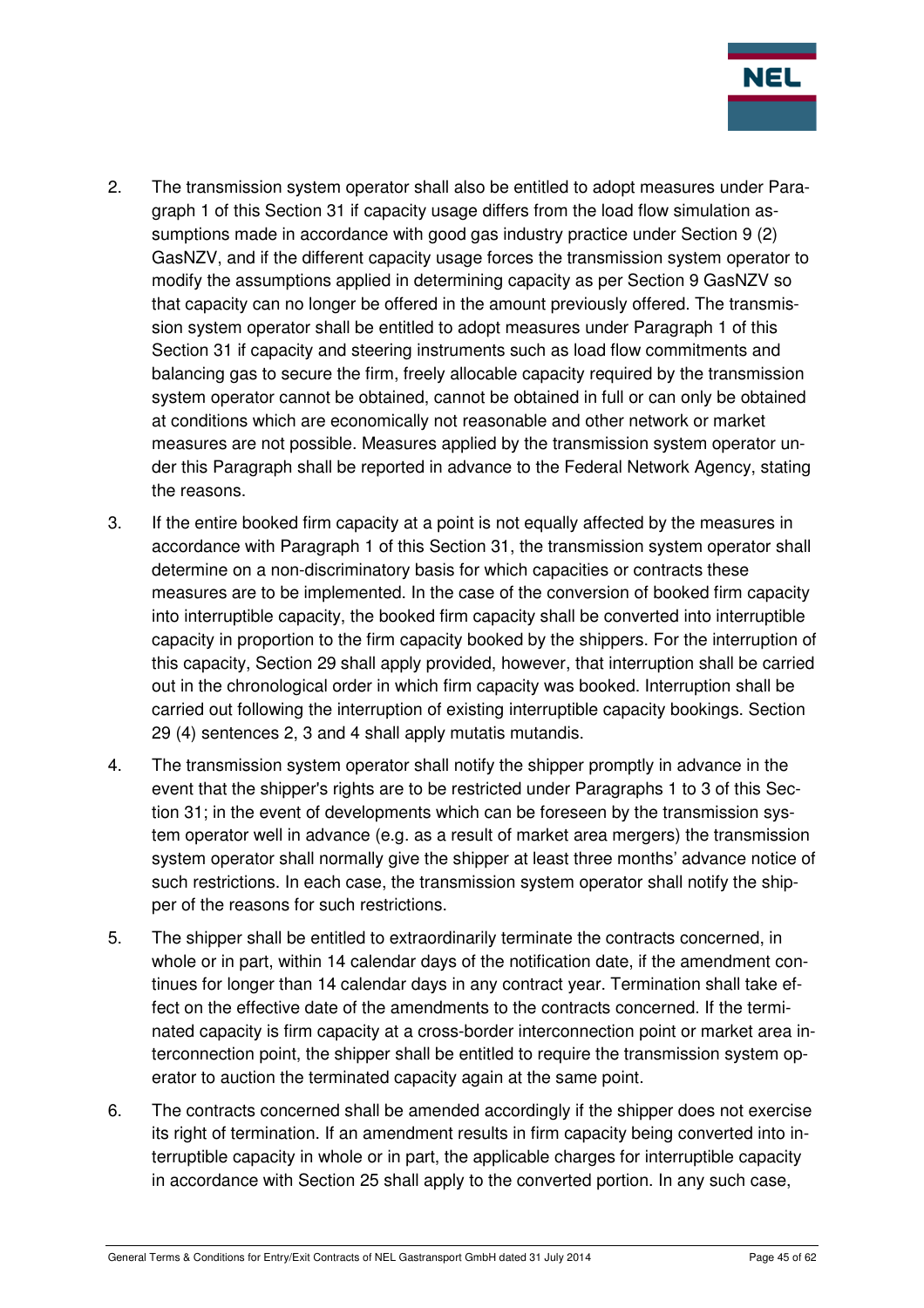

any auction surcharges shall be eliminated pro rata from the date of adjustment by the transmission system operator. If capacity allocation limitations or use conditions are imposed or changed, the respective charges under the supplementary terms and conditions of the transmission system operator shall apply. Any auction surcharges shall continue to apply in any such case.

7. The transmission system operator may assign entry and exit points to another market area subject to 3 years' advance notice given to the shipper. The period of notice shall be reduced to 2 years and 4 month with effect from 1 October 2015. If a market area change has to take place within a shorter period of time, the transmission system operator shall give reasons for this. Reasons for a reassignment may include but shall not be limited to flow-mechanical requirements. The transmission system operator shall inform the shipper of the market area change without delay. The shipper may object to the market area change within a period of 4 weeks of becoming aware thereof, if the period of notice pursuant to sentence 1 was not observed and if there are supply contracts for the exit points in question with a term ending after the reallocation date. The shipper shall provide proof thereof to the transmission system operator, stating the end of the contract term, the expected supply quantity and the service. Entry and exit points for which such proof has been furnished will be reassigned to the new market area but, for the shipper in question, they will be accounted for in the previous market area until the end of the contract term but no later than until the end of the period pursuant to sentence 1. The shipper shall assign the entry and exit points affected to a separate balancing group/sub-balancing account which only contains these exit points. The transmission system operator shall inform the market area manager about the separate balancing group and the separate sub-balancing account. If the proof pursuant to sentence 7 is not furnished by the shipper within 4 weeks, or if the entry and exit points affected have not been assigned to a separate balancing group/sub-balancing account, the points shall be accounted for in the new market area as of the reallocation date.

## **Section 32 Transmission System Operator's contact persons and availability**

The names of the transmission system operator's contact persons are posted on its website.

## **Section 33 Data transmission and data processing**

The transmission system operator shall be entitled to disclose consumption, invoicing and contract data to other system operators or market area managers to the extent that and for such time as such disclosure is necessary for the proper performance of the respective contract. The transmission system operator shall also be entitled to gather, store and process data received from the shipper or the shipper's user as part of the use of the primary capacity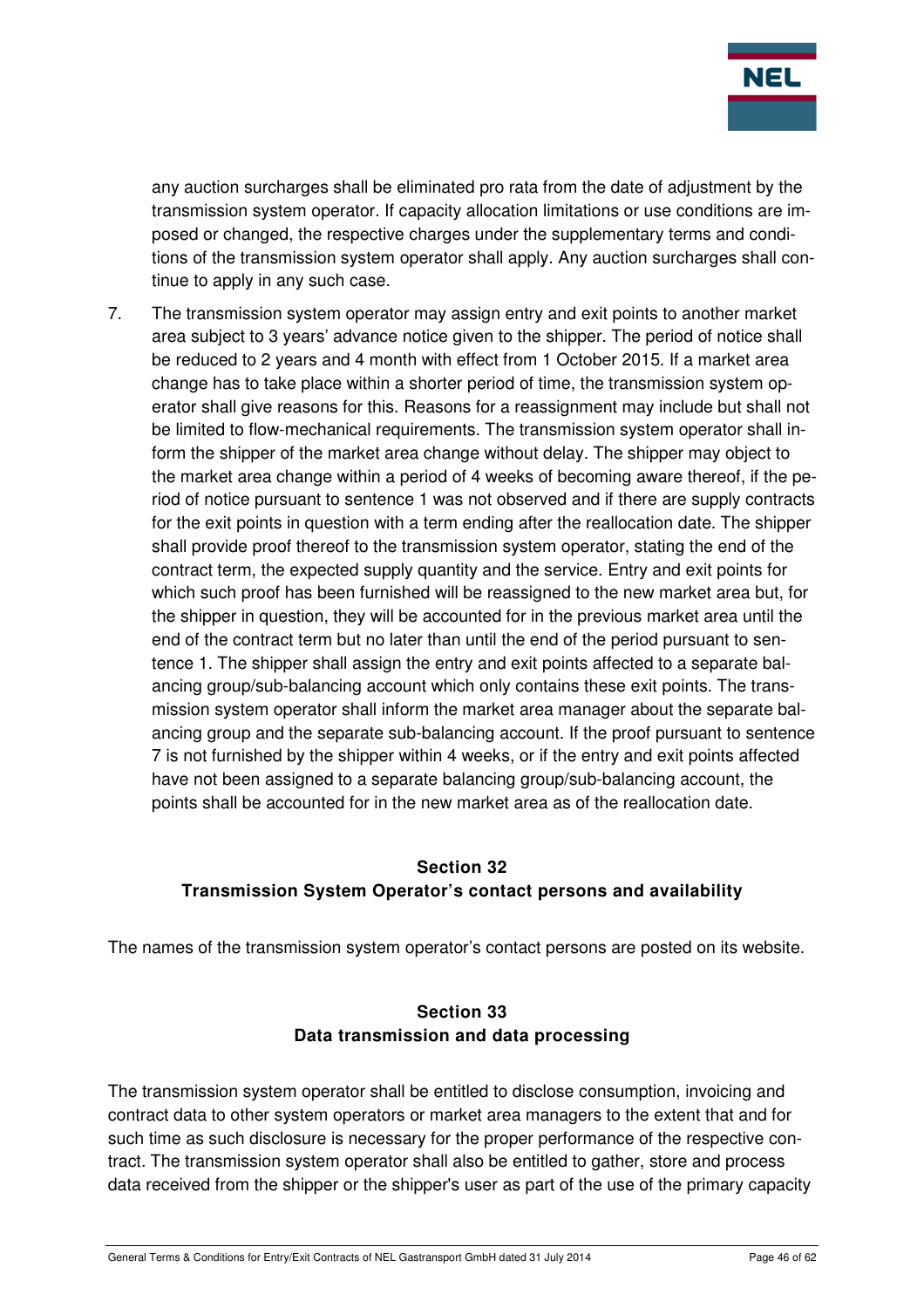

platform or of its systems for processing network access, and as permitted under data protection acts. The shipper consents to automated data processing by the transmission system operator or provider contracted by the transmission system operator in accordance with data protection laws.

## **Section 34 Force majeure**

- 1. A party to the contract shall be released from its obligations to the extent that it is prevented from performing such obligations by force majeure in accordance with Paragraph 2 of this Section 34. The other party in each case shall be released from its obligations to the extent that and for such time as the first party is prevented from performing its obligations by force majeure.
- 2. Force majeure is defined as any unforeseeable external event that is unavoidable, even by the exercise of due care reasonably to be expected and the deployment of resources which the party concerned could be reasonably expected to deploy from the technical and economic point of view. Such events shall include without limitation natural disasters, terrorist attacks, power failures, telecommunications failures, strikes and lawful lockouts or statutory provisions or acts of governments, courts or authorities (regardless of their legality).
- 3. The affected party to the contract shall notify the other party promptly, stating the circumstances of force majeure and their expected duration. The affected party shall endeavour to restore its ability to fulfil its obligations as soon as possible, deploying all technically feasible and economically viable resources to do so.
- 4. If a party to the contract utilises third-party services to perform contractual obligations, an event which would constitute force majeure or other circumstances within the meaning of Paragraph 2 of this Section 34 for the third party concerned shall also constitute circumstances of force majeure for that party to the contract.

## **Section 35 Liability**

- 1. The transmission system operator shall be liable for loss or damage suffered by the shipper as a result of the interruption of or disturbances in network access in accordance with Section 5 GasNZV in conjunction with Section 18 NDAV (Ordinance Concerning General Conditions for Network Connection). This shall apply to low-pressure, medium-pressure and high-pressure grids. The wording of Section 18 NDAV is attached as Appendix 2.
- 2. Moreover, each of the parties shall be liable to the other party for death, personal injury or damage to health, unless the party itself and its statutory representatives or vicarious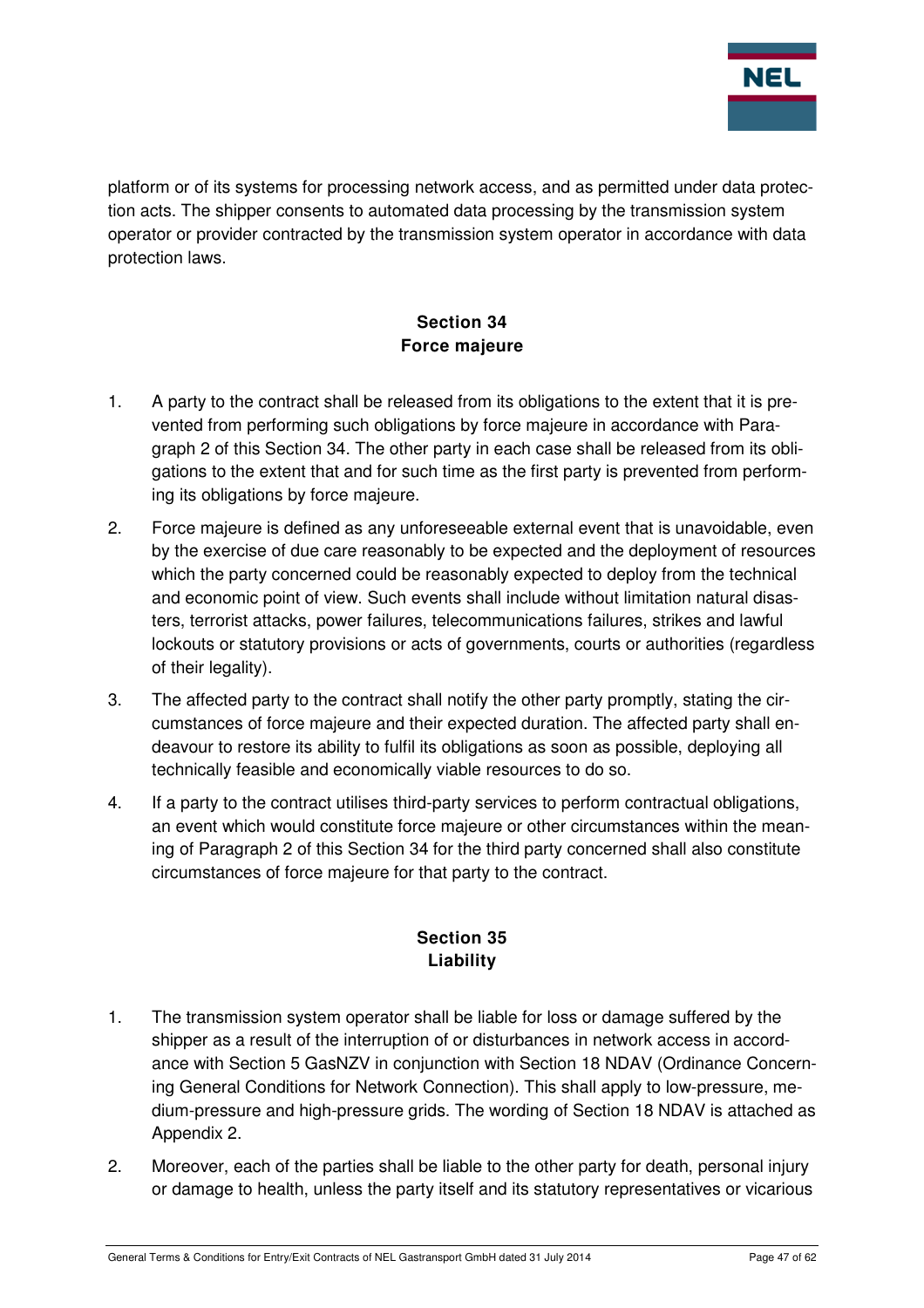

agents ("Erfüllungs- und Verrichtungsgehilfen") have neither acted wilfully nor negligently.

- 3. In the event of a breach of a material contractual obligation ("wesentliche Vertragspflichten"), each of the parties shall be liable to the other party for damage to property ("Sachschäden") and financial loss ("Vermögensschäden"), unless such loss or damage was not caused by wilful act or omission or negligence of the party itself, its statutory representatives or vicarious agents. The liability of the parties in the event of damage to property or financial loss caused by slight negligence shall be limited to the loss or damage typically foreseeable in connection with such contracts.
	- a) Material contractual obligations are obligations the performance of which is prerequisite to the proper performance of the contract, and the performance of which the parties to the contract normally rely on and may at all times expect.
	- b) Loss or damage typically foreseeable is loss or damage a party to the contract foresaw as a possible consequence of a breach of contract or ought to have foreseen as a possible consequence of a breach of contract under the circumstances of which the party was aware at that time or ought to have been aware at that time if it had exercised due care ("verkehrsübliche Sorgfalt").
	- c) It is to be assumed that the typical loss or damage in connection with contracts of this type is EUR 2.5 million for damage to property and EUR 1 million for financial loss.
- 4. Each of the parties shall be liable to the other party for damage to property and financial loss arising from breach of non-material contractual obligations, unless such loss or damage was not caused by wilful act or omission or gross negligence of the party itself, its statutory representatives or vicarious agents.
	- a) In the case of damage to property or financial loss caused by gross negligence, the liability of the parties and their statutory representatives or managing vicarious agents ("Leitende Erfüllungs- und Verrichtungsgehilfen")shall be limited to the loss or damage typically foreseeable in connection with such contracts.
	- b) In the case of damage to property caused by gross negligence, the parties' liability for ordinary vicarious agents ("einfache Erfüllungsgehilfen") shall be limited to EUR 1.5 million for damage to property, and EUR 0.5 million for financial loss.
- 5. Section 16 and 16a EnWG shall not be affected. Measures in accordance with Section 16 (2) EnWG shall include, without limitation, action taken to ensure a secure natural gas supply for domestic customers in accordance with Section 53a EnWG.
- 6. The parties' liability under mandatory provisions of the Public Liability Act ("Haftpflichtgesetz") and other laws shall not be affected.
- 7. Paragraphs 1 to 6 of this Section 35 shall also apply to the statutory representatives, employees, vicarious agents of the parties, if and to the extent that these conditions are applicable to the respective party.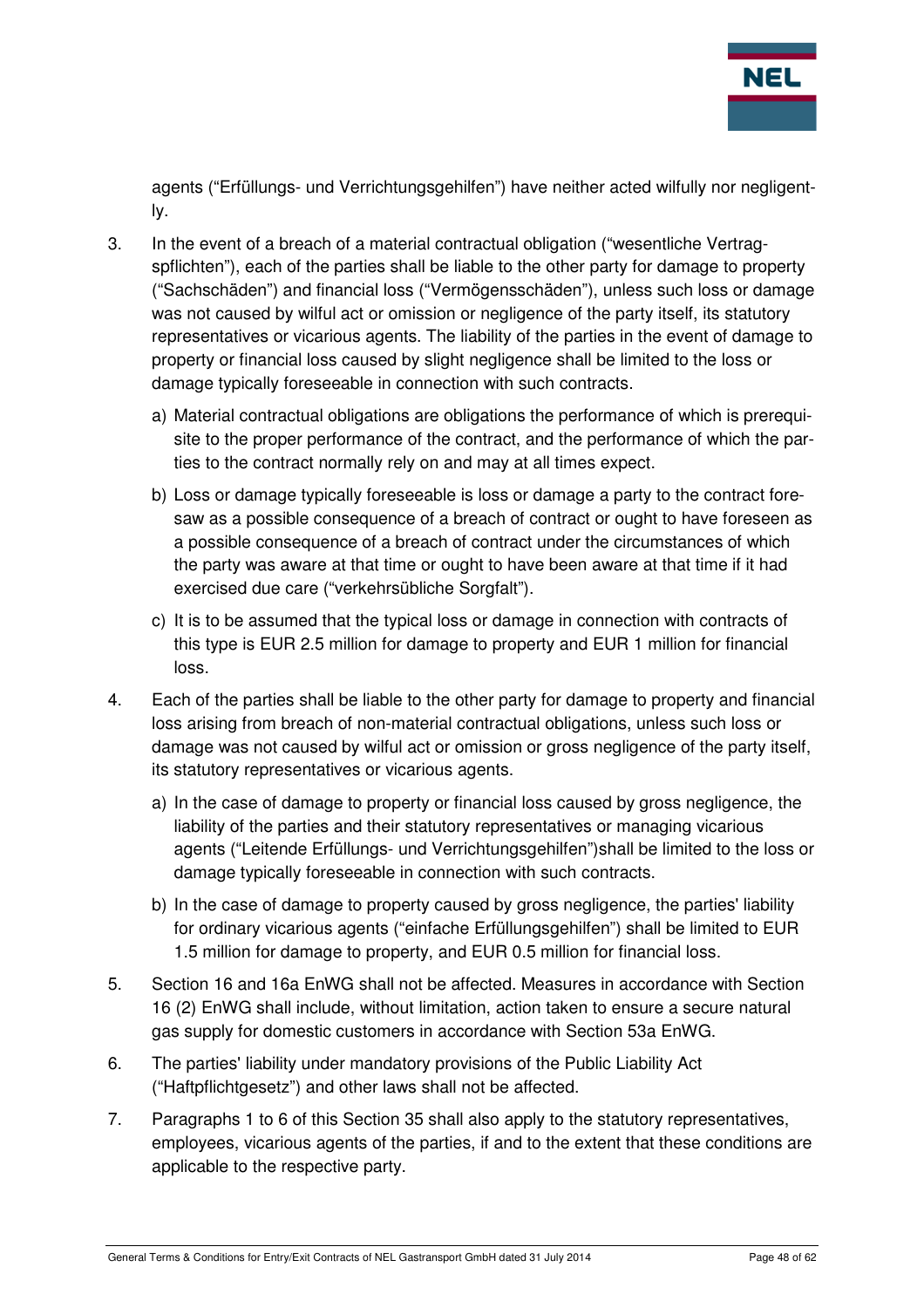

## **Section 36 Deposit**

- 1. The transmission system operator may in justified cases require the shipper to pay a reasonable deposit or to make advance payment in accordance with Section 36a for all payment claims arising from the commercial relationship with the shipper. The reasons for any such request for a deposit or advance payment shall be stated to the shipper in text form.
- 2. Without limitation, the transmission system operator shall be deemed to have reasonable cause for requiring a deposit or advance payment if:
	- a) the shipper

aa) is in arrears with a significant amount, i.e. usually at least 10% of the charge payable by this shipper according to the last invoice or a request for a down-payment which is due after having received an explicit request for payment or bb) has been repeatedly in arrears with payments due

- b) enforcement measures have been initiated against the shipper for financial claims (Sections 803 - 882a Code of Civil Procedure (ZPO)), unless said financial claims are insignificant
- c) the shipper has filed an application for the opening of insolvency proceedings against itself
- d) a third party has filed an application for the opening of insolvency proceedings against the shipper and the shipper has failed to provide proof that there is no reason for opening of insolvency proceedings in accordance with Sections 17 (2) and 19 (2) of the Insolvency Ordinance (InsO) within the period stated in Paragraph 4, sentence 2 of this Section 36, or
- e) an earlier entry or exit contract between the transmission system operator and the shipper has been terminated effectively in accordance with Section 37 (2), lit. b) within the last 2 years before the signing of this contract, or the permission to use the primary capacity platform has been effectively withdrawn from the shipper during this time.

In addition, the transmission system operator shall be entitled to require the shipper to pay an appropriate deposit or to make advance payment in the event that there are reasonable concerns about the shipper's continuing ability to fulfil its obligations under this contract, based on information concerning the shipper obtained from a recognised credit report provider, or on any other facts, and the shipper does not provide suitable evidence of its creditworthiness to remedy such concerns within five business days. The shipper may remedy such concerns by making available suitable evidence of creditworthiness such as, for example, an auditor's report, a statement by a bank authorised to do business in the Federal Republic of Germany confirming sufficient liquidity, a current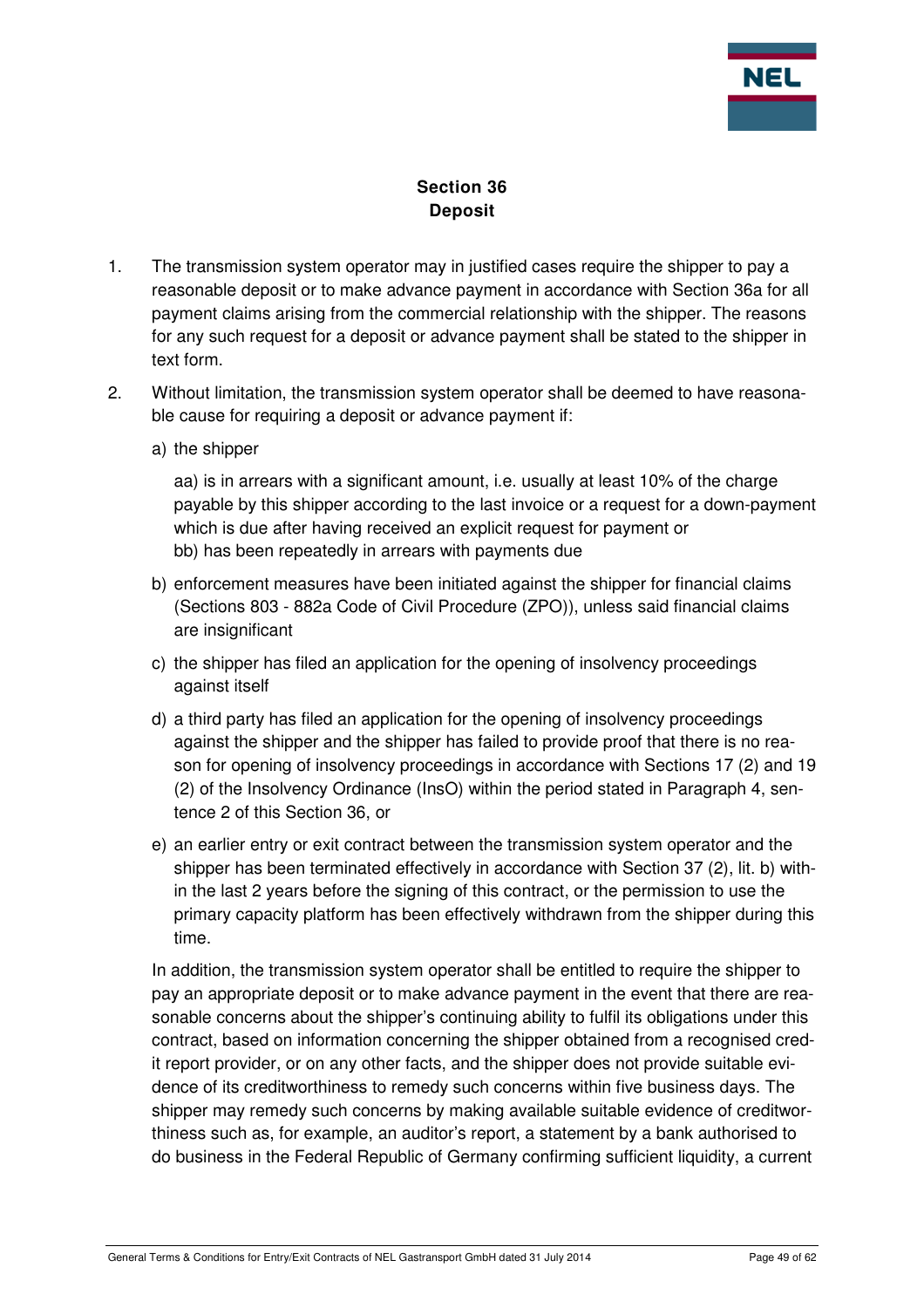

financial statement, a copy of its entry in the registry of companies, and, if necessary, more in-depth information relating to its creditworthiness.

If the shipper holds a rating issued by a recognised rating agency, the transmission system operator shall be deemed to have reasonable cause for concern, without limitation, if the shipper does not hold

- a Standard & Poor's long-term rating of BBB- or better,
- a Fitch rating of BBB- or better,
- a Moody's long-term rating of Baa3 or better, or,
- a Creditreform rating (credit index score 2.0) of at least risk class II or better (in accordance with Creditreform Rating Map Germany as of 30 June 2014).

This shall also apply if the shipper does not have a corresponding comparable rating of any other recognised rating agency. In the event that several items of information of the type mentioned above are available to the transmission system operator, the transmission system operator shall be deemed to have reasonable cause for concern even if only one of the creditworthiness indicators mentioned suggests reasonable cause for concern.

The transmission system operator shall disclose to the shipper in full the data and the essential content of the information obtained that gives the transmission system operator reasonable cause for concern.

- 3. Deposit types include irrevocable, unconditional bank guarantees, irrevocable unconditional corporate guarantees (binding letters of comfort and affiliate guarantees), irrevocable, unconditional, abstract guarantees of a bank authorised to do business in the Federal Republic of Germany and deposits of cash or fixed-interest securities. The type of deposit shall be determined at the discretion of the shipper. The transmission system operator may also accept cash or assignments of receivables.
- 4. The shipper shall provide the deposit to the transmission system operator within five business days of the corresponding request. In the case provided for in Paragraph 2 d) of this Section 36, the deposit shall be provided within ten business days, if the shipper does not prove, within this period, that there are no grounds for opening insolvency proceedings within the meaning of Sections 17 (2), 19 (2) Insolvency Ordinance (InsO).
- 5. The requirements for individual deposit types are as follows:
	- a) Bank securities must be provided in the form of an unconditional, irrevocable and abstract indemnity letter or guarantee of a bank authorised to do business in the Federal Republic of Germany. The bank issuing the deposit shall have a Standard & Poor's long-term rating of A- or better, a Moody's long-term rating of A3 or better, or be part of the German savings and cooperative bank sector.
	- b) For corporate guarantees and indemnity letters, the issuing company providing the deposit shall have a Standard & Poor's long-term rating of BBB- or better, a Fitch rating of BBB- or better, a Moody's long-term rating of Baa3 or better or a Creditreform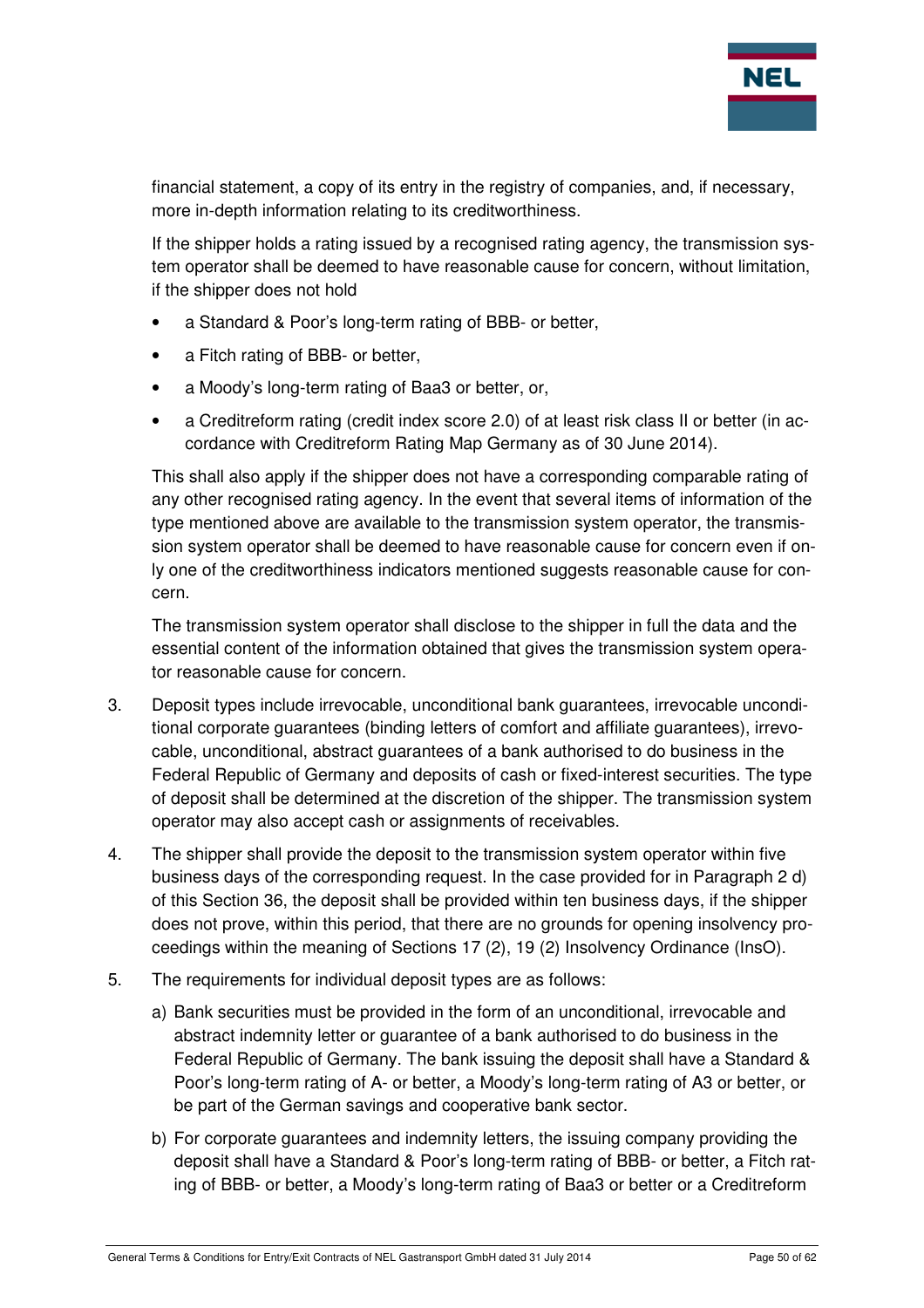

credit index score (credit index score 2.0) of risk class II or better (in accordance with Creditreform Rating Map Germany as of 30 June 2014). The corporate guarantee or indemnity amount shall not exceed 10% of liable equity capital of the company providing the deposit. The shipper shall document compliance with this requirement to the transmission system operator upon providing the deposit.

- c) Any cash deposit provided shall be deposited to an account specified by the transmission system operator. Interest shall be payable on such amounts at the base rate published by Deutsche Bundesbank on the first bank business day of the month. The shipper may also pledge the credit balance of an account held with a bank authorised to do business in the Federal Republic of Germany to the transmission system operator.
- d) The indemnity or guarantee amount shall be payable and shall include a general waiver of the right to insist on prior failed attempt at direct enforcement, waiver of contestability and waiver of offset against claims unless undisputed or upheld by legal judgment. An abstract indemnity or guarantee letter shall be valid for at least 12 calendar months, and shall expire no later than two months after the end of the contract term.
- 6. The deposit amount shall be the higher of the following amounts:
	- a) twice the average monthly capacity charges receivable from the shipper for the past 12 months. If the network use period is less than 12 months, this period shall be used as a basis for calculation of the deposit amount, or
	- b) the capacity charges receivable from the shipper for the two following months.

In deviation from sentence 1 of this Paragraph 6, for a period of 6 months from the moment of admission according to Section 2a (2), the amount of the deposit shall amount to twice the average monthly capacity charges for expected capacity bookings for a period of 12 months. The shipper shall be obligated to provide the transmission system operator with any requested information necessary for this in text form. In the first 6 months, admission may be restricted to the extent of the expected capacity bookings. It is possible at any time to adapt the extent of admission after the shipper has previously increased its deposit in accordance with the amended expected capacity.

- 7. The transmission system operator may have recourse to the deposit provided that it has issued a payment due notice for overdue amounts after payment has been delayed and the reasonable deadline set for making payment has not been met. In such a case the transmission system operator may request that another deposit be made under the conditions detailed in Paragraph 8 of this Section 36. The shipper shall make said deposit within 7 days of the request.
- 8. Deposits provided shall be returned promptly in the event that the reasons for the requirement of securities no longer apply. The transmission system operator shall review the reasons justifying the requirement for a deposit or advance payment at least every six months. During such review, the transmission system operator shall verify whether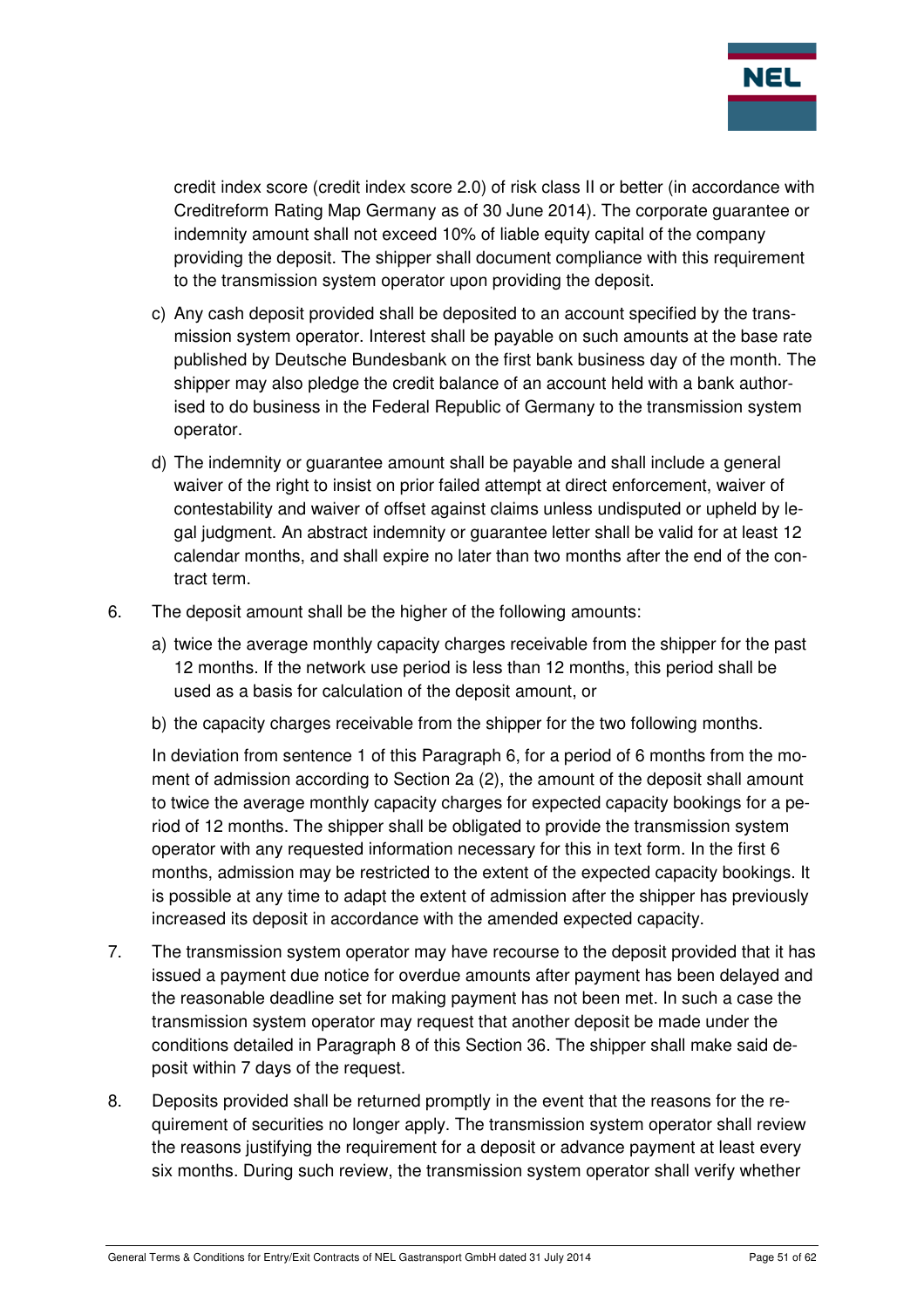

the deposit amount meets the requirements of Paragraph 6 of this Section 36. In the event that such review reveals that the realisable value of all securities provided exceeds the amount of the applicable value in accordance with Paragraph 6 of this Section 36 temporarily, the transmission system operator shall return the corresponding portion of the deposit. If several deposits have been provided, the transmission system operator may choose at its discretion which deposits to return. In the event that the realisable value of all deposits provided falls below the amount of the applicable value in accordance with Paragraph 7 of this Section 36 by a more than insignificant amount, the transmission system operator may require the shipper to adjust the amount of such securities accordingly.

9. The transmission system operator may also return a deposit if the shipper has not booked any capacity 12 months after its admission to the primary capacity platform. At the same time as the deposit is returned, the shipper's admission to the primary capacity platform will be withdrawn. In this case the transmission system operator shall give the shipper 8 weeks advance notice in text form of the withdrawal of its admission. The deposit will not be returned and admission will not be withdrawn if the shipper appeals in text form within 4 weeks of the advance notice. The period according to sentence 1 begins to run again on receipt of the appeal by the transmission system operator.

## **Section 36a Advance payment**

- 1. The shipper shall be entitled to make an advance payment instead of providing a deposit. To do so, the shipper shall state to the transmission system operator in text form within five days of the request for a deposit that it will make an advance payment instead of the deposit.
- 2. If the transmission system operator requests an advance payment in accordance with Section 36 (1) or if the shipper avoids providing a requested deposit by an advance payment in accordance with Paragraph 1 of this Section 36a, the transmission system operator shall inform the shipper in text form of the date the payment obligation commences, the amount due and the conditions under which said advance payment obligation ceases to exist.
- 3. The amount of the advance payment shall be determined on the basis of the average monthly capacity charge requests made to the shipper over the past 12 months. If the actual period of use is less than 12 months, said actual period shall be used as a basis for calculating the average monthly capacity charge requests. If the circumstances of a particular case give reason to believe that the actual capacity charge requests are substantially higher or substantially lower than the average capacity charge requests calculated, then this shall be duly taken into account by the transmission system operator when determining the amount of the advance payment. Deviations of 10% are considered substantial.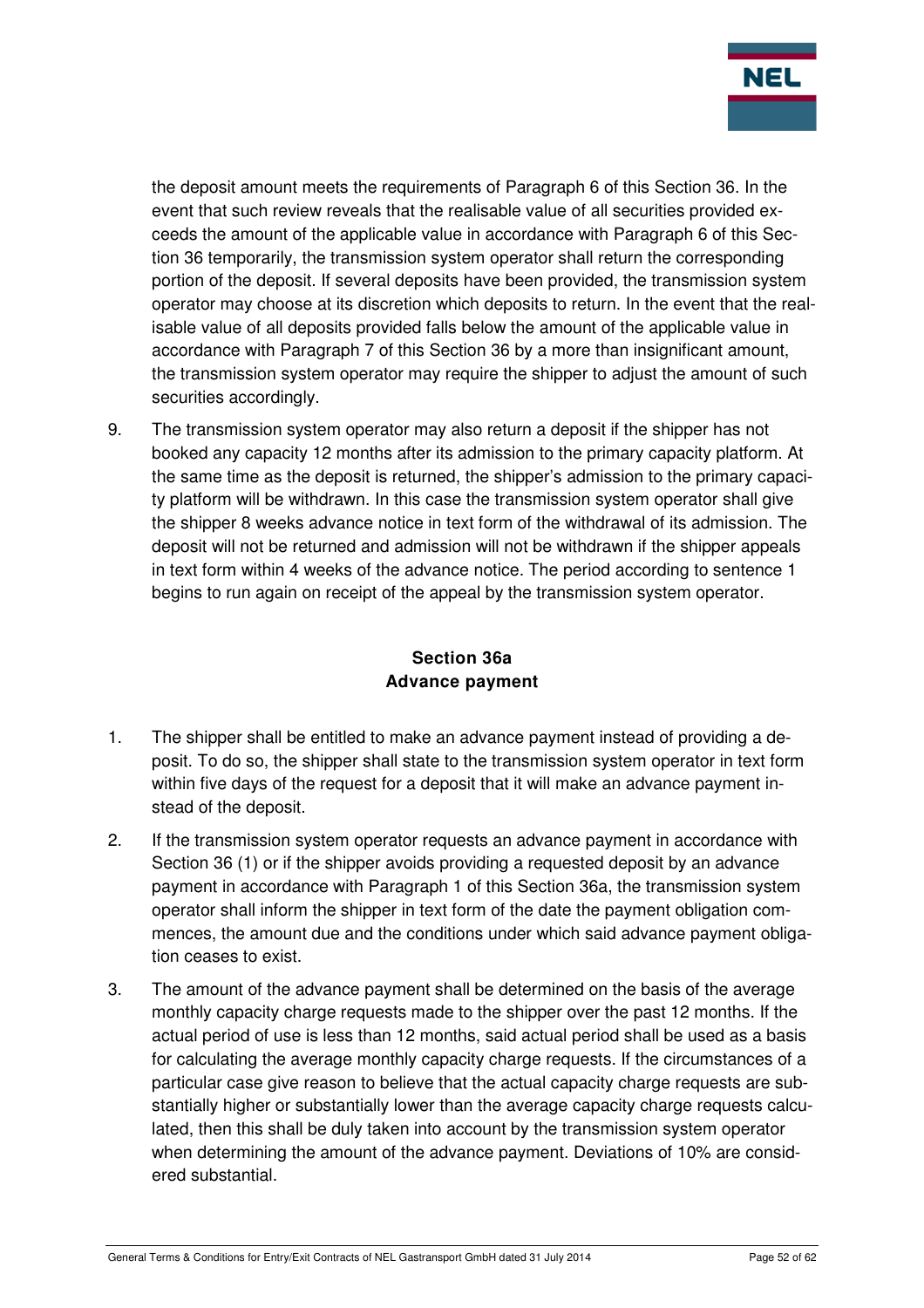

- 4. The transmission system operator may include additional provisions on the payment intervals and due dates in supplementary terms and conditions.
- 5. The advance payment shall be offset from the capacity charge request for the month in which the payment was made.
- 6. If a particular advance payment does not suffice to cover the network charge requests for the month in question, the shipper shall pay the difference by the date on which the capacity charges are due and payable. If a particular advance payment exceeds the capacity charge request for the month in question, the difference shall be reimbursed to the shipper.
- 7. If and to the extent that advance payments to be made fall substantially below the actual capacity charge requests, the transmission system operator may issue a statement in text form requesting an increase in the advance payment from the next payment date onwards. If and to the extent that advance payments to be made are substantially above the actual capacity charge requests, the transmission system operator shall issue a statement in text form informing the shipper of a corresponding reduction in the advance payment from the next payment date onwards. An advance payment shall be considered to be substantially above or below the capacity charge due if it deviates from the actual capacity charge requests by at least 10 %.
- 8. The transmission system operator shall check the first time after 6 months of the first advance payment, and then every 6 months thereafter, whether there is reasonable cause for requiring an advance payment as provided for in Section 36 (2). The transmission system operator shall confirm in writing if and when such reasonable cause no longer exists. The duty to make advance payments ends upon receipt of said confirmation.

The shipper may ask for the advance payments to be terminated after half a year at the earliest. In the cases described under Section 36 (2a), the shipper may only do so if the payments for the last 12 months were made on time.

- 9. The transmission system operator shall inform the shipper of all details concerning the processing of the advance payments by separate communication.
- 10. If the shipper books day-ahead or within-day capacity the deposit cannot be avoided by advance payment.

## **Section 37 Termination of contract**

- 1. This contract may be terminated with immediate effect for good cause ("wichtiger Grund").
- 2. Without limitation, the following shall be deemed to constitute reasonable cause for the termination of the contract with immediate effect: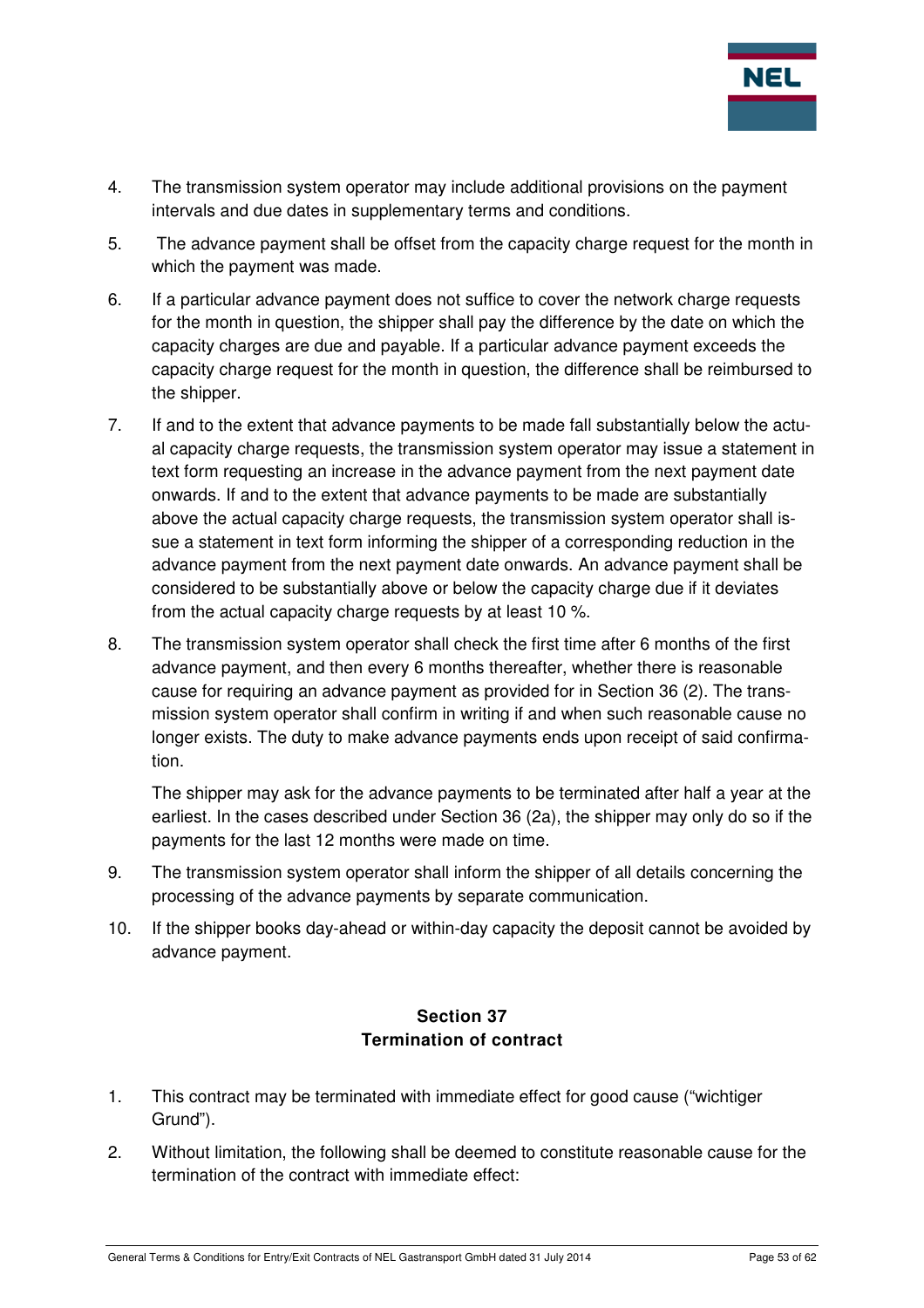

- a) serious, repeated breach of material contractual obligations despite the issue of a notice to desist or
- b) failure of the shipper to promptly meet its obligation to provide a deposit in accordance with Section 36 or make advance payment in accordance with Section 36a or to pay such deposit or make such advance payment in full.

## **Section 38 Good faith clause**

- 1. Should unforeseen circumstances arise during the term of the contract which have significant technical, economic, commercial or legal impact on the contract and for which there are no provisions in the contract or the standard terms and conditions or which were not taken into consideration upon the conclusion of the contract and should it therefore become unreasonable for either party to remain bound by any of the provisions of the contract, the party affected by any such change shall be entitled to require the other party to amend the provisions of the contract to reflect the changed conditions and to take into account all the commercial, technical and legal effects on the other party.
- 2. The party relying on such circumstances shall set forth and prove the facts of the matter.
- 3. The party concerned shall become entitled to require an amendment of the contract provisions as a result of changes in circumstances upon the date when the party concerned first requests such amendments, except where the party concerned cannot reasonably be expected to have made such request at an earlier date.

## **Section 39 Confidentiality**

- 1. The parties shall keep the content of the contract and all information obtained thereunder by one party from the other party (hereinafter referred to as "confidential information") confidential and shall not disclose or make available such confidential information to third parties without the prior written consent of the other party, except as provided under Paragraph 2 of this section 39 and Section 33. Each party shall use the confidential information solely for the purpose of performing the respective contract.
- 2. Either party shall be entitled to disclose confidential information obtained from the other party without written consent:
	- a) to an affiliated company which is subject to the same confidentiality obligations as the disclosing party,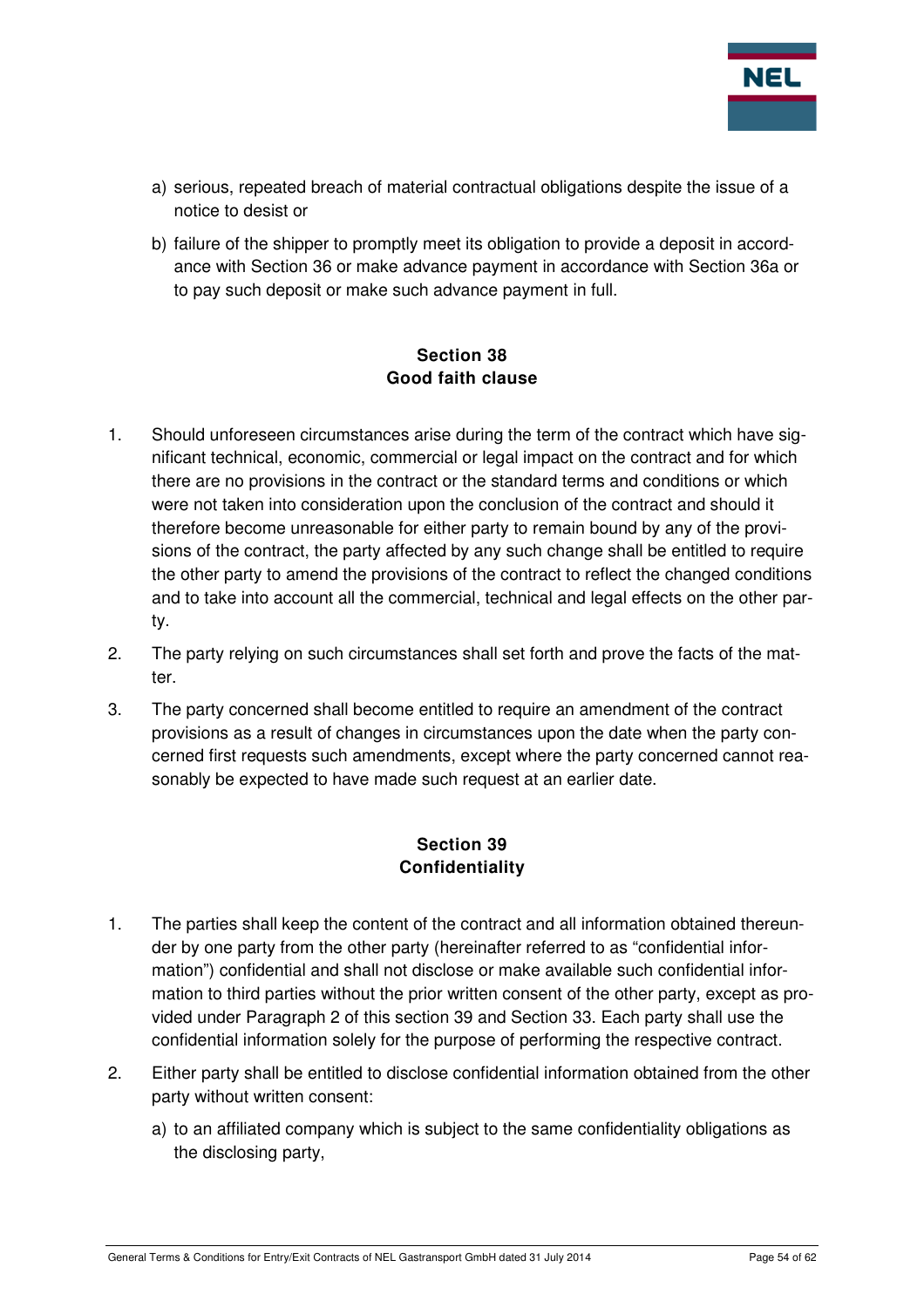

- b) to its representatives, advisors/consultants, banks and insurance companies if and to the extent that such disclosure is required for the proper performance of contractual obligations and prior to making such disclosure such person or company has itself has entered into an obligation to keep the confidential information confidential or is under a statutory obligation of confidentiality by virtue of its profession; or
- c) to the extent that such confidential information
	- has already been lawfully disclosed to the party receiving such information prior to the date of its receipt from the other party,
	- is already public knowledge or becomes available to the public other than through the act or omission of the obtaining party,
	- is required to be disclosed by a party under applicable law or by a judicial or government order, or by a request of a regulatory authority.
- 3. The confidentiality obligation shall end 2 years after expiry of the respective contract.
- 4. Section 6a EnWG shall not be affected.

## **Section 40 Legal succession**

- 1. Subject to Section 19, contractual rights and obligations shall not be assigned whether in whole or in part without the prior written permission of the other party, which permission shall not be withheld except for reasonable cause.
- 2. Assignment of all of the rights and obligations of a party under the contract to an affiliated company as defined by Section 15 Joint Stock Corporation Act (AktG) shall not require the prior permission but only the written notification of the other party.

## **Section 41 Contract amendments**

1. The transmission system operator may amend the general terms and conditions outlined in this contract with immediate effect as necessary to comply with applicable laws, regulations or legally binding orders by national or international courts or authorities – including without limitation determinations and related announcements of the Federal Network Agency – or to comply with generally approved technical standards. Sentence 1 also covers relevant common network operating tools (including Business Requirements Specification) according to Article 8 (3a) of Regulation (EC) No. 715/2009. The transmission system operator shall advise the shipper without delay of any amendment under the foregoing regulations. If contract amendments result in detrimental commercial or financial impact on the shipper which is more than insignificant, which impact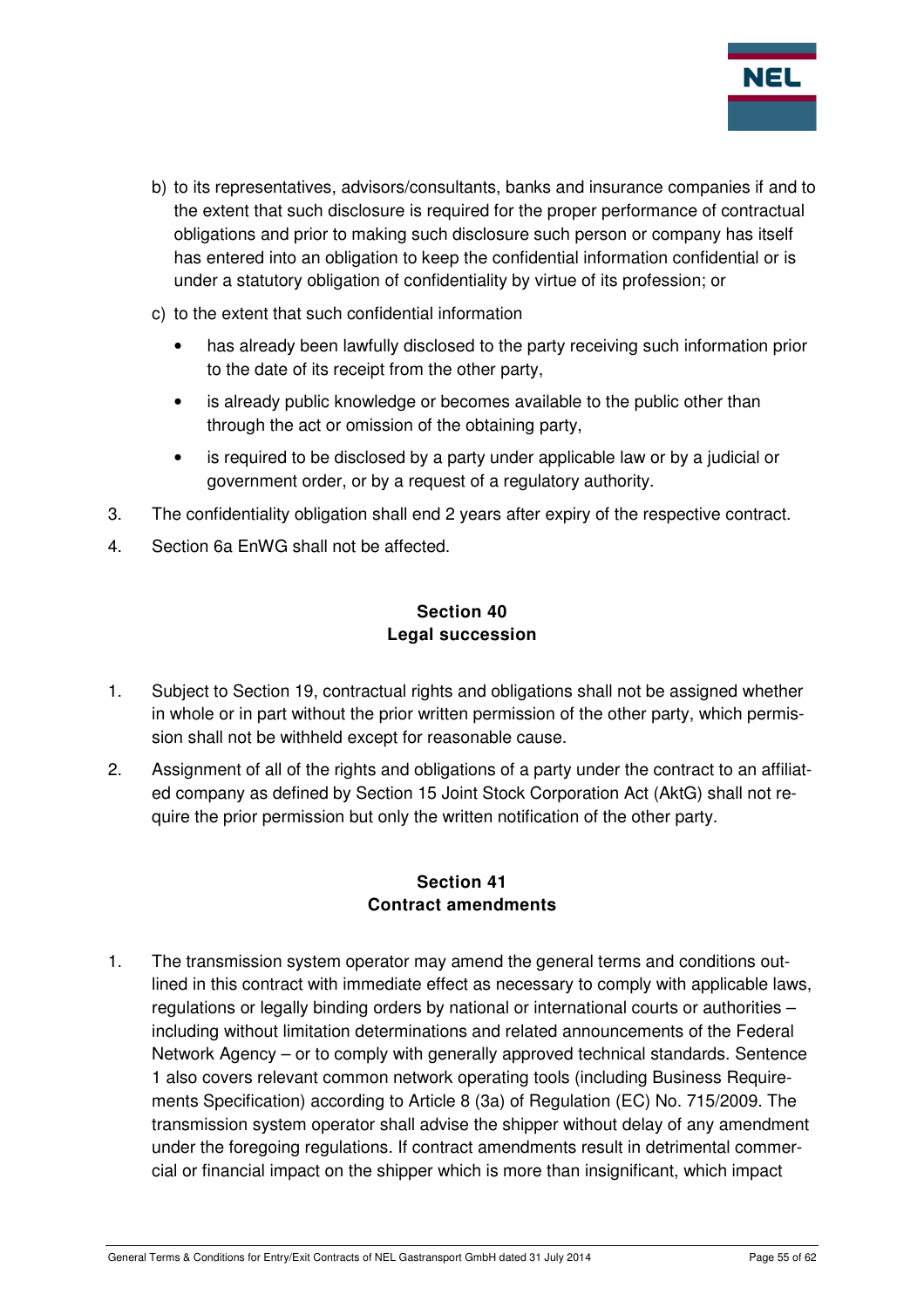

shall be proved by the shipper, the shipper shall be entitled to terminate its contracts by 15 business days' notice as of the end of the month following the effective date of such amendments. No compensation shall be payable. This provision shall apply mutatis mutandis to amendments necessary for the further consolidation of market areas.

- 2. The transmission system operator shall also be entitled to amend the terms and conditions outlined in this contract with future effect in cases other than those stated in Paragraph 1 of this Section 41 in the event that the transmission system operator has a justified interest in changes to the contractual arrangements for network access. Without limitation, the transmission system operator shall be deemed to have such a justified interest if the changes are in connection with the issue of standardised entry and exit contracts in accordance with Section 3 (3) GasNZV. The transmission system operator shall give the shipper two months' advance notice of any such amended terms and conditions of the contract in text form and publish the amended terms and conditions of the contract on its website. In justified cases, the transmission system operator may deviate from said notice period of two months. Amendments to the terms and conditions of this contract shall be deemed to have been accepted by the shipper unless the shipper terminates the contract within 30 days of the receipt of notification thereof. No compensation shall be payable. The shipper shall not be entitled to terminate the contract if the amendment concerned does not represent any or any significant commercial or financial disadvantage to the shipper. In the event that the shipper considers that any such amendment would represent significant financial disadvantage to the shipper, the shipper shall submit evidence of such disadvantage. The transmission system operator shall notify the shipper of the start of the termination notice period and of the fact that the amended contract terms and conditions will be deemed to have been accepted by the shipper in the event that the shipper does not terminate the contract.
- 3. Adjustments of charges shall be subject to Section 25.

## **Section 42 Severability**

- 1. If any provision of this contract or the appendices hereto is or becomes ineffective or inoperable, the other provisions of this contract or appendices hereto shall remain in full force and effect.
- 2. The parties shall replace any ineffective or inoperable provision by a provision with as near as reasonably possible the commercial and financial effect intended by the provision so replaced. This shall apply mutatis mutandis to matters not provided for in the contract.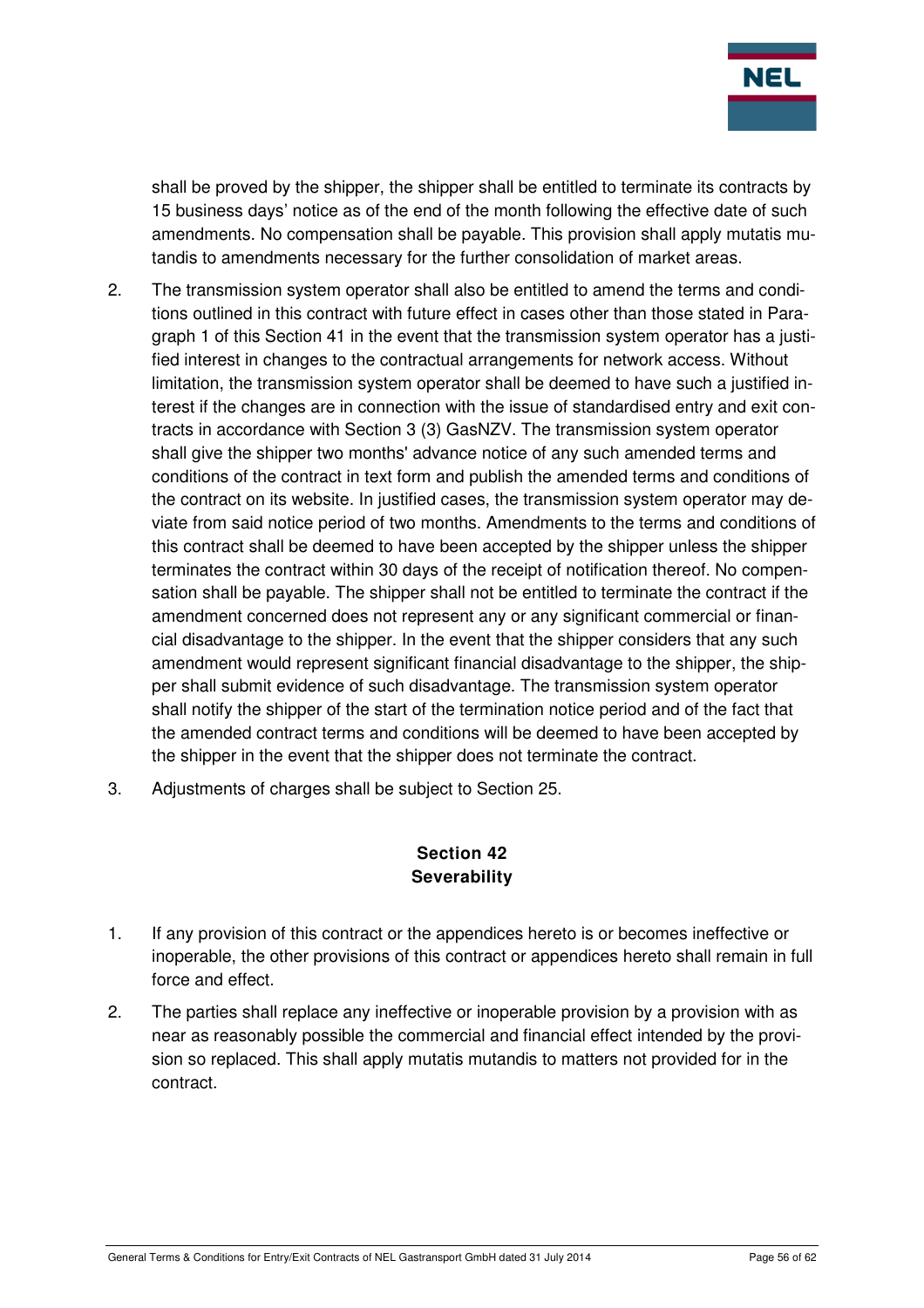

## **Section 43 Text form**

Any amendment to or termination of a contract shall not be effective unless made in text form. The same shall apply to any waiver of the requirement for amendments or terminations to be made in text form.

#### **Section 44 Venue for disputes and applicable law**

- 1. Any disputes arising between the parties out of or in connection with the contract shall be submitted to the courts of ordinary jurisdiction.
- 2. The venue for disputes shall be the place where the transmission system operator has its registered office.
- 3. The contract shall be governed by and construed and interpreted in accordance with German law to the exclusion of interstate conflict of law rules shall not apply as long as these are not mandatory law. The UN Convention on Contracts for the International Sale of Goods shall not apply.

## **Section 45 List of appendices**

The appendices listed below shall constitute an integral part of this contract:

Appendix GTC 1 Surplus and shortfall quantity method applied [up to 31 March 2016]

Appendix GTC 2 Section 18 NDAV

Appendix GTC 3 Supplementary Terms and Conditions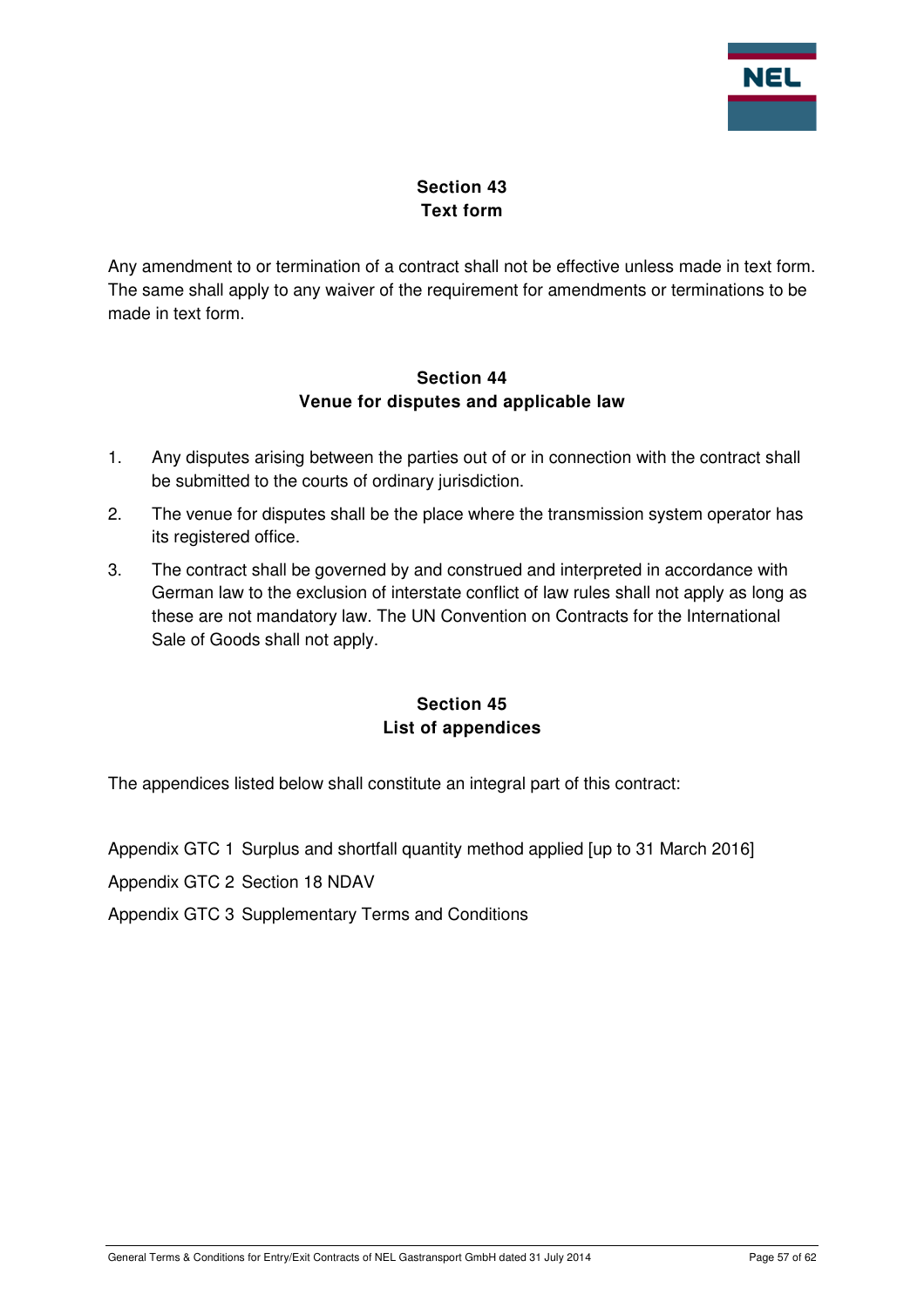

## **Appendix GTC 1: Surplus and shortfall quantity method applied [up to 31 March 2016]**

1. Method: Monthly method

Meters are read on a rolling basis. The transmission system operator divides consumption quantities into individual months. To determine oversupply/undersupply amounts, consumption quantities – appointed for the billing month – are compared against the amounts allocated to the balancing group/sub-balancing account for the corresponding period. Changes of supplier are factored into the allocation and quantity period measurement up to the day.

- 2. Billing type: monthly
- 3. Billing period: monthly
- 4. Fee: the monthly price for compensation energy equals the mean average of the positive and negative prices for compensation energy published for the gas day of the respective month
- 5. Weighting method: not applying
- 6. Invoicing schedule: monthly
- 7. Preparation of oversupply/undersupply billing statement together with network usage billing: no
- 8. Invoice delivery: by mail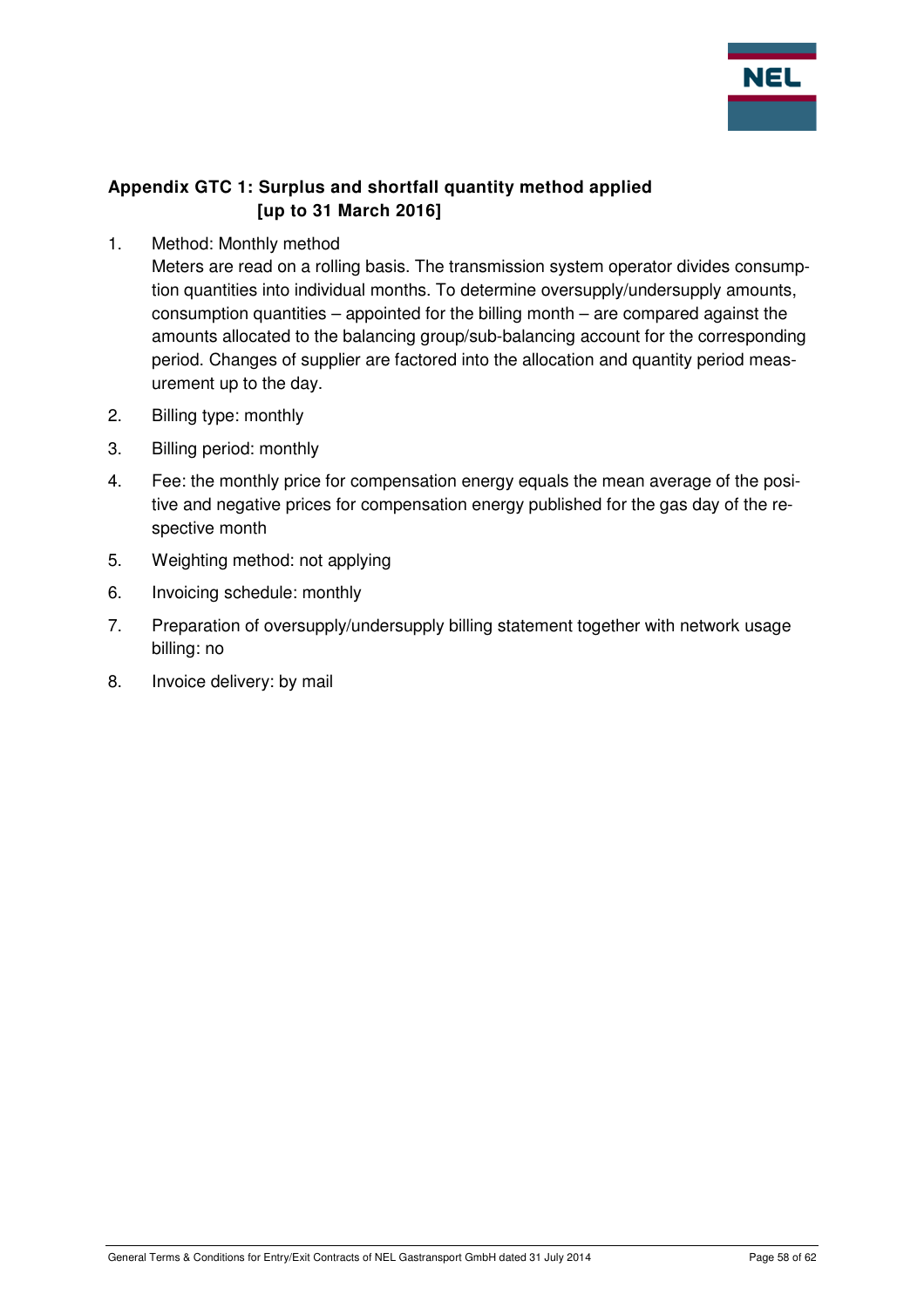

## **Appendix GTC 2: § 18 Low Pressure Connection Ordinance (Niederdruckanschlussverordnung / NDAV)**

- 1. To the extent the network operator is liable due to contract, connection usage relation or tortious acts for damages suffered by the shipper due to interruptions or irregularities of the connection usage and default of the company or its vicarious agents or servants is required
	- a. regarding financial loss willful misconduct or gross negligence shall be assumed subject to refutation,
	- b. regarding damages to property willful misconduct or negligence shall be assumed subject to refutation.

In case of financial loss pursuant to sentence 1 number 1 liability due to other negligence shall be excluded.

- 2. Liability of the network operator for damages to property towards its connection users caused neither by willful misconduct nor gross negligence shall be respectively limited to 5.000 Euro. Liability for damages to property not caused by willful misconduct shall per damaging event be limited to
	- a. 2,5 million Euro in case of up to 25.000 connection users connected to its own network;
	- b. 10 million Euro in case of 25.001 to 100.000 connection users connected to its own network;
	- c. 20 million Euro in case of 100.001 to 200.000 connection users connected to its own network;
	- d. 30 million Euro in case of 200.001 to one million connection users connected to its own network;
	- e. 40 million Euro in case of more than one million connection users connected to its own network.

Damages of connection users connected to mid and high pressure shall be implied in the aforementioned limits.

3. Paragraph 1 and 2 shall also apply to connection users' claims in tort against third-party network operators in terms of § 3 number 27 Energy Industrial Act. Liability of third-party network operators in terms of § 3 number 27 Energy Industrial Act shall totalling be limited per damaging event to three times the maximum amounts it is liable towards its own connection users in accordance to paragraph 2 sentence 2. If the third-party network operator has no own connection users connected to its network in terms of this Ordinance, the liability shall totalling be limited to € 200 million. Damage claims of costumers who are not covered by this Ordinance and which are claimed against the third party due to tort may be regarded for the maximum amounts pursuant to sentences 2 and 3 if case by case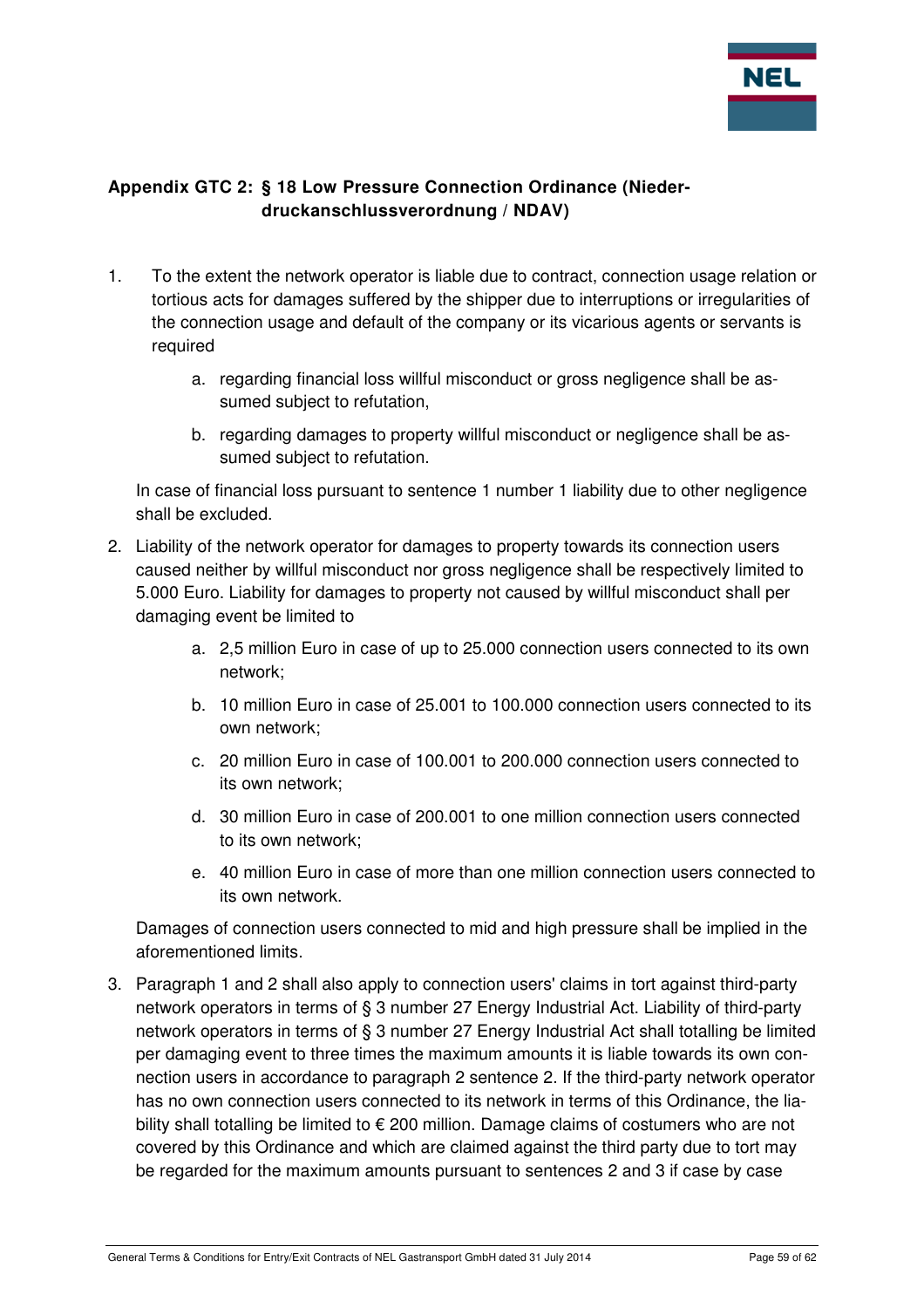

these claims are limited in accordance with paragraph 2 sentence 1. At request the network operator shall be obliged to inform its connection users about the facts related to the damaging caused by a third-party network operators in terms of § 3 number 27 Energy Industrial Act to the extent the facts are known to it or can be cleared up by it using reasonable effort and its knowledge is necessary to claim for damages.

- 4. Liability for financial loss of the network operator to whose network the connection user is connected, or of a third-party network operator to whom the connection user claims for damages, caused by gross negligence shall be respectively limited towards its connection users to 5.000 Euro and per damaging event to 20% of the maximum amounts listed under paragraph 2 sentence 2 and paragraph 3 sentence 2 and 3. Paragraph 2 sentence 3 and paragraph 3 sentence 1, 4 and 5 shall apply accordingly.
- 5. If the sum of individual damage claims exceeds the respective limit, the damage claim shall be proportionately reduced in relation of the sum of all damage claims to the respective limit. If costumers who are not covered by this Ordinance are regarded for the maximum amounts in accordance with paragraph 2 sentence 2 or paragraph 3 sentence 4 in connection with paragraph 4 respectively, such customer shall be regarded with respect to the reduction in accordance with sentence 1. In case of claims pursuant to paragraph 3 the quota of damaging claims may not exceed the quota of customers of the third-party network operator.
- 6. Claims for damages below 30 Euro neither caused by willful misconduct nor by gross negligence shall be precluded.
- 7. The aggrieved connection user shall inform the network operator or if it is certain the company liable to pay compensation about the damage.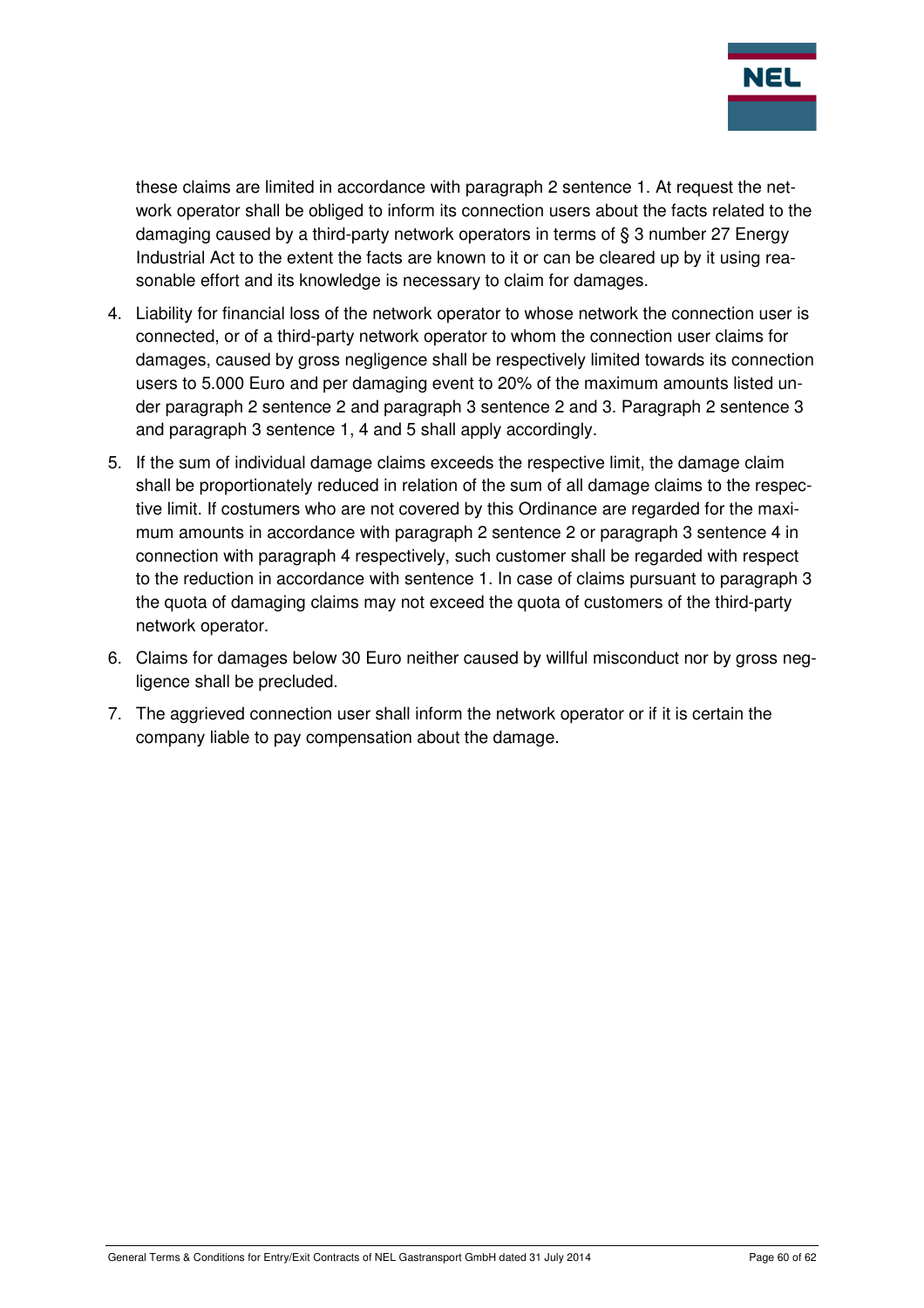

## **Appendix GTC 3: Supplementary Terms & Conditions of NEL Gastransport GmbH**

The supplementary Terms & Conditions supplement the GTC of NEL Gastransport GmbH (NGT) dated 31 July 2015 for transport as of 1 November 2015.

#### **Section 1 Dynamically Allocable Capacity**

- (1) In addition to the capacity products pursuant to Section 9 (1) GTC NGT shall also offer dynamically allocable capacities. NGT publishes on its website a list of all network points at which NGT shall make available a dynamically allocable entry capacity or dynamically allocable exit capacity available.
- (2) The dynamically allocable entry capacity shall enable network access on a firm basis from the booked entry point up to one or more agreed exit points. The energy quantity in kWh of the gas injected and withdrawn at the network points defined in accordance with sentence 1 must be the same in each hour. Where the shipper withdraws quantities at exit points other than those defined or at variance with the provision in sentence 2 (hereinafter referred to as "Variance"), the dynamically allocable entry capacity in the amount of the Variance may be used solely on an interruptible basis. The Variance shall be calculated in each balancing group or sub-balancing account. Consequently for a firm usage the dynamically allocable entry capacity shall be included in the same balancing group or sub-balancing account as the capacity at the agreed exit points.
- (3) The dynamically allocable exit capacity shall enable network access on a firm basis from one or more agreed entry points up to the booked exit point. The energy quantity in kWh of the gas injected and withdrawn at the network points defined in accordance with sentence 1 must be the same in each hour. Where the shipper withdraws quantities at exit points other than those defined or at variance with the provision in sentence 2 (hereinafter referred to as "Variance"), the dynamically allocable exit capacity in the amount of the Variance may be used solely on an interruptible basis. The Variance shall be calculated in each balancing group or sub-balancing account. Consequently for a firm usage the dynamically allocable exit capacity shall be included in the same balancing group or sub-balancing account as the capacity at the agreed entry points.

#### **Section 2 Allocation Procedure**

NGT shall upon request provide information about the allocation procedure in accordance to section 22 (1) and (3) GTC.

#### **Section 3 Usage of IT-portals**

As a service NGT offers the opportunity to use IT-portals, for example for management of nominations or for data administration. The terms of service shall be agreed upon registration or activation.

#### **Section 4 Invoicing and Payment**

(1) Booked entry and exit capacity shall be invoiced in advance in monthly instalments, at prices in accordance with NGT price list. Entry and exit capacity which has been